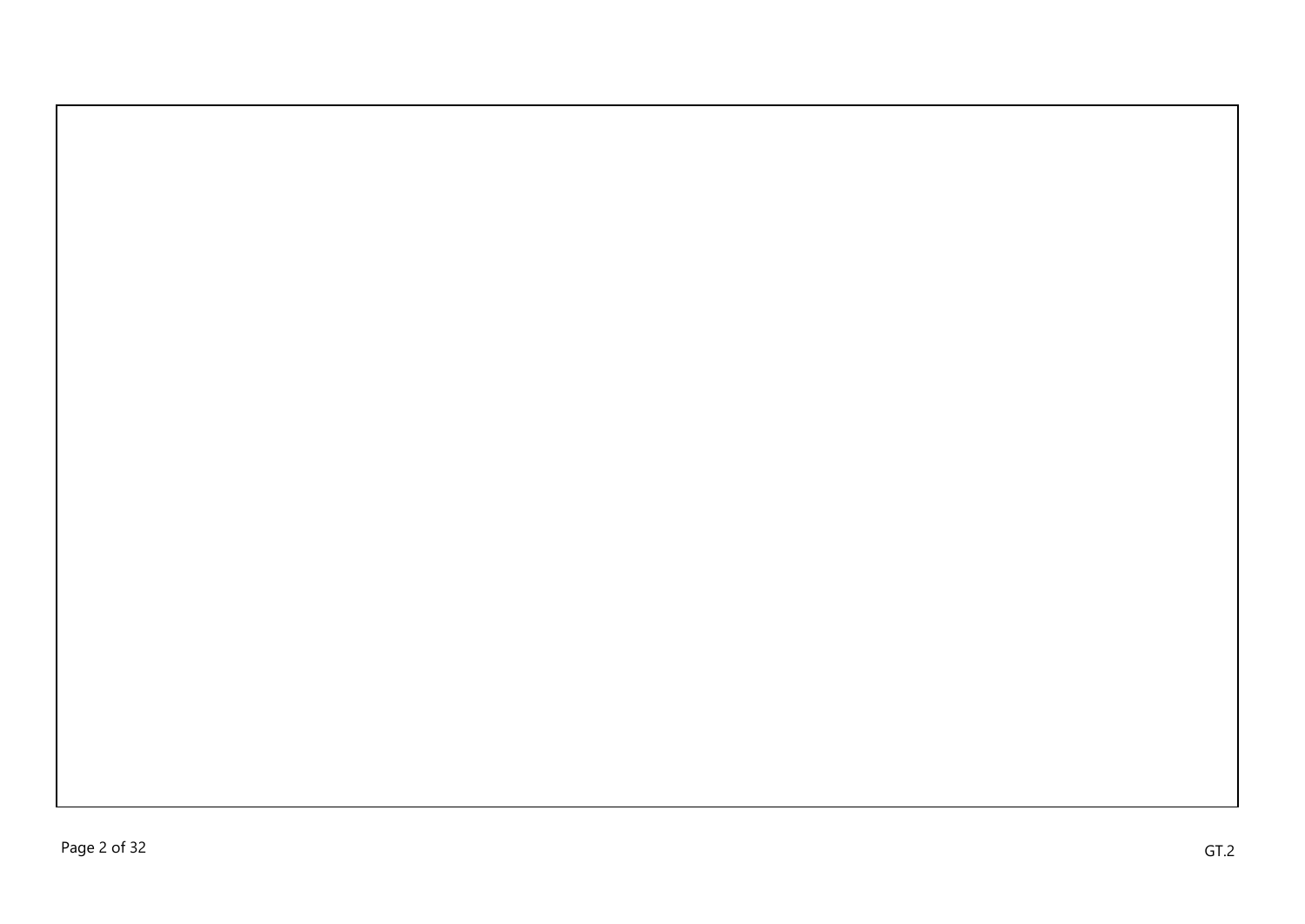| #              | Island        | House Name | Name                   | Sex | National ID | ېره پر شه            | بىر ھ                                           |
|----------------|---------------|------------|------------------------|-----|-------------|----------------------|-------------------------------------------------|
|                | Lh. Hinnavaru |            |                        |     |             |                      |                                                 |
|                | Lh. Hinnavaru | Aa Ufaa    | Shifaanaaz Mohamed     | F   | A219102     | ەدىر                 | و ره ر و<br><i>د ب</i> رگرفر<br>  سُوتَر مَّرْج |
| $\overline{c}$ | Lh. Hinnavaru | Aage       | Aminath Haroon         | F.  | A216013     | پر ج                 | یو دو ه<br>رنجونتر<br>أرمره                     |
| $\overline{3}$ | Lh. Hinnavaru | Aage       | Mariyam Simana Mohamed | F   | A216047     | پر ج<br>مرگ          | رەرە سۆش درەرد<br>دىرىرد سۆش دىرىردىر           |
| $\overline{4}$ | Lh. Hinnavaru | Aage       | Ahmad Inaan            | M   | A216049     | پو ء<br>مر           | رەرد مەشر                                       |
| 5              | Lh. Hinnavaru | Aahiyaa    | Ali Shareef Hussain    | M   | A050197     | ومحرمر               | ړې خپرو رمنه                                    |
| $\sqrt{6}$     | Lh. Hinnavaru | Aahiyaa    | Fiuza Hussain          | F   | A050206     | ومريز                | وريح بركتهرش                                    |
| $\overline{7}$ | Lh. Hinnavaru | Aahiyaa    | Mariyam Laiza Hussain  | F   | A073647     | ومريز                | ومهرو كررة ركتهر                                |
| 8              | Lh. Hinnavaru | Aahiyaa    | Ahmed Shareef Hussain  | M   | A085845     | أوسبر                | رەرد خىمرو برگىدىگ                              |
| $\overline{9}$ | Lh. Hinnavaru | Aahiyaa    | Yoosuf Shareef Hussain | M   | A148304     | أوسبر                | وريدو ڪيرو ريسهرير                              |
| 10             | Lh. Hinnavaru | Aahiyaa    | Aishath Ali            | F   | A219352     | أوبريز               |                                                 |
| 11             | Lh. Hinnavaru | Aahiyaa    | Aishath Ifsha Abdulla  | F   | A219364     | ا پر به پر<br>ا      | ومرودة مروثة وكافرالله                          |
| 12             | Lh. Hinnavaru | Aavaaz     | Nadhiyya Mohamed       | F   | A071000     | پر پره<br>  هر ی     | תתחות בגםגב                                     |
| 13             | Lh. Hinnavaru | Aavaaz     | Nazra Mohamed          | F   | A072616     | پر چه ه<br>  هر چ    | شەھ دىرەرد                                      |
| 14             | Lh. Hinnavaru | Aavaaz     | Nazeera Mohamed        | F   | A072617     | پر شی ح              | ىكغرىگە ئەمەم ئە                                |
| 15             | Lh. Hinnavaru | Aavaaz     | Abida Ismail           | F   | A073857     | پر پره<br>  هر پر مح | ړُهنَ د عزود                                    |
| 16             | Lh. Hinnavaru | Aavaaz     | Adam Mohamed           | M   | A099288     | پر شی ح              | وره وره رو<br>مرتزح وبرمروتر                    |
| 17             | Lh. Hinnavaru | Aavaaz     | Ali Mohamed            | M   | A123507     | پر ده<br>در ده       | أمرم وره رد                                     |
| 18             | Lh. Hinnavaru | Aavaaz     | Hawwa Ismail           | F   | A215024     | پر په ه              | برە ئەستۇربۇ                                    |
| 19             | Lh. Hinnavaru | Aavaaz     | Ibrahim Qasim          | M   | A215236     | پر پره<br>  هر پر مح | وەترىرو تۆسۈ                                    |
| 20             | Lh. Hinnavaru | Aavaaz     | Nahuza Mohamed         | F   | A215238     | پر پره<br>  هر پر مح | و پر ۵ پر و<br>تر ټر ټر تو<br>سرزينگه           |
| 21             | Lh. Hinnavaru | Aavaaz     | Abdulla Qasim          | M   | A215239     | پر پره<br>  هر پر مح | رە قراللە قمىسومى                               |
| 22             | Lh. Hinnavaru | Aavaaz     | Abdulla Ayoof Mohamed  | M   | A217404     | پر پره<br>  پر پر مح | م معرالله محدود ورورد                           |
| 23             | Lh. Hinnavaru | Aavehi     | Abdulla Jinah Ali      | M   | A220259     | الحرة سر             | رە ت <sub>ىراللە مويتر<i>تە مەي</i></sub>       |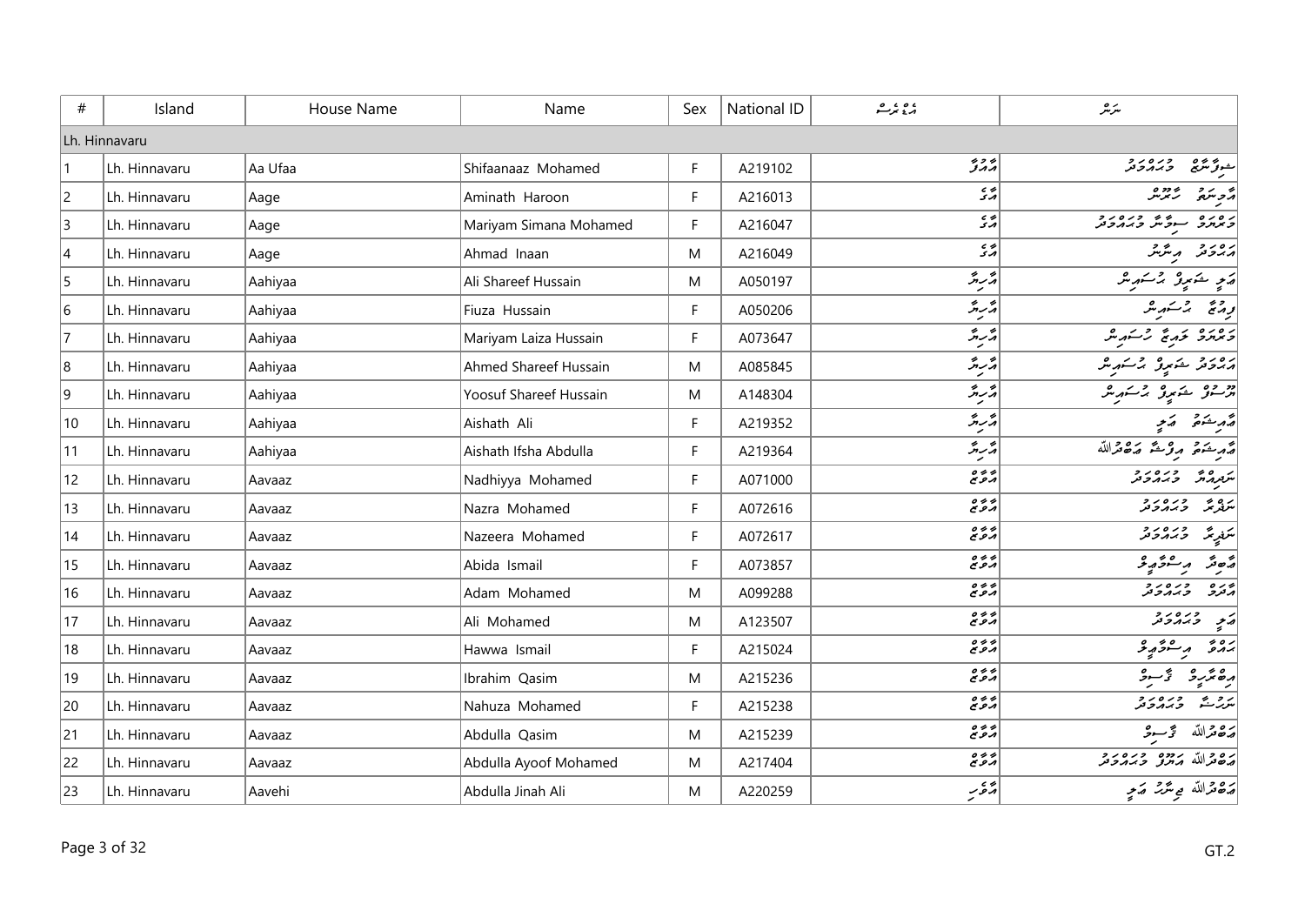| 24 | Lh. Hinnavaru | Aazone      | Zulfa Mohamed Fulhu                  | F         | A216946 | پرسم عر                             | وه وره رووو<br>بح فرق و بر مرفر فر                                                        |
|----|---------------|-------------|--------------------------------------|-----------|---------|-------------------------------------|-------------------------------------------------------------------------------------------|
| 25 | Lh. Hinnavaru | Aazone      | Mohamed Arshaan                      | M         | A218469 | پر ص<br>در س                        | ورەرو روشگ                                                                                |
| 26 | Lh. Hinnavaru | Aazone      | Aishath Aroosha Abdul<br>Rahmaan     | F         | A218474 | پر ص<br>در س                        | ه در در در در در در در در د                                                               |
| 27 | Lh. Hinnavaru | Aazone      | Ahmed Arushaam Abdul<br>Rahmaan      | M         | A218475 | پر ص<br>مربح مثر                    | ر 2000 ניכן כי 2000 משיירית.<br>מיניכית היינייבים השיימים הייכות.                         |
| 28 | Lh. Hinnavaru | Aligiri     | Mohamed Adam                         | M         | A025391 | ەزىرىر<br>سىرىر بىر                 | وره رو دره<br><i>وب</i> رمرو مرتز <i>و</i>                                                |
| 29 | Lh. Hinnavaru | Aligiri     | Moosa Adam                           | M         | A122423 | ەز دى بر<br>مەر ر                   | وو عرده                                                                                   |
| 30 | Lh. Hinnavaru | Alihaa      | Ahmed Maadhih Mohamed                | M         | A343807 | بزير                                | גפני הינג בנסיד                                                                           |
| 31 | Lh. Hinnavaru | Alivilaa ge | Mahmood Rameez Abdul<br>Rahman       | M         | A036908 | ەكترە ۋە                            | ג סמכ בי ג כ ג ס כ ס ג ס ג ס.<br>ב גב ב ב ג ב הם בקה הג ב ייצ                             |
| 32 | Lh. Hinnavaru | Alivilaa ge | Ahmed Shareef Abdul Rahman<br>Yoosuf | M         | A040926 | ړوونژه                              | ו סיד בי יום יום דסידים כד דם.<br>היה בה ליבות בי הוס ההיה היה היה בין.<br>היה בה ליבות ה |
| 33 | Lh. Hinnavaru | Alivilaa ge | Mohamed Abdul Rahman                 | M         | A044765 | رزوعر ترء                           | وره رحال ده وه ره د و<br>تربر مرتد می مرکز می کرد.                                        |
| 34 | Lh. Hinnavaru | Alivilaa ge | Rugiyya Abdul Rahman                 | F.        | A066119 | لأمزه بحمح                          | ر ٥ ۶ ٥ ٥ ٥ ٥ ٠<br>۵ ۵ تو۵ بوبرتر س<br>ج <sub>ر تو</sub> ۾ گر                             |
| 35 | Lh. Hinnavaru | Alivilaa ge | Ali Shaffaf                          | M         | A081691 | أروء وً د                           | ړې شهروو                                                                                  |
| 36 | Lh. Hinnavaru | Alivilaa ge | Zeeniya Abdul Sattar                 | F         | A154530 | ە پەر پە                            | א מיד בסרס נספר                                                                           |
| 37 | Lh. Hinnavaru | All paris   | Abdul Gadir Ibrahim                  | M         | A064954 | پروی <sub> مر</sub> حہ              | גם כפי גם הפיציב                                                                          |
| 38 | Lh. Hinnavaru | Aman        | Abdulla Hassan                       | M         | A089996 | ىر بە<br>مە <del>ر</del> بىر        | مَدْهُ مِّرَاللَّهُ بِرَسَوْسُ                                                            |
| 39 | Lh. Hinnavaru | Anbareege   | Ahmed Nasreen                        | M         | A091056 | پر هر پر پر                         | رەرد برەيرىد                                                                              |
| 40 | Lh. Hinnavaru | Anbareege   | Aminath Vileena Mohamed              | F         | A156686 | پر شرکهٔ سربر                       | ה<br>הקייטה קקיית במחכת                                                                   |
| 41 | Lh. Hinnavaru | Anbareege   | Mariyam Nasha Mohamed                | F.        | A213823 | پر صر پر پر                         | ر وره در در ورو                                                                           |
| 42 | Lh. Hinnavaru | Anbareege   | Hussain Nawaz Mohamed                | M         | A213825 | ر ه ر<br>پرسرچ سر د                 | כן כן מינים כנסגב                                                                         |
| 43 | Lh. Hinnavaru | Anbareege   | Fathimath Nuha Mohamed               | F         | A213826 | ر ه پرې<br>د سرچونو                 | ه د د ده دره دد<br>ژبوده سربر دبر دند                                                     |
| 44 | Lh. Hinnavaru | Anbareege   | Hawwa Nusaiba Mohamed                | F         | A213828 | بر ۵ پر م<br>هرسرچ سمر <sup>ج</sup> | رە بە تەسىرە دىرەر د                                                                      |
| 45 | Lh. Hinnavaru | Anbareege   | Khadheejath Neela Mohamed            | F         | A227584 | ر ەر<br>مەسھەم <sub>ۇ</sub>         | ترىرى ئەس ئەرەر ئ                                                                         |
| 46 | Lh. Hinnavaru | Asareege    | Fathimath Adam                       | F         | A105194 | ېز سه پېړۍ<br>په                    | وتجوحه وتره                                                                               |
| 47 | Lh. Hinnavaru | Asareege    | Yoosuf Adam                          | ${\sf M}$ | A138071 | ېر کے بىرى<br>ئى                    | מ כפ הינם<br>ת—נצ                                                                         |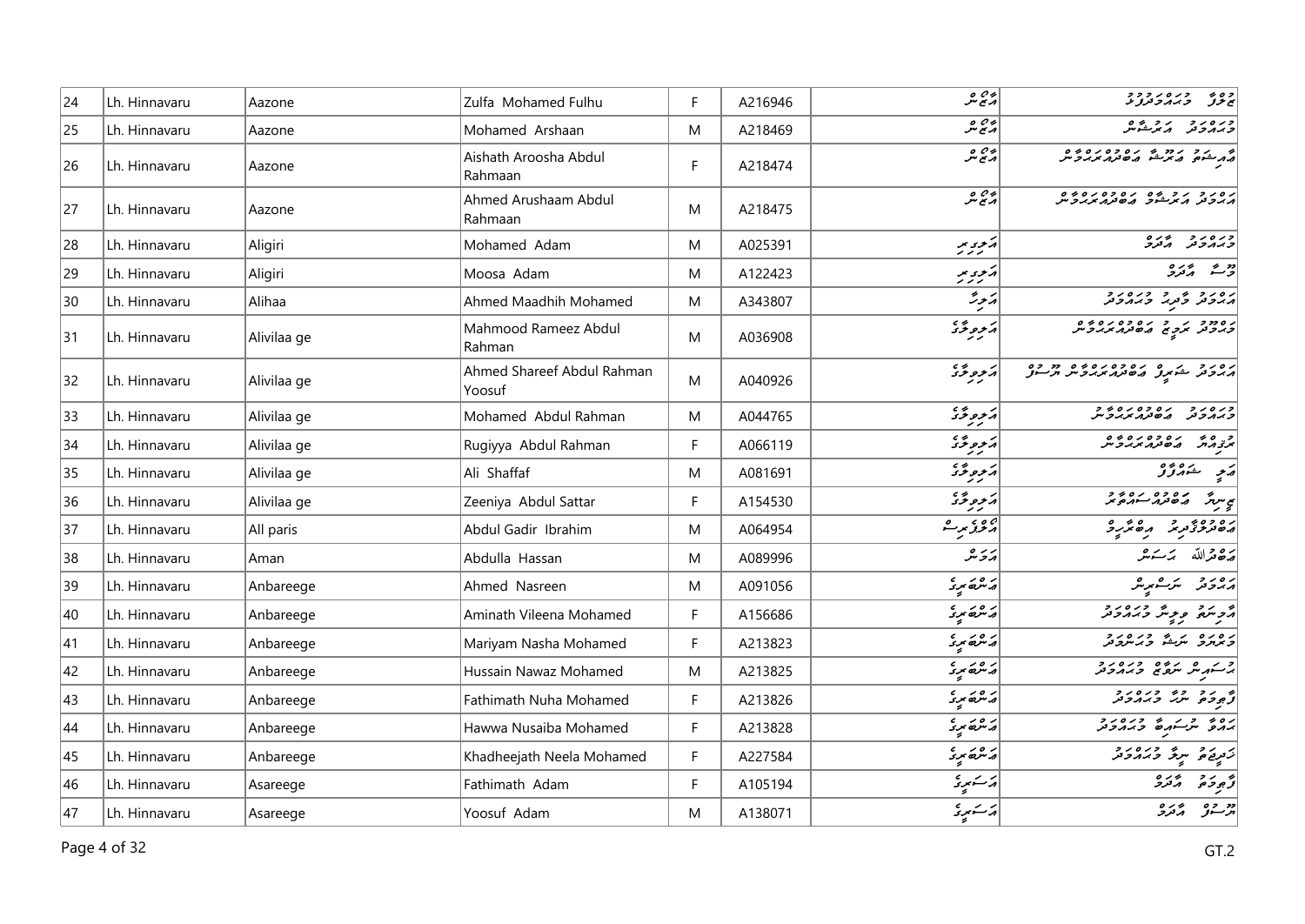| 48 | Lh. Hinnavaru | Asareege           | Misbaah Mohamed            | M  | A159930 | ېز سەئىي <sub>د</sub> ى<br>ئ            | و ر ه ر د<br>تر پر ژ تر<br>ج سوھ پر                                  |
|----|---------------|--------------------|----------------------------|----|---------|-----------------------------------------|----------------------------------------------------------------------|
| 49 | Lh. Hinnavaru | Asareege           | Mifzaan Mohamed            | M  | A213076 | بر کے <sub>مح</sub> ری                  | و ده وره در د                                                        |
| 50 | Lh. Hinnavaru | Asurumaage         | Abdul Raheem Umar          | M  | A025021 | بر ج ج مي د<br>مرگ مترکو <sub>م</sub> ي | גם כם גם בגב<br>הסנגיגה כ                                            |
| 51 | Lh. Hinnavaru | Asurumaage         | Ahmad Mohamed Fulhu        | M  | A032105 | ر و و د »<br>پرستوری                    | גם גד כגם גבבב<br>הגבת כגהכתנת                                       |
| 52 | Lh. Hinnavaru | Asurumaage         | Khadeeja Umar              | F  | A090150 | ر و و د »<br>پرستوری                    | أرَسٍ فَمَرَ وَمَرَ وَ                                               |
| 53 | Lh. Hinnavaru | Asurumaage         | Aishath Raufa Abdul Raheem | F  | A341297 | ر و و د »<br>پرستوری                    | ه مشرح برونو بره وه در ه<br>په مشوی محمد و په هوم محمد و             |
| 54 | Lh. Hinnavaru | Athamaage          | Mohamed Akhzam Abdulla     | M  | A219438 | ر ر د »<br>پره <del>ر</del> ر           | وره رو روره رودالله                                                  |
| 55 | Lh. Hinnavaru | Athireege          | Fathimath Shaheedha        | F  | A104727 |                                         | قرجوحكم متكميقه                                                      |
| 56 | Lh. Hinnavaru | Athireege          | Ramiza Ibrahim Fulhu       | F  | A146295 | لرَهومبرءُ                              |                                                                      |
| 57 | Lh. Hinnavaru | Athireege          | Rahma Ibrahim Fulhu        | F  | A221083 | ړ<br>مرموسو                             | $550$ $70$ $70$ $70$                                                 |
| 58 | Lh. Hinnavaru | Athireege          | Haleemath Shuhudha         | F  | A221104 | پر<br>ورهوسوري                          | سشەرقە<br>برَموِرَهُ                                                 |
| 59 | Lh. Hinnavaru | Athireege          | Khadheejath Shazra         | F  | A221109 | <br>  در هو موري<br>                    | كەنبەن كەرەپىگە                                                      |
| 60 | Lh. Hinnavaru | Athireege          | Lathufa Ibrahim Fulhu      | F. | A378101 | لهَ حو مبری                             | دوو رەپرىدود                                                         |
| 61 | Lh. Hinnavaru | Athirimatheege     | Adam Yoosuf Fulhu          | M  | A024111 | ر<br>مومرىپور                           | برره دو وه وه<br>مرکز مرسوفونو                                       |
| 62 | Lh. Hinnavaru | Athirimatheege     | Fathimath Yoosuf           | F  | A039631 | ג'ם מבסיף ב                             | ژ <sub>جو خ</sub> مې مرگسو                                           |
| 63 | Lh. Hinnavaru | Athirimatheege     | Hawwa Yoosuf Fulhu         | F  | A073176 | ر<br>مومرىدى                            | ره به دو ووو<br>درگرمی افرانسوتونو                                   |
| 64 | Lh. Hinnavaru | Athirimatheege     | Mariyam Yoosuf Fulhu       | F  | A073557 | ر<br>موسر څېو د                         | י סים - פריכב<br>המחידה - חי-תוני                                    |
| 65 | Lh. Hinnavaru | Athirimatheege     | Hassan Ziyad Ibrahim       | M  | A077367 | ړ <sub>نمو مرخه مو</sub> د              | برسكر بالزقر وكالزرد                                                 |
| 66 | Lh. Hinnavaru | Athirimatheege     | Aminath Yoosuf Fulhu       | F. | A216965 | <br>  مەمرىكە ئە                        | ام ده ده دوه<br>امریتهای امریکی د                                    |
| 67 | Lh. Hinnavaru | Athirimatheege     | Mohamed Ziyad              | M  | A217009 | ړ <sub>مو</sub> بر د ه و د<br>م         | ورەر دېھ په د                                                        |
| 68 | Lh. Hinnavaru | Baaghubeydha       | Ali Azleen Ismail          | M  | A100896 | ه ور، د<br>خهره تر                      | ړې رېږېد ره دوږ                                                      |
| 69 | Lh. Hinnavaru | Baaghubeydha       | Ibrahim Shaugee            | M  | A125359 | ه ور، د.<br>خ د حاکر                    |                                                                      |
| 70 | Lh. Hinnavaru | Baaranaa           | Ali Yoosuf                 | M  | A075443 | پە بەر<br>ھ <b>ې</b> جەنىڭر             | $\begin{array}{cc} 0 & 2 & 2 \\ 2 & -2 & 2 \\ 3 & 2 & 3 \end{array}$ |
| 71 | Lh. Hinnavaru | Baaranaa           | Aishath Firuza             | F. | A213869 | پۇ بەر<br>ھ <b>ې</b> جرىتر              | أقهر شنقى وجزع                                                       |
| 72 | Lh. Hinnavaru | Bageechaage        | Ahmed Ismail               | M  | A012508 | ے پر پر ہ<br>م                          | رەرد مەئور                                                           |
| 73 | Lh. Hinnavaru | <b>Beach House</b> | Sudha Yoosuf               | F. | A007494 | ە ئەزەر م                               | شەنگە بىر تەرە                                                       |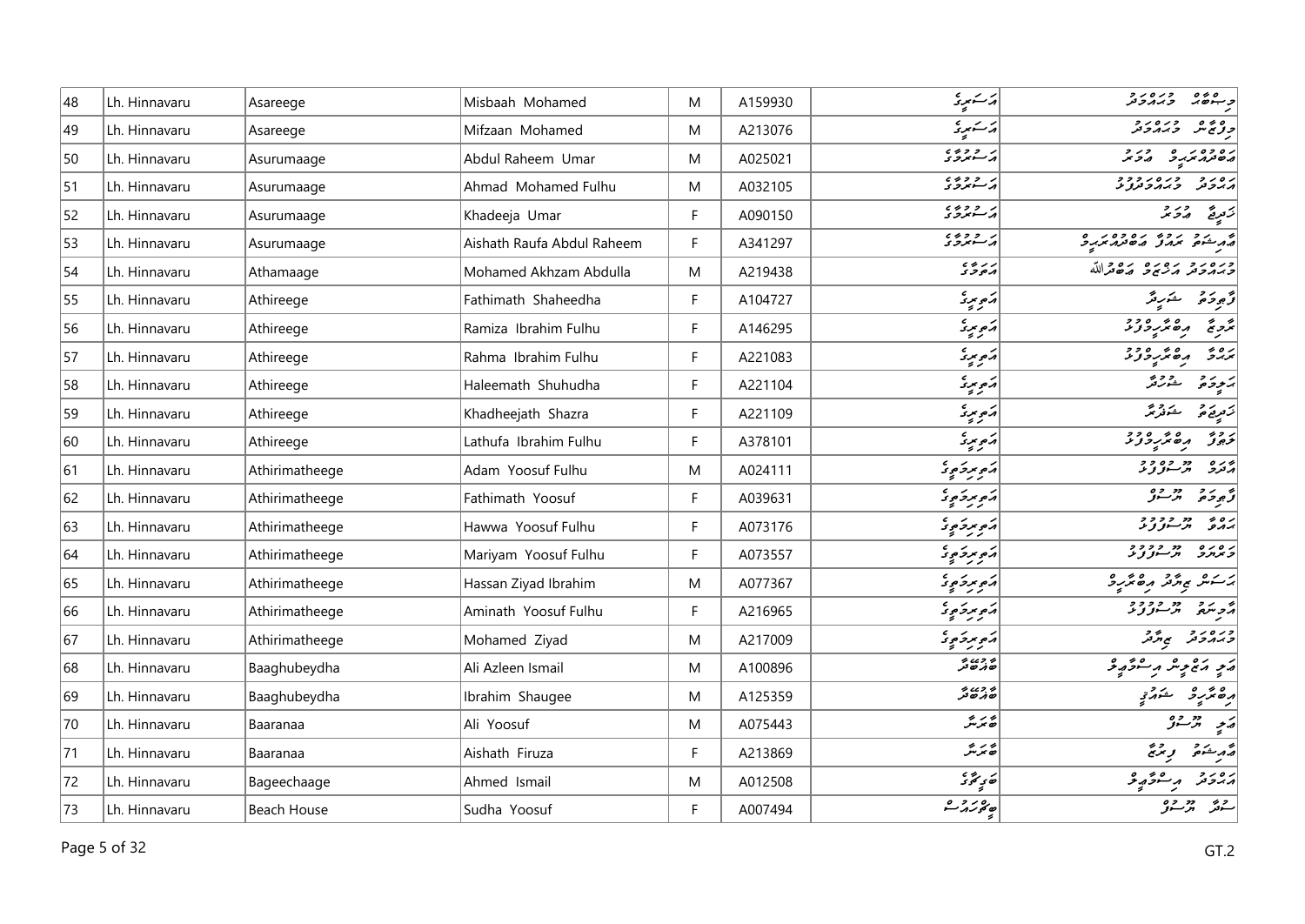| 74 | Lh. Hinnavaru | <b>Beach House</b> | Aboobakuru Yoosuf               | M  | A073955 | پەنزار م                                                                           | ېږمبره<br>נ דב ג' כ<br>גיסים מ' מ   |
|----|---------------|--------------------|---------------------------------|----|---------|------------------------------------------------------------------------------------|-------------------------------------|
| 75 | Lh. Hinnavaru | <b>Beach House</b> | Ahmed Nizam                     | M  | A079670 | ە ئەزەر م                                                                          | رەر دەر                             |
| 76 | Lh. Hinnavaru | <b>Beach House</b> | Hassan Aboobakuru               | M  | A216961 | پەنزار م                                                                           | 22222                               |
| 77 | Lh. Hinnavaru | <b>Beach House</b> | Mariyam Areefa Aboobakuru       | F. | A216962 | ە ئۇ ئەمر م                                                                        | ג סגם ג'ת 2 גדוג כב                 |
| 78 | Lh. Hinnavaru | <b>Beach House</b> | Mohamed Nahiz Hassan            | M  | A216963 | 2520                                                                               | ورەرو ئۆرى ئەسەئ                    |
| 79 | Lh. Hinnavaru | <b>Beach House</b> | Aminath Samha Abdul Razzag      | F. | A216964 | $\left  \begin{array}{cc} 0 & 0 & 0 \\ 0 & 0 & 0 \\ 0 & 0 & 0 \end{array} \right $ | מ ני ני ניסי ניסיפי ניסיב           |
| 80 | Lh. Hinnavaru | <b>Beach House</b> | Mohamed Shaiman Abdul<br>Razzag | M  | A220253 | پە ئەر ئە                                                                          | כנסגב גנגב גם כסבסגס                |
| 81 | Lh. Hinnavaru | <b>Beach Villa</b> | Aminath Mohamed                 | F. | A072338 | ھەمچە ھەقىر<br>ئ <sup>ە</sup>                                                      | أثر مرد وره دو                      |
| 82 | Lh. Hinnavaru | Beach Villa        | Mohamed Adam                    | M  | A213772 | ھەمجەھ <sub>ر</sub> ىتى<br>ئ <sup>ە</sup>                                          | כנסנכ שנס                           |
| 83 | Lh. Hinnavaru | Beyru              | Ibrahim Muaz Mohamed            | M  | A043070 | ر و<br>ن مر                                                                        | ده نر و دوه در در د                 |
| 84 | Lh. Hinnavaru | Bilamagumaage      | Mohamed Nuzufath                | M  | A213770 | ر ر د و د ،<br>م <i>ور د د</i> د                                                   | وره رو دورو<br>وبرماند سرچ تولی     |
| 85 | Lh. Hinnavaru | <b>Blink</b>       | Abdulla Mohamed                 | M  | A023577 | ەمەمە                                                                              | برە تراللە<br>و ره ر و<br>تر پر ژور |
| 86 | Lh. Hinnavaru | <b>Blue Light</b>  | Hawwa Saeed                     | F  | A143814 | e                                                                                  | رەپچ<br>سەھەقىر                     |
| 87 | Lh. Hinnavaru | <b>Blue Maage</b>  | Fathimath Hamid                 | F  | A165032 | ه دونو تا<br>ن <i>ن نو</i> ر <sub>ک</sub>                                          | ۇ ب <sub>و</sub> ر د<br>برٌوتر      |
| 88 | Lh. Hinnavaru | Bodufendaage       | Abdulla Nazim Ibrahim           | M  | A048648 | پر د ، ه و ، ،<br>ح ډ نو مرغ ي                                                     | رە داللە مىھرى مەھەر د              |
| 89 | Lh. Hinnavaru | Bodufendaage       | Moosa Munazzim Ibrahim          | M  | A053469 | پر د ی ه و ی<br>چه <b>ز</b> سره ی                                                  | יי י י י פי פי הסתיב                |
| 90 | Lh. Hinnavaru | Bodufendaage       | Hamid Nazeem Ibrahim            | M  | A078311 | پر د ی ه و و<br>ځه نو مرغ ی                                                        | جُوثر سَمْوِدْ مِعْجُرِدْ           |
| 91 | Lh. Hinnavaru | Bodufendaage       | Munthazim Ibrahim               | M  | A085491 | پر د ی ه د ی<br>  حا با تر سره که                                                  | ىر ھەتئەر 2<br>ر<br>وممرضوفه        |
| 92 | Lh. Hinnavaru | Bodufendaage       | Muthanazim Ibrahim              | M  | A093580 | پر د ی ه پر ی<br>حدو سرد تر                                                        | وبرره ومسترارد                      |
| 93 | Lh. Hinnavaru | Bodufendaage       | Fathimath Nazaha Nazeem         | F  | A321075 | پر د ی ه پر ی<br>حدو سرد تر                                                        | توجوحو الترويح التماجي              |
| 94 | Lh. Hinnavaru | Bokarumaage        | Aminath Ibrahim                 | F. | A147422 | پور و ده ،<br><i>ه تا بود</i> د                                                    |                                     |
| 95 | Lh. Hinnavaru | Bokarumaage        | Ibrahim Umar                    | M  | A220422 | پر ر و د پ<br><i>ه تا بر و</i> ي                                                   | ەر ھەتتەر 2<br>ر<br>ەرىر            |
| 96 | Lh. Hinnavaru | Bokarumaage        | Aishath Nizama                  | F  | A220433 | پر ر و د پ<br><i>ه تا پر و</i> د                                                   | وكرشكو سركوك                        |
| 97 | Lh. Hinnavaru | Bokarumaage        | Firuza Numaan                   | F  | A220437 | پر ر و د پ<br><i>ه تا پر و</i> د                                                   | لوبرچ<br>پر پر محمد<br>سربر شر      |
| 98 | Lh. Hinnavaru | Bokarumaage        | Hawwa Ajdha                     | F  | A220440 | پر روپر<br><i>هند ب</i> ر                                                          | رەپر روپر                           |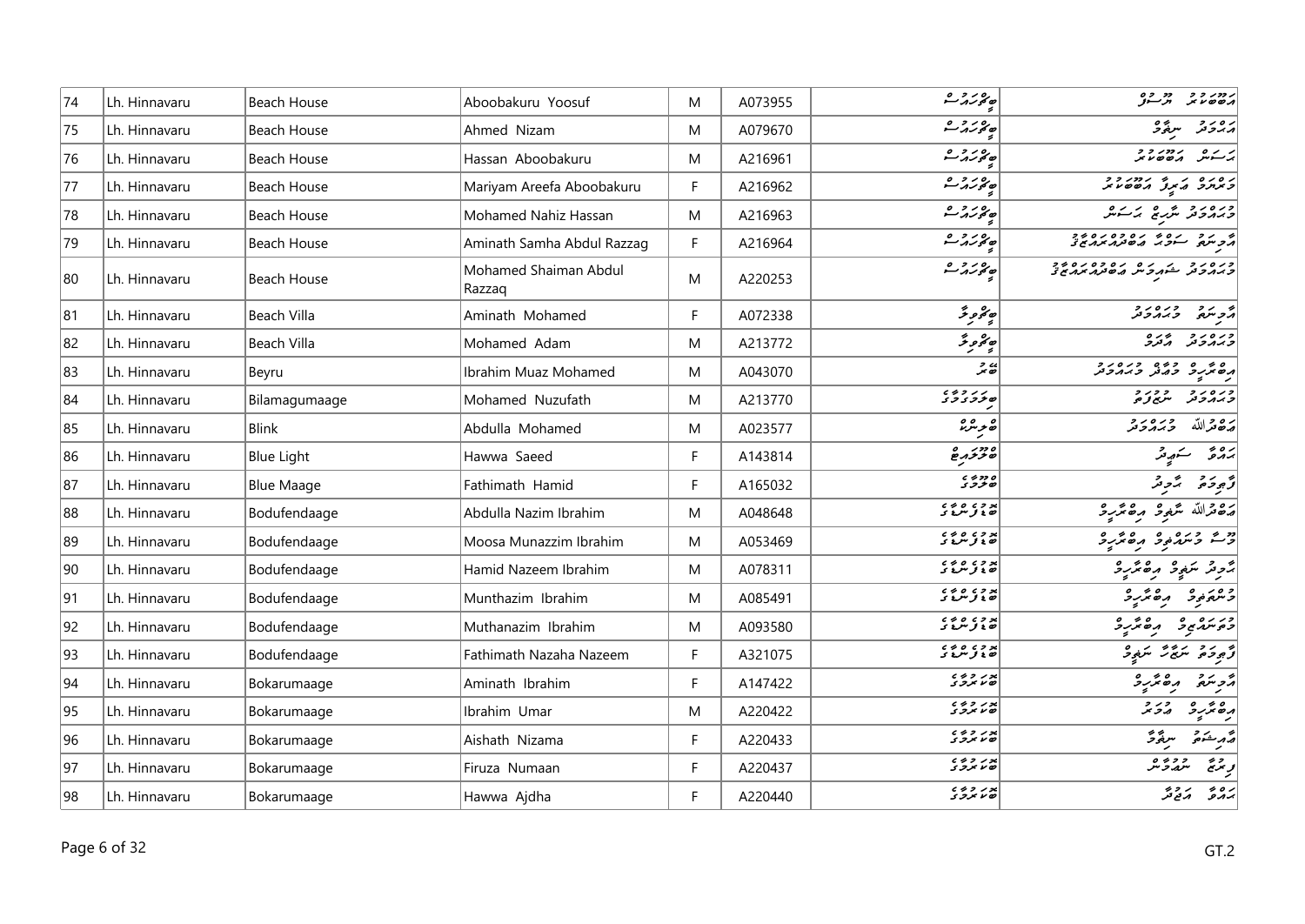| 99  | Lh. Hinnavaru | Burevimaage    | Mohamed Ahmed Fulhu         | M           | A132642 | د ،<br>صغر و د د                             | כנסנכ נסנככ<br>כגובת גגבתנת                                                 |
|-----|---------------|----------------|-----------------------------|-------------|---------|----------------------------------------------|-----------------------------------------------------------------------------|
| 100 | Lh. Hinnavaru | Burevimaage    | Ahmed Noozan Ali            | M           | A147523 | و ۽ حرم و<br>ھنجر <i>و</i> ڏو                | ره رو دوره ه<br>مربرو تربع نگر مرکز                                         |
| 101 | Lh. Hinnavaru | Burevimaage    | Mariyam Ahmed Fulhu         | F           | A219498 | د ،<br>صغر و د د                             | י סים מסיכור<br>המחיד המבטנט                                                |
| 102 | Lh. Hinnavaru | Burevimaage    | Mohamed Ikhlau Ali          | M           | A219501 | د ،<br>صغر و د د                             | ورەرو مەدگە مۇ                                                              |
| 103 | Lh. Hinnavaru | Burevimaage    | Ahmed Naveen Mohamed        | M           | A219502 | و ۽ په پر<br>ح <b>م</b> حري                  | גפגב <sub>י</sub> מ <sub>שנ</sub> ים כגם גב<br>גגבה יימ <u>ש</u> יית כגובתה |
| 104 | Lh. Hinnavaru | Burevimaage    | Mariyam Muzna Mohamed       | $\mathsf F$ | A219504 | د ،<br>صغر و د د                             | ג סגם כם ש כגם גב<br>המתכני האיית במתכת                                     |
| 105 | Lh. Hinnavaru | Busthaanuge    | Yoosuf Ismail               | M           | A054420 | و ه ۶ و ،<br>ه سوه سرد                       | وريستو برسفتموغه                                                            |
| 106 | Lh. Hinnavaru | Busthaanuge    | Ahmed Sanweel               | M           | A138358 | و ه پر و ،<br>قاسستمبر                       | أرەرو سەھوى                                                                 |
| 107 | Lh. Hinnavaru | Busthaanuge    | Mohamed Shamoon Ismail      | M           | A155024 | و ه ۶ و ،<br>ه سوه سرد                       | כנים ניכן ניסודים תשיפתית                                                   |
| 108 | Lh. Hinnavaru | Busthaanuge    | Aminath Shamiya             | $\mathsf F$ | A215690 | ه ۵ ۵ و ۷<br>ت <i>ه س</i> وځ سر <sub>ک</sub> | أأوسكم المشرور                                                              |
| 109 | Lh. Hinnavaru | Busthaanuge    | Mariyam Shifza              | F           | A215696 | ه ۵ په وره<br>ن <i>ه سره سر</i> و            | رەرە شەۋىج                                                                  |
| 110 | Lh. Hinnavaru | Busthaanuge    | Ibrahim Sifaah              | M           | A215697 | ه ۵ په وره<br>پېښو سر <sub>ک</sub>           | ە ئەرە بىرى<br>رەئەرە بىرى                                                  |
| 111 | Lh. Hinnavaru | Busthaanuge    | Hawwa Suma                  | $\mathsf F$ | A215701 | ه ۵ ۵ و ۷<br>ت <i>ه س</i> وځ سر <sub>ک</sub> | رەپ شۇ                                                                      |
| 112 | Lh. Hinnavaru | Champaamaage   | Sanfa Ismail                | $\mathsf F$ | A150641 | ى شروع ئ                                     | سەملەر بەسەۋبەي                                                             |
| 113 | Lh. Hinnavaru | Chandharuge    | Aishath Ali Fulhu           | F           | A218325 | ر و ر و ،<br>کارمربر د                       | و ديده ديدود.<br>در شوه ديوون                                               |
| 114 | Lh. Hinnavaru | Chandharuge    | Aminath Azdha               | F           | A218329 | ر و د د د<br>کارمرتر بر د                    |                                                                             |
| 115 | Lh. Hinnavaru | Chandharuge    | Mariyam Izuha               | F           | A218332 | ىر ھەترىر 2<br>كىم سرتىرىرى                  | د ۱۵ د ور                                                                   |
| 116 | Lh. Hinnavaru | Coupon Villa   | Adam Maais Mohamed          | M           | A215617 | تىز ئىرو ئە                                  | أيره ومره وره دد                                                            |
| 117 | Lh. Hinnavaru | Cradle         | Ibrahim Afraaz              | M           | A408054 | ه ، ه ه و<br>پر عبد ع                        | دە ئەرە بەدە ئە                                                             |
| 118 | Lh. Hinnavaru | Dhauhadhaage   | Aishath Amanee Abdul Rahman | F           | A218366 | ر و ر ر د<br>تر <i>د ر</i> تر د              | י גב גל גם בסגם בים<br>התיים הכת הסתה ההבת                                  |
| 119 | Lh. Hinnavaru | Dheeframge     | Ali Easa                    | M           | A012390 |                                              | ړې په                                                                       |
| 120 | Lh. Hinnavaru | Dheyliyaa Aage | Jeehan Mahmood              | $\mathsf F$ | A063745 | <br>  تر پر پر پر پر                         | ر محمد محمد محمد محمد المحمد<br>المحمد محمد المحمد المحمد                   |
| 121 | Lh. Hinnavaru | Dheyliyaa Aage | Mohamed Maail Mahmood       | M           | A068701 | ە ئەمەدىيە<br>ئىگەنىزلىرى                    | כנסגב בתי בהכת                                                              |
| 122 | Lh. Hinnavaru | Dheyliyaage    | Mahmood Mohamed             | M           | A045925 | يموچر<br>ترم                                 | נ ס בכ - כניס ניב<br>כגב עיב ב באורב בנ                                     |
| 123 | Lh. Hinnavaru | Dheyliyaage    | Mariyam Ifasha              | F           | A220505 | ء،<br>ترمز پر پر                             | ورەرە بەرگ                                                                  |
| 124 | Lh. Hinnavaru | Dhilbahaaruge  | Mohamed Adam                | M           | A043401 | و ره ره و ،<br>درگرفت <i>ر</i> بر د          | ورەرو پەرە<br>جەمەدىر مەنرو                                                 |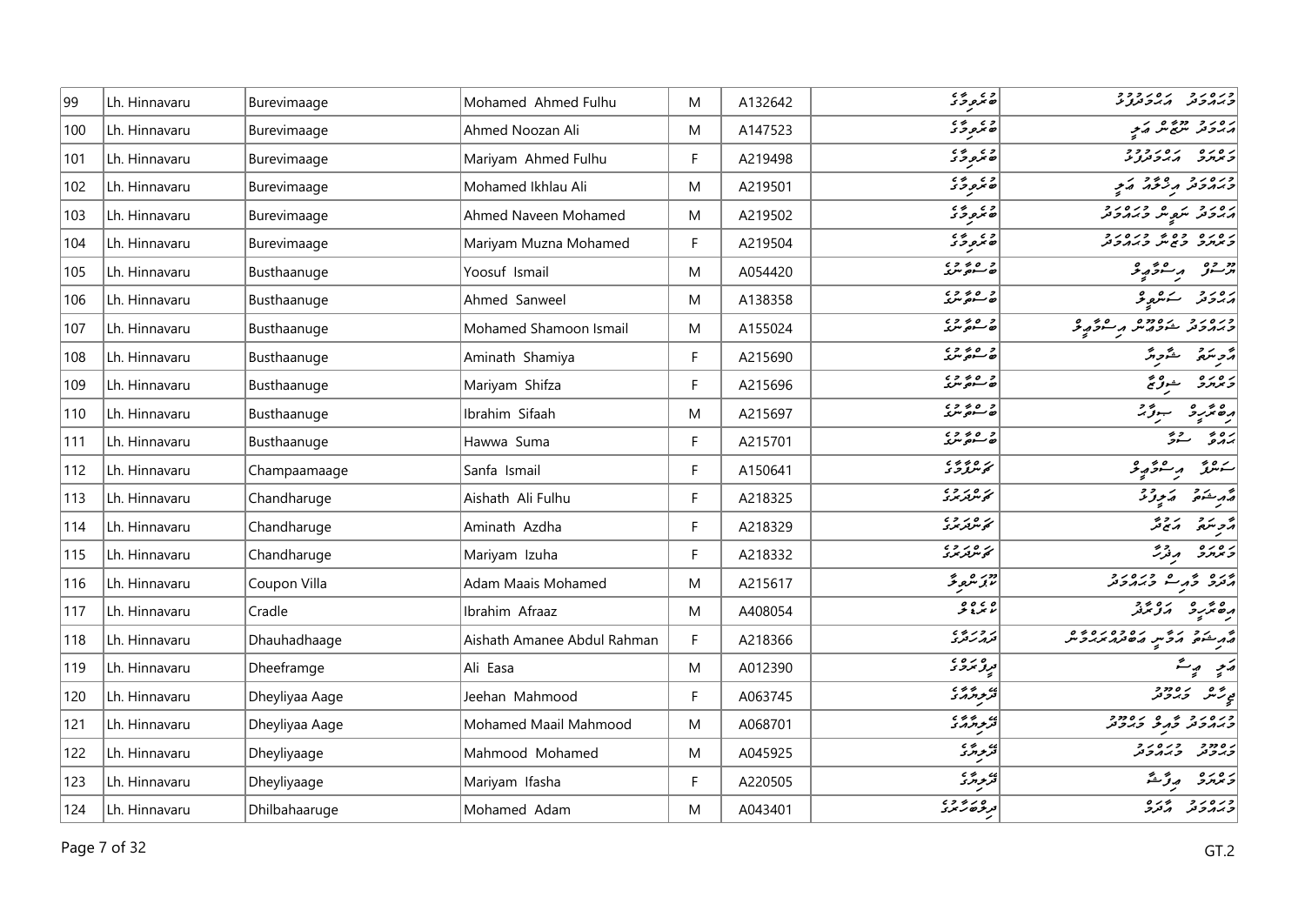| 125 | Lh. Hinnavaru | Dhilbahaaruge | Athifa Mahamood         | F  | A081564 | ه در ۶ و ۷<br>درمر <i>ه ر</i> بر د                             | ر ۱۵ ۶۶<br>تر بر تر تر<br>پ <sup>ھ</sup> وڙ    |
|-----|---------------|---------------|-------------------------|----|---------|----------------------------------------------------------------|------------------------------------------------|
| 126 | Lh. Hinnavaru | Dhooriyaage   | Mithna Fariq            | F. | A082580 | دد<br>ترسر پر د                                                | دەنئە ئەبرق                                    |
| 127 | Lh. Hinnavaru | Dhooriyaage   | Aminath Hussain Fulhu   | F. | A112681 | دو پر پر پر<br>قرمربر <sub>ک</sub>                             |                                                |
| 128 | Lh. Hinnavaru | Dhooriyaage   | Aishath Hussain Fulhu   | F. | A112683 | دد<br>ترمریز <sub>ک</sub>                                      | ە<br>مەرشىم ئەسىرس                             |
| 129 | Lh. Hinnavaru | Dhooriyaage   | Simna Fariq             | F. | A124517 | دد<br>ترمربرگ                                                  | سودىتى كوموتى                                  |
| 130 | Lh. Hinnavaru | Dhunthari     | Mohamed Suhan Ahmad     | M  | A148036 | و هر مر                                                        | ورەر د دوە رەرد<br><i>دېرم</i> وتر سىرس مەردىر |
| 131 | Lh. Hinnavaru | Dhunthari     | Aishath Suhaana         | F  | A216784 | و همرمر                                                        | ۇرمىنى سىرتىر                                  |
| 132 | Lh. Hinnavaru | Dhuvaafaru    | Moomina Ismail          | F  | A069625 | و په ر<br>تر <i>وگ</i> مر                                      | دروبر رعزتو                                    |
| 133 | Lh. Hinnavaru | Dhuvaafaru    | Haleemath Adheeba Ali   | F  | A213339 | و په ر<br>تر <i>وگ</i> مر                                      | برودة كالرها كالمح                             |
| 134 | Lh. Hinnavaru | Dhuvaafaru    | Mariyam Suaidha Ibrahim | F. | A213343 | و په ر<br>تر <i>وگ</i> مر                                      | גם גם בגנה תסתיק                               |
| 135 | Lh. Hinnavaru | Dhuvaafaru    | Mariyam Reema Abdulla   | F  | A216933 | و پر و<br>تر <i>وگ</i> تر                                      | ترەپرە بېرۇ كەھەراللە                          |
| 136 | Lh. Hinnavaru | Dhuvaafaru    | Hawwa Fauza             | F  | A216934 | و و د ر<br>تر <i>وگ</i> مر                                     | رەپ زدە                                        |
| 137 | Lh. Hinnavaru | Diamond Villa | Abdulla Sobah Hussain   | M  | A081613 | } رِرَ مْنْ وِرَّ                                              | رە داللە جۇھ برخوش                             |
| 138 | Lh. Hinnavaru | Diamond Villa | Aishath Sobaha Hussain  | F  | A141840 | ئەر ئەنتقى قرىتى                                               | أروشكم بتوافق بركتمرش                          |
| 139 | Lh. Hinnavaru | Divine Test   | Ibrahim Shahid          | M  | A218979 | و عَرم سْرِءَ وَ وَ وَ                                         | $\frac{2}{3}$                                  |
| 140 | Lh. Hinnavaru | Earth         | Ali Ahmed               | M  | A038749 | پر<br>در سره                                                   | أحكمت المردور                                  |
| 141 | Lh. Hinnavaru | Earth         | Fathimath Afa Ali       | F. | A214918 | پر<br>در بره                                                   | وُجِرَةٌ مَرَّ مَيْ                            |
| 142 | Lh. Hinnavaru | Easten Air    | Mohamed Yoosuf          | M  | A024100 | ار مشخص میکرد.<br>مستق                                         | כנסני מייפס<br><i>כג</i> וכני וציינ            |
| 143 | Lh. Hinnavaru | Endherimaage  | Aminath Eenaaz          | F. | A125525 | ء عرو سرچ <sub>ک</sub> ے<br> مرتق <i>د مر</i> ج <sub>ک</sub> ے | وسترج<br>ړ په سرچ                              |
| 144 | Lh. Hinnavaru | Endherimaage  | Abdulla Badheeu         | M  | A217878 | ې ده په په په<br>د سرپر پروگ                                   | مَدْهِ قَرَاللّه صَعِيدٍ                       |
| 145 | Lh. Hinnavaru | Endherimaage  | Fathuhiyya Mohamed      | F  | A217951 | ء عرو سرچ <sub>ک</sub>                                         | י כ פי כנסנב<br>נפגרת כגרכת                    |
| 146 | Lh. Hinnavaru | Endherimaage  | Mohamed Mahreen         | M  | A217954 | ، مەئىرىرى <i>چ</i>                                            | ورەرو كەرپىر                                   |
| 147 | Lh. Hinnavaru | Endherimaage  | Moosa Mifrah            | M  | A217993 | ى ھەتكە بەر يەر<br>مەنگە بىر تەرى                              | وحث ووثره                                      |
| 148 | Lh. Hinnavaru | Endherimaage  | Aishath Mausha          | F  | A217995 | ې ه د پر په په<br>مرمر پر پر په                                | ۇرىشق تەرقى                                    |
| 149 | Lh. Hinnavaru | Eridhon       | Ahmed Mohamed           | M  | A062835 | ە بىر قىرىش                                                    | ر ەر د<br>و ر ه ر و<br><i>د ب</i> رگرفر        |
| 150 | Lh. Hinnavaru | Eridhon       | Ibrahim Mohamed         | M  | A082391 | ە بىر قىرىگر                                                   | دە ئەرەر دىرەر                                 |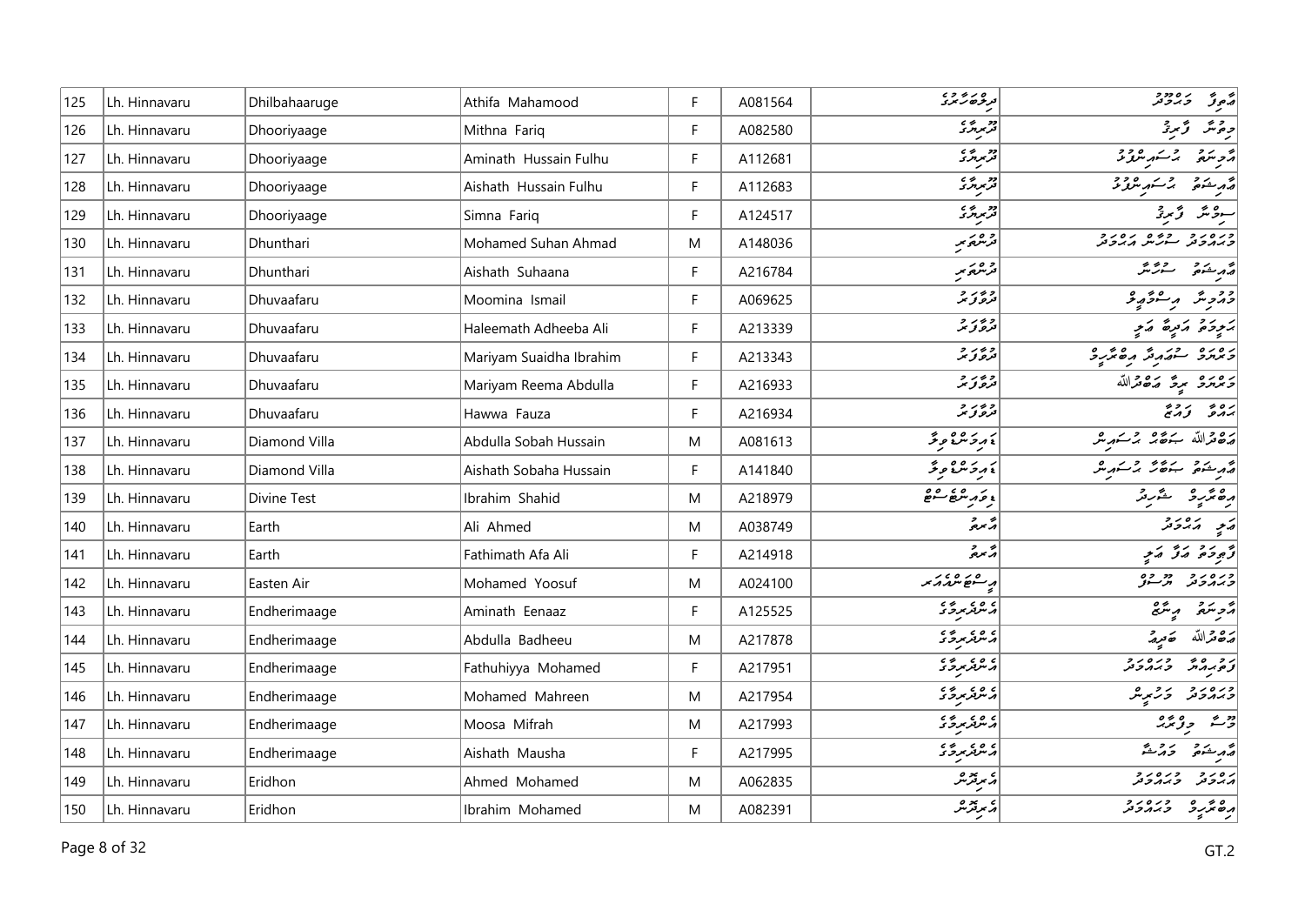| 151 | Lh. Hinnavaru | Eridhon     | Mohamed Asnaf Ibrahim | M  | A217292 | پرېترىنگە                                      | ورەر د بر عربى برەنجرى                      |
|-----|---------------|-------------|-----------------------|----|---------|------------------------------------------------|---------------------------------------------|
| 152 | Lh. Hinnavaru | Ever Blue   | Ahmed Salih           | M  | A024155 | پر پر ۱۳۵۵<br>  پر خرچ مخر                     | أربروتر بمعور                               |
| 153 | Lh. Hinnavaru | Ever Blue   | Aishath Solih         | F. | A027231 | ی رکھ دو<br>مری مربی مر                        | أقهر شوق المستور                            |
| 154 | Lh. Hinnavaru | Ever Blue   | Haleema Yoosuf Fulhu  | F  | A090977 | ې ر ده دد<br>د د بره تر                        | ر ده ده دوه ده<br>در در ان                  |
| 155 | Lh. Hinnavaru | Ever Blue   | Yoosuf Salih          | M  | A149473 | ړ ر ه دو<br>دري مرحام                          | دو ده سر په د                               |
| 156 | Lh. Hinnavaru | Ever Blue   | Ali Salih             | M  | A220716 | ג גם דב<br>גם <i>ג</i> ם <del>ד</del>          | أة يؤده                                     |
| 157 | Lh. Hinnavaru | Everest     | Sobaha Mohamed        | F  | A066196 | ې په په ده ه<br>مرغ مرسو                       | بەن درەرد<br>جەن جەمدىر                     |
| 158 | Lh. Hinnavaru | Everest     | Hawwa Ifasa           | F  | A212862 | ء ر ۽ ره ۾<br> پريو برسو                       | برە ئەرقىگ                                  |
| 159 | Lh. Hinnavaru | Everest     | Khadeeja Ifsha        | F  | A212863 | ې په په ده ه<br>مرغ مرسو                       | زَمِرِيحَ   مِرْرُحَةَ                      |
| 160 | Lh. Hinnavaru | Evilla      | Ibrahim Nadeem Ahmed  | M  | A067879 | پر عر محر                                      | رە ئرو سربرو مدد د                          |
| 161 | Lh. Hinnavaru | Evilla      | Mohamed Nasir         | M  | A123486 | پر عر تخه                                      | وره رو شهور                                 |
| 162 | Lh. Hinnavaru | Evilla      | Aishath Nishau        | F  | A159267 | پژھ پخر                                        | وكرم شكوم المستحدث                          |
| 163 | Lh. Hinnavaru | Falhoamaage | Abdulla Ahmed         | M  | A010156 | ره د ،<br>او د د د                             | مَصْحَرَاللّه مَدْحَمَّد                    |
| 164 | Lh. Hinnavaru | Farivaage   | Ahmed Hussain         | M  | A002990 | <br>  تو سرچ <sub>ک</sub>                      | גפיב באתית                                  |
| 165 | Lh. Hinnavaru | Farivaage   | Ibrahim Hussain       | M  | A054928 | تر برد ؟<br>تر بردگ                            | أرە ئۇرج بر شكر مى                          |
| 166 | Lh. Hinnavaru | Farivaage   | Adam Hussain          | M  | A058599 | تر برگ <sup>ر</sup> ی<br>تر برگ <sup>ر</sup> ی | أرمزد برسكور مثر                            |
| 167 | Lh. Hinnavaru | Farivaage   | Mohamed Shafy Adam    | M  | A068741 | تر برد »<br>تر بودگ                            | ورەرو ئەرگە ئەرە                            |
| 168 | Lh. Hinnavaru | Farivaage   | Rashfa Ahmed          | F  | A086665 | تر برگ <sup>ر</sup> ي<br>تر برگ <sup>2</sup>   | ىر شەتى بەر دەر د                           |
| 169 | Lh. Hinnavaru | Farivaage   | Ahmed Sajid Adam      | M  | A093373 | تو برعړی<br>                                   | ره ر د عمد عبره<br>  پر رو تر عمد الله مرکز |
| 170 | Lh. Hinnavaru | Farivaage   | Mohamed Ahmed         | M  | A101805 | توسرچ ئ                                        | כנסנכ נסנכ                                  |
| 171 | Lh. Hinnavaru | Farivaage   | Mariyam Muna Adam     | F  | A104230 | <br>  تو سرچ <sub>ک</sub>                      | ת סת ס"כ ש"ק בית<br>ב"נקודה "כ"נה הבקב      |
| 172 | Lh. Hinnavaru | Farivaage   | Aishath Rafaa Ahmed   | F  | A224048 | تو برعړ<br>  تو برغړی                          |                                             |
| 173 | Lh. Hinnavaru | Farivaage   | Abdulla Rashwan       | M  | A224052 | تر برد ؟<br>تر بردگ                            | رە قراللە ئىر شوغرىش                        |
| 174 | Lh. Hinnavaru | Farivaage   | Hussain Raushaan      | M  | A224055 | ئۇ ئىرغۇ ئە                                    | بركتهر شرير مروشة مر                        |
| 175 | Lh. Hinnavaru | Farivaage   | Hussain Saany Adam    | M  | A224058 | تو مور پر ہ                                    | جر شور شر شهر استر در حدد حد                |
| 176 | Lh. Hinnavaru | Feeroazge   | Mohamed Moosa         | M  | A026029 | وچونج تر                                       | وره دو دورمج                                |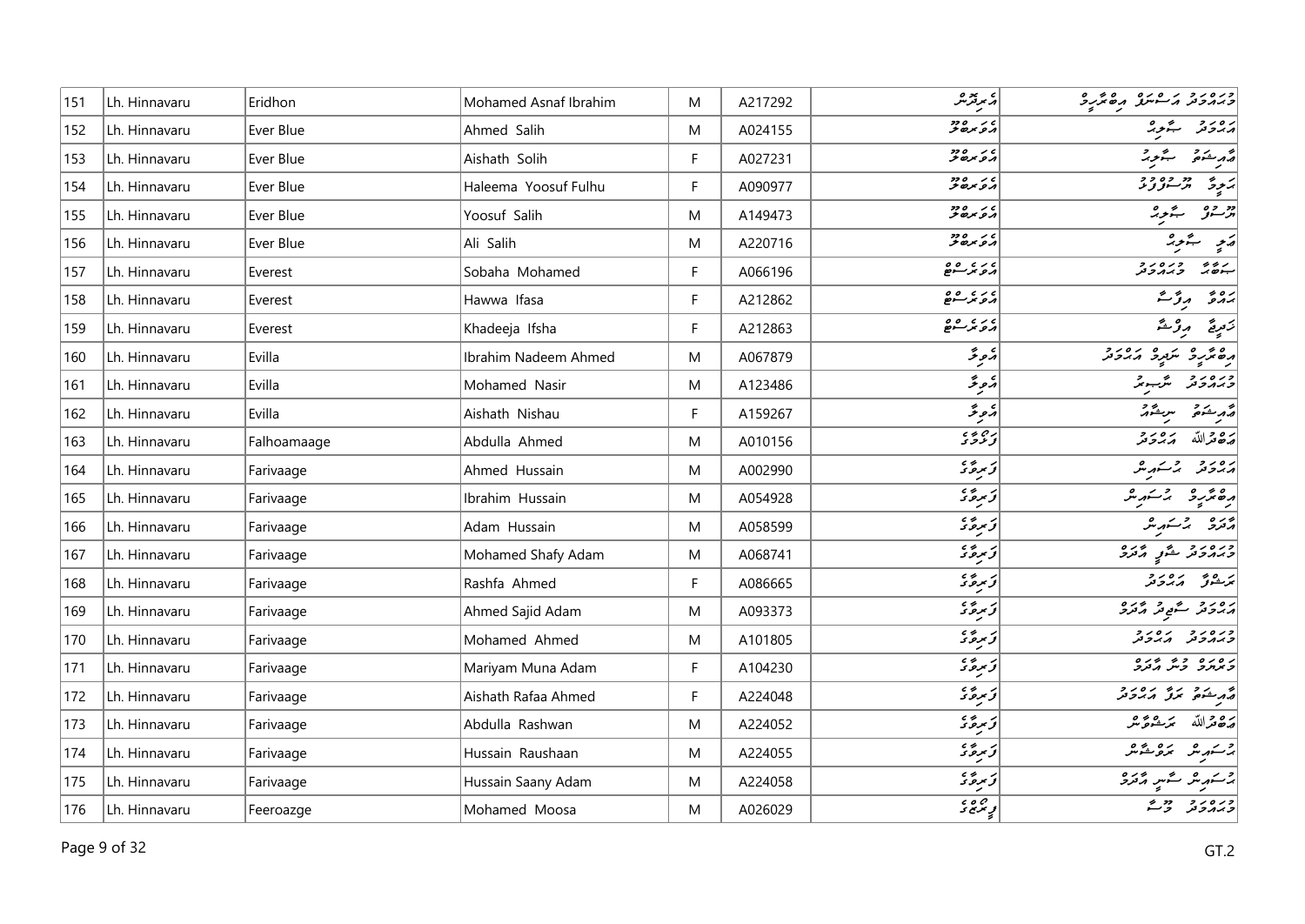| 177 | Lh. Hinnavaru | Feeroazge      | Ali Mamdhooh Mohamed    | M  | A224072 | م ه ه ه ه<br>مړين د                   | د د ده دده دره د د                        |
|-----|---------------|----------------|-------------------------|----|---------|---------------------------------------|-------------------------------------------|
| 178 | Lh. Hinnavaru | Feeroazge      | Maheeda Mohamed         | F. | A224075 |                                       | درگر دره در د                             |
| 179 | Lh. Hinnavaru | Feeroazge      | Yoosuf Maheedh          | M  | A224078 | و پرې                                 | ادو وه - ځ بر تر                          |
| 180 | Lh. Hinnavaru | Feeroazge      | Hawwa Maheera           | F  | A224080 | وچونج تر                              | رەپ رىر                                   |
| 181 | Lh. Hinnavaru | Feeroazge      | Mahidh Mohamed          | M  | A224084 | ە ە ە »<br>پ <sub>و</sub> سرى ئ       | ورو ورەرو                                 |
| 182 | Lh. Hinnavaru | Feeroazge      | Aishath Muneeba Mohamed | F  | A224087 | وپرېږ                                 | م وشنو و مره ورود و                       |
| 183 | Lh. Hinnavaru | Fenfiyaazge    | Aishath Hameed          | F  | A045902 | ۇ شرىر ئىمى ئى                        | أقهر مشكرة المتمر تر                      |
| 184 | Lh. Hinnavaru | Fenfiyaazge    | Ahmed Abdulla           | M  | A093612 | ې هروگړي<br>و شر <sub>وگ</sub> ري     | برورد بره دالله                           |
| 185 | Lh. Hinnavaru | Fenfiyaazge    | Fayaz Hameed            | M  | A140690 | ې مهمو پر <sub>م</sub> ه <sup>ي</sup> | تروی پر دیگر                              |
| 186 | Lh. Hinnavaru | Filtaruge      | Ihusaanu Adam           | M  | A216008 | و و ړ و ،<br>و نوڪ برد                | أمرشة شرقه ويره                           |
| 187 | Lh. Hinnavaru | Finihiyaage    | Mohamed Umar            | M  | A041546 | و سربر پژی<br>زیر بر                  | و ر ه ر د<br>تر پر تر تر<br>ور و<br>در تر |
| 188 | Lh. Hinnavaru | Finihiyaage    | Umar Mohamed            | M  | A054129 | و سربر پژی<br>نر بر بر                | כנ כנסנב<br>גביל כגגבת                    |
| 189 | Lh. Hinnavaru | Finihiyaage    | Shakeeba Mohamed        | F  | A062893 | او سریہ ہوئے<br>اسمبر پر پوری         | و ره ر و<br>تر پر ژنر<br>شەرەتە           |
| 190 | Lh. Hinnavaru | Finihiyaage    | Ikram Ibrahim           | M  | A219153 | و سربر پر <sup>ی</sup><br>بر بر بر    | ە ھەمەر 2<br>برھەمەر 2<br>وبناعرد         |
| 191 | Lh. Hinnavaru | Finihiyaage    | Afrah Ibrahim           | M  | A219155 | او سربر پر ج<br>او سربر پر چ          | ە ھەترىر ۋ<br>دوءه                        |
| 192 | Lh. Hinnavaru | Finihiyaage    | Eenas Adam              | F  | A335271 | او سربر دی<br>او سربر دی              | رېپرت<br>پھر ہ<br>مرکز پ                  |
| 193 | Lh. Hinnavaru | Finihiyaage    | Mohamed Fazlin          | M  | A356504 | او مدر پروژه<br><u>پرس</u>            | ورەرو رەپر                                |
| 194 | Lh. Hinnavaru | Fithuroanuge   | Aminath Abdul Raheem    | F. | A046460 | وه ده ده                              | و ده ده دره ده                            |
| 195 | Lh. Hinnavaru | <b>Flowers</b> | Ibrahim Adam            | M  | A025086 | <sub>2</sub> پۇ ئەرب                  | ە ھېڭرىرى<br>رەھىرىرى<br>ە ئەترى          |
| 196 | Lh. Hinnavaru | <b>Flowers</b> | Lisan Adam              | M  | A119892 | ۇ ئۇ ئۇ ئىرىشە                        | وشەش كەندە                                |
| 197 | Lh. Hinnavaru | <b>Flowers</b> | Shafha Ibrahim          | F  | A273778 | ە ئەقەرىر<br>ترى <i>خ قە</i> برىشە    | شوور رەپرى                                |
| 198 | Lh. Hinnavaru | Fulhoi         | Abdul Gafoor Ahmed      | M  | A078499 | ويومر                                 | נס כס גדרך מסגר<br>הסט <i>פה ציג</i> הגבע |
| 199 | Lh. Hinnavaru | Gaalfees       | Yoosuf Hussain          | M  | A065532 | ئۇ ئۇرې يە                            | دو وه د حسکه میگر                         |
| 200 | Lh. Hinnavaru | Gaalfees       | Mohamed Yoosuf          | M  | A152486 | ئۇ ئۇي <sub>ر</sub> م                 | כנסני מיפס<br>כ <i>ג</i> ונכני וליינ      |
| 201 | Lh. Hinnavaru | Gaalfees       | Abdulla Yoosuf          | M  | A219752 | ئۇ ئۇرې 2                             | برە تراللە<br>دد حرو                      |
| 202 | Lh. Hinnavaru | Gaalfees       | Hussain Haushan         | M  | A219754 | د یور م                               | بركسر بروشر                               |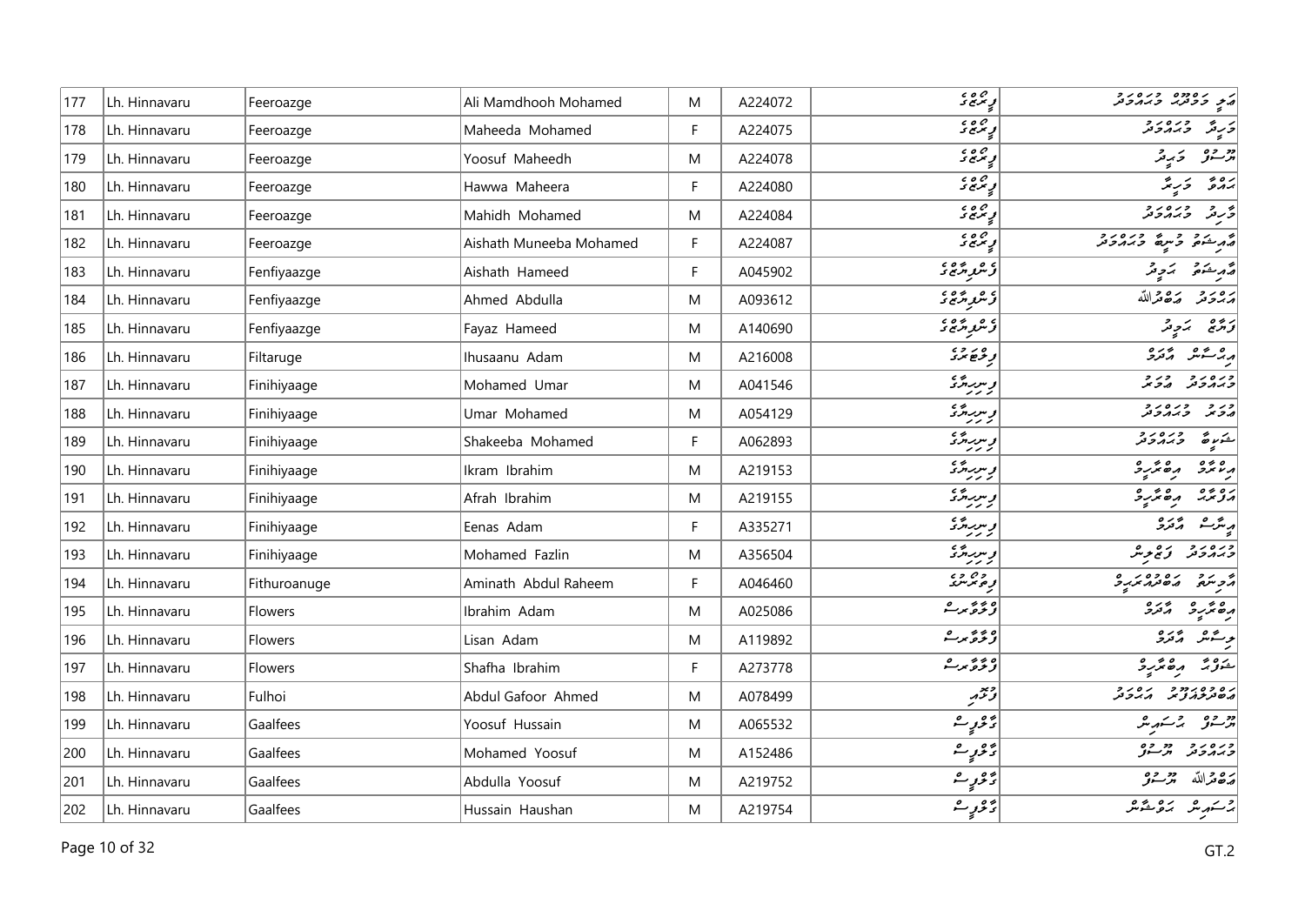| 203 | Lh. Hinnavaru | Gaalfees      | Ibrahim Humaiz              | M         | A219756 | ڈ ڈرپ ے                                    | مەھەر ئەدەبى                                                    |
|-----|---------------|---------------|-----------------------------|-----------|---------|--------------------------------------------|-----------------------------------------------------------------|
| 204 | Lh. Hinnavaru | Gasdhoshuge   | Hawwa Adam Koi              | F         | A125687 | ر ۔ 2 پر و ۽<br>ي سسهورين                  | ره ده دره پر<br>  پروژ مرفرونوم                                 |
| 205 | Lh. Hinnavaru | Gasdhoshuge   | Ahmed Naffaz Saud           | ${\sf M}$ | A219462 | ر ۔ 2 پر و ۽<br>ي سنترمزي                  | ره رو بره دو بروو<br>پرپروتر شهرترنبر سپهل                      |
| 206 | Lh. Hinnavaru | Gasdhoshuge   | Haleemath Saudhiyya Saud    | F         | A219463 | ر ره پو و ،<br>کارسوتوری                   | ג' ניכן להנגדה ליור                                             |
| 207 | Lh. Hinnavaru | Gaskara       | Ismail Nishah Ibrahim       | ${\sf M}$ | A214887 | ى سەئەتكە                                  | ر مؤثر و سر ده مورد و                                           |
| 208 | Lh. Hinnavaru | Golden Moon   | Mohamed Shaan               | M         | A216242 | ص م م م دور ص<br>  د م م د م مرد مرد       | ورەرو ئەھ                                                       |
| 209 | Lh. Hinnavaru | Greenge       | Hussain Ismail              | M         | A104510 | ه <sub>مو</sub> سری<br>د <sub>نو</sub> سری | برسكريش وسفوضي                                                  |
| 210 | Lh. Hinnavaru | Gulisthaanuge | Ali Iflah Ibrahim           | ${\sf M}$ | A219070 | دې موسفو تره                               | a 1000 0000 000                                                 |
| 211 | Lh. Hinnavaru | Gulshan       | Zainab Mohamed              | F         | A061152 | 3 مۇشەھر                                   | بم مرد وره دو                                                   |
| 212 | Lh. Hinnavaru | Gulshan       | Mohamed Shafiu              | M         | A144719 | 3 مۇشەھر                                   | وره د و د و                                                     |
| 213 | Lh. Hinnavaru | Gulshan       | Aishath Asma Mohamed        | F         | A218334 | 3 مى شەھر                                  | و در در در در در در در د                                        |
| 214 | Lh. Hinnavaru | Gulshan       | Abdulla Hussain             | M         | A370859 | 3 مى شەھر                                  | مەھىراللە جەسىم شە                                              |
| 215 | Lh. Hinnavaru | Gulzaaruge    | Madheeha Abdulla            | F         | A218797 | و ه پر و ،<br>د نومځ مرد                   | وَمَدِيَّةَ الْمَدَّةِ وَمَرَّاللَّهُ                           |
| 216 | Lh. Hinnavaru | Haavilla ge   | Adam Ibrahim Koi            | ${\sf M}$ | A085111 | ژٌه ژٌء                                    | أدره مره ومعر ومعمر                                             |
| 217 | Lh. Hinnavaru | Haavilla ge   | Mariyam Ibrahim Koi         | F         | A216466 | ژٌه ژٌر                                    | ە ئەترىر تەر<br>بەھ ئىرىر تەر<br>ر ه ر ه<br><del>ر</del> بربرگر |
| 218 | Lh. Hinnavaru | Haavilla ge   | Rasfa Ibrahim Koi           | F         | A217478 | رٌّہ ِ وَ دُ                               | برەپر مەنزىرە بىر<br>برگىز مەنزىردىن                            |
| 219 | Lh. Hinnavaru | Habarumaage   | Moosa Mohamed               | M         | A148800 | ر ر د د ،<br>ره برو د                      | ووقع المرور والمرد                                              |
| 220 | Lh. Hinnavaru | Habarumaage   | Moomina Mohamed             | F         | A223976 | ر ر د » ،<br>ره برو د                      | وو شهر وره دو                                                   |
| 221 | Lh. Hinnavaru | Handhaan      | Ahmed Ikram Abdul Rahman    | M         | A215877 | ئەس <i>ەرگەن</i> گە                        |                                                                 |
| 222 | Lh. Hinnavaru | Hasthee       | Ahmed Fazleen Mohamed Fulhu | ${\sf M}$ | A130825 | ئرشو                                       | ره رو و کشویر و بره بروود<br>پربروتر کشویر و بربروترونز         |
| 223 | Lh. Hinnavaru | Hathihaa      | Khadeeja Ibrahim Fulhu      | F         | A067873 | ئەموش                                      | زَمِرِةً مِرْهُ يُرْرِوْ ز                                      |
| 224 | Lh. Hinnavaru | Havaasaa      | Hassaana Mohamed            | F         | A075717 | رۇشە                                       | ره دی دره دو                                                    |
| 225 | Lh. Hinnavaru | Havaasaa      | Mohamed Hassaan Hassan      | ${\sf M}$ | A212822 | ر پۇشە                                     | ورەرو رەپ ھەرىپ                                                 |
| 226 | Lh. Hinnavaru | Havaasaa      | Hasna Hassan                | F         | A212825 | ر پۇشە                                     | يەك يەسكىلى                                                     |
| 227 | Lh. Hinnavaru | Hazleen       | Ali Abdulla                 | M         | A111158 | رجم پر مر                                  | أقهمت قدمة والله                                                |
| 228 | Lh. Hinnavaru | Hazleen       | Hawwa Abdulla               | F         | A216505 | ا شع پر مر<br>                             | بروء رووالله                                                    |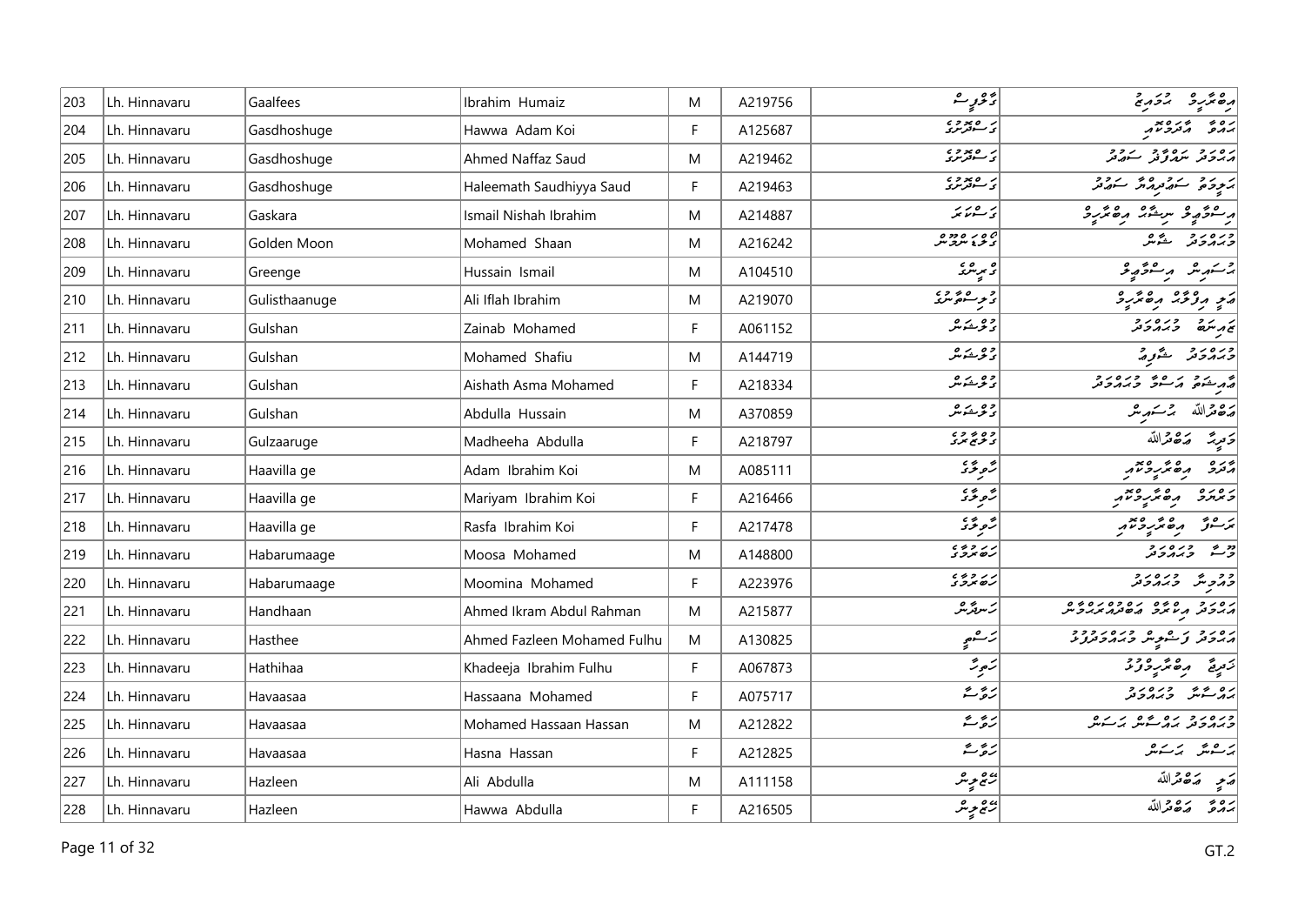| 229 | Lh. Hinnavaru | Hazleen        | Ahmed Abdulla               | M  | A216517 | رج مویٹر                                                                                                             | برورد بره دالله                            |
|-----|---------------|----------------|-----------------------------|----|---------|----------------------------------------------------------------------------------------------------------------------|--------------------------------------------|
| 230 | Lh. Hinnavaru | Hazleen        | Hussain Zain Mohamed        | M  | A217506 | رجم پر پر                                                                                                            | ج ڪمريڪ پر جي وير مرد                      |
| 231 | Lh. Hinnavaru | Heenaamaa Aage | Arifa Moosa                 | F. | A126666 | $\overline{\widetilde{\mathcal{S}}^{\mathcal{B}}_{\mathcal{A}}\widetilde{\mathcal{S}}^{\mathcal{B}}_{\mathcal{A}}},$ | ړمرز دمنه                                  |
| 232 | Lh. Hinnavaru | Heeraage       | Aishath Ilma Abdulla        | F. | A099335 | ر پوء<br>په پور                                                                                                      | مُ مِسْوَمٍ مِرْحَرَ مَصْعَرَ اللَّهَ      |
| 233 | Lh. Hinnavaru | Heeraage       | Aalima Abdulla              | F  | A217836 | ر پڑی<br>پ                                                                                                           | صحيح سكاه تدالله                           |
| 234 | Lh. Hinnavaru | Heeraage       | Aminath Ilfa Abdulla        | F  | A217839 | ر پڑی<br>پ                                                                                                           | أروبته مرفرق وكافرالله                     |
| 235 | Lh. Hinnavaru | Heeraage       | Umaru Azmaan Abdulla        | M  | A217872 | ر پر<br>پرسری                                                                                                        | ور و بروی بره درالله                       |
| 236 | Lh. Hinnavaru | Heeraage       | Abdul Rahmaan Izeen Abdulla | M  | A217873 | ر پوءِ<br>په مرد                                                                                                     | ره وه ره وه و مردم تر محمد الله            |
| 237 | Lh. Hinnavaru | Heeraage       | Mohamed Azleef              | M  | A329562 | ر پر<br>پرسمری                                                                                                       | ورەرو رەرو                                 |
| 238 | Lh. Hinnavaru | Heeran         | Hamid Mohamed               | M  | A072663 | رىئەنگە                                                                                                              | پژوند وبره دو                              |
| 239 | Lh. Hinnavaru | Heeran         | Athifa Mohamed              | F. | A103193 | رىرىگە                                                                                                               | أشهور وره دو                               |
| 240 | Lh. Hinnavaru | Heeran         | Ibrahim Mohamed             | M  | A133093 | رىرىگە                                                                                                               | ەرھەتمەر 2<br>ر<br>و ر ه ر و<br>تر پر ژ تر |
| 241 | Lh. Hinnavaru | Hinmaiv        | Abdulla Nihad               | M  | A125343 | ىر بىر <i>ج</i> ە                                                                                                    | أرجى فرالله سريح فر                        |
| 242 | Lh. Hinnavaru | Hirigaa        | Hana Mohamed Fulhu          | F  | A034394 | ىرىمەنچ                                                                                                              | زر وره د دود                               |
| 243 | Lh. Hinnavaru | Hirigaa        | Husham Mohamed Fulhu        | M  | A072790 | ىرىپرىگە<br>مەم                                                                                                      | و ۵۰ وره رووو<br>رخشو وبردونرو د           |
| 244 | Lh. Hinnavaru | Hirigaa        | Mohamed Ikram Ibrahim       | M  | A120085 | ىر بىرىگە<br>مەم                                                                                                     | כנסנב תיותב תסתנב                          |
| 245 | Lh. Hinnavaru | Hirigaa        | Minnath Mohamed             | F  | A121888 | ىرىمەنچ                                                                                                              | כ ייני פנים ניבור.<br>כ ייניים - כגובי בני |
| 246 | Lh. Hinnavaru | Hirigaa        | Fathmath Hassan Haaji       | F. | A157954 | ىرىپرى<br>مەم                                                                                                        | تو پر دی بر دیگر بر بر                     |
| 247 | Lh. Hinnavaru | Hirigaa        | Ahmed Mohamed               | M  | A332755 | ىر بىرىگە                                                                                                            | ג סגב בג סגב<br>הגבע בגהבע                 |
| 248 | Lh. Hinnavaru | Hirigaa        | Mariyam Minhath             | F  | A350735 | ىرىمەنچ                                                                                                              | נ סנים - סניב<br>הינתה - הינגים            |
| 249 | Lh. Hinnavaru | Hiyaa          | Sobira Hussain              | F  | A034925 | رېژ                                                                                                                  | بثعة بمنهر                                 |
| 250 | Lh. Hinnavaru | Hiyaa          | Mohamed Hussain             | M  | A063025 | ربز                                                                                                                  | ورەرو وسكەش                                |
| 251 | Lh. Hinnavaru | Hiyaa          | Nadira Hussain              | F  | A092261 | رېژ                                                                                                                  | لترمرنگ الاستهریش                          |
| 252 | Lh. Hinnavaru | Hiyaa          | Shakira Hussain             | F  | A092262 | رېژ                                                                                                                  | شور بالمستقرير                             |
| 253 | Lh. Hinnavaru | Hiyaa          | Haleema Ibrahim             | F  | A220517 | برېژ                                                                                                                 |                                            |
| 254 | Lh. Hinnavaru | Hiyaavahi      | Mahdhy Shihadh Mohamed      | M  | A064775 | ىرە ئەكەر                                                                                                            | ار و دره در در د                           |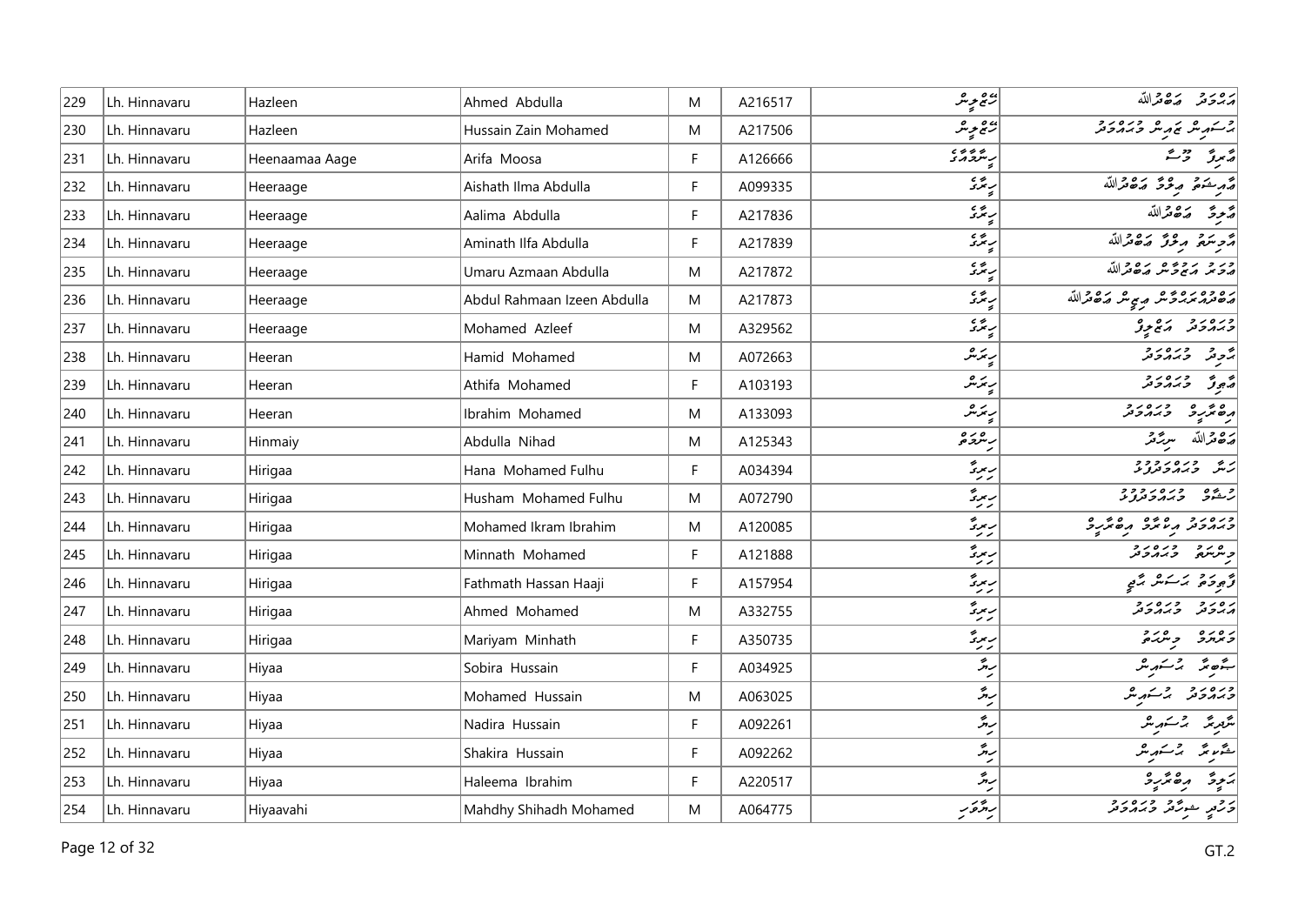| 255 | Lh. Hinnavaru | Hiyaavahi         | Fathmath Mahyra Mohamed       | F         | A065294 | رپڑر                                                      | و دو درو دره دو                                      |
|-----|---------------|-------------------|-------------------------------|-----------|---------|-----------------------------------------------------------|------------------------------------------------------|
| 256 | Lh. Hinnavaru | Hiyaavahi         | Muhoorath Mahira Mohamed      | F         | A131926 | ىرە ئەكەر                                                 | כחיו כ"ק כוסוב<br>כניתם כנית כממכת                   |
| 257 | Lh. Hinnavaru | Hiyaavahi         | Mariyam Maharath Mohamed      | F         | A139063 | ىرە ئەكەر                                                 | נסנס נדינד דנסנד<br>בינו <i>נד בנינ</i> ף בינוכת     |
| 258 | Lh. Hinnavaru | Hiyaavahi         | Amhar Mahran Mohamed          | M         | A140602 | ىرەدىھەر                                                  | נים בין ביטריים בינים ביביק.<br>הכניה בניהיות בימהכת |
| 259 | Lh. Hinnavaru | Hiyaavahi         | Abdulla Mahid Mohamed         | M         | A219055 | رېژوَر                                                    | رەداللە دۇرە دىرەرد                                  |
| 260 | Lh. Hinnavaru | Hiyaavahi         | Umar Mamdooh Mohamed<br>Mahir | M         | A219056 | ىرەژچە بە                                                 | כני כי ניסודים ובנים ביותר<br>הבת בבתמי במהכת בנית   |
| 261 | Lh. Hinnavaru | Hoarafusheege     | Yoosuf Shuaau Hussain         | ${\sf M}$ | A158520 | ج پر <i>ج</i> <sub>مو</sub> پر                            | مرسوق شهرها برستهر مر                                |
| 262 | Lh. Hinnavaru | Hoarafusheege     | Mariyam Easa Fulhu            | F         | A220974 | ہ ر د<br>رسو پرو                                          | و ده ده پر دو د                                      |
| 263 | Lh. Hinnavaru | Hoarafusheege     | Ahmad Aboobakuru              | ${\sf M}$ | A220994 | ج پر چ <sub>مو</sub> ءِ                                   | ג סג כ גדוג כ כ<br>גג כ ב גם ס צי                    |
| 264 | Lh. Hinnavaru | Hoarafusheege     | Fathimath Shahama Ahmad       | F         | A221012 | ج پر و <sub>س</sub> ور<br> ش <b>هرتر</b> س <sub>ی</sub> ر | و د د شرکو ده د و                                    |
| 265 | Lh. Hinnavaru | Hudhufinifenmaage | Aboobakuru Ibrahim            | M         | A213858 | ر د د <sub>و سر</sub> و مرد و                             |                                                      |
| 266 | Lh. Hinnavaru | Hudhufinifenmaage | Ibrahim Hameesh               | M         | A217350 | ر د د <sub>م</sub> رسو شرځ د <sup>6</sup>                 | رەنزىر ئېي                                           |
| 267 | Lh. Hinnavaru | Hudhuhiri         | Aishath Sobyha Adam Koi       | F         | A218958 | رقم ترید<br>  رقم تریم                                    | مەر شەر ئىستوم مەردىم                                |
| 268 | Lh. Hinnavaru | Hudhuvilla ge     | Ibrahim Abdulla               | M         | A000616 | د د پر ،<br>رندو ژک                                       | مرە ئرىرى مەھىراللە                                  |
| 269 | Lh. Hinnavaru | Hudhuvilla ge     | Gasim Abdulla                 | ${\sf M}$ | A007215 | ر و د و و د<br>ر تره مرد                                  | تح- وَ صَرَّةَ مِنْ اللَّهُ                          |
| 270 | Lh. Hinnavaru | Hudhuvilla ge     | Ahmed Abdulla                 | M         | A073840 | 3 قر <sub>م</sub> بحرى                                    | برەرد برە دالله                                      |
| 271 | Lh. Hinnavaru | Hudhuvilla ge     | Waseema Abdulla               | F         | A112001 | د د پر ،<br>رندو ژک                                       | أقرسومح أتماق فترالله                                |
| 272 | Lh. Hinnavaru | Hudhuvilla ge     | Aishath Rifa                  | F         | A216733 | د د پر ،<br>رندو ژک                                       | أقدم شدة المرقم                                      |
| 273 | Lh. Hinnavaru | Hulhaguge         | Aminath Niusha                | F         | A215871 | و ر و ،<br>رى ى                                           | أروسكم سهدسة                                         |
| 274 | Lh. Hinnavaru | Hulhaguge         | Aishath Nausha                | F         | A215874 | ح ر ح ي<br>رنگو ک                                         | أمام يشمع المتمر المتش                               |
| 275 | Lh. Hinnavaru | Hulhangu Hiya     | Adam Ali                      | ${\sf M}$ | A033371 | ر<br>رىخەسرى <i>ر</i> ىر                                  | أرترو كمبي                                           |
| 276 | Lh. Hinnavaru | Hulhangu Hiya     | Aishath Eema Adam             | F         | A220568 | ر<br>رىخەسرى <i>ر</i> ىر                                  | مەر شىم ئەر ئەرە                                     |
| 277 | Lh. Hinnavaru | Husnooge          | Umar Gasim Fulhu              | M         | A132069 | د په دو،                                                  |                                                      |
| 278 | Lh. Hinnavaru | Husnooge          | Hassan Miushad                | M         | A148641 | د په ددې<br>بر شوسر <sub>ۍ</sub>                          | يركبش ولاشتمل                                        |
| 279 | Lh. Hinnavaru | Husnooge          | Adam Moosa                    | M         | A220780 | د په ددې<br>بر شوسر <sub>ۍ</sub>                          | پر وہ دیگر                                           |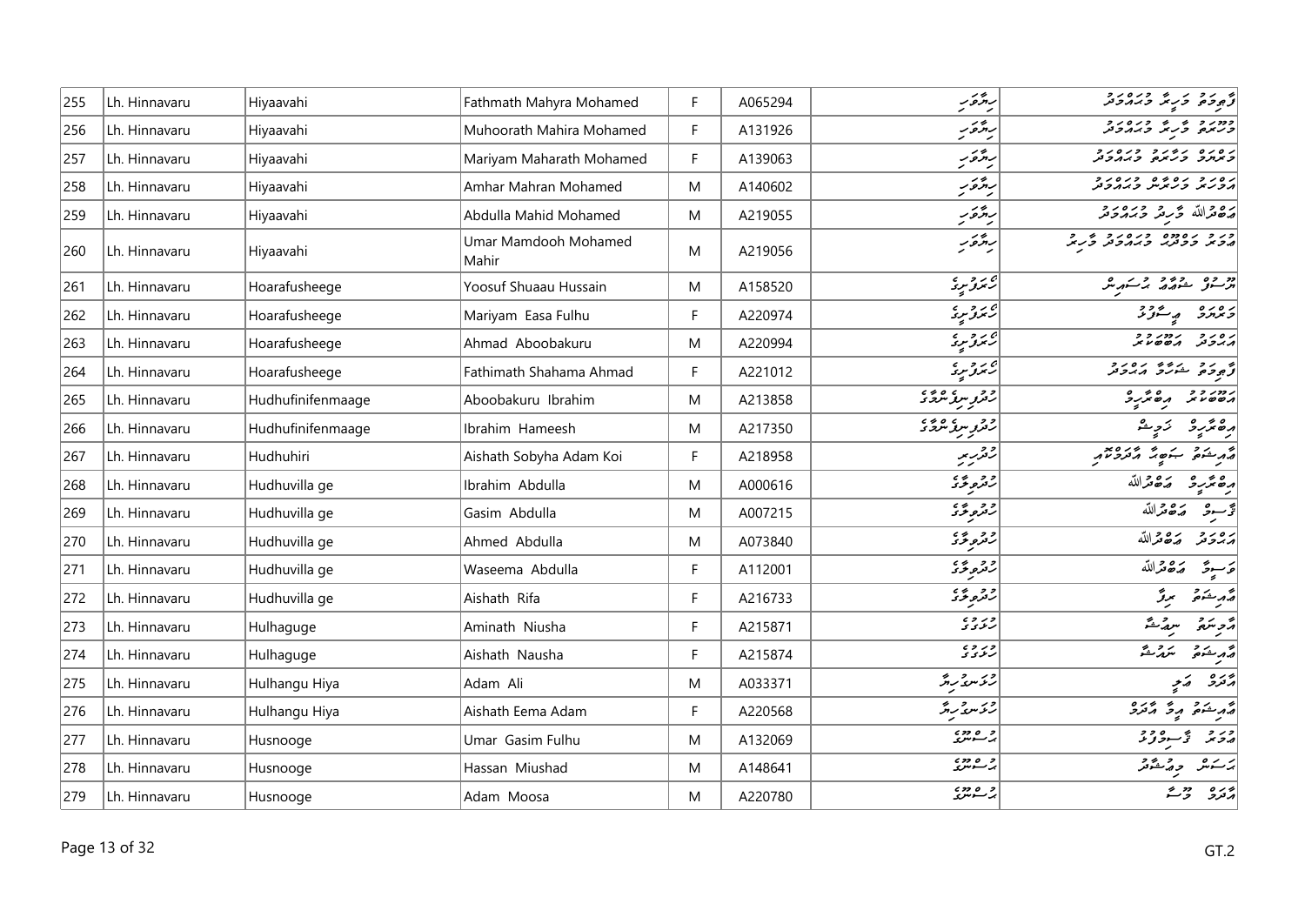| 280 | Lh. Hinnavaru | Husnooge         | Mohamed Akram           | M           | A220781 | و عبد دو ۽<br>پر سرمبري                 | כנסנכ נסנס                                                          |
|-----|---------------|------------------|-------------------------|-------------|---------|-----------------------------------------|---------------------------------------------------------------------|
| 281 | Lh. Hinnavaru | Husnooge         | Ali Miuyaas Moosa Fulhu | M           | A220783 | د په دو،                                | ړ په ده د درو                                                       |
| 282 | Lh. Hinnavaru | Husnooge         | Fathmath Mahudha Moosa  | E           | A220784 | د په ددې<br>بر سومبر                    | و دو دوو دو.                                                        |
| 283 | Lh. Hinnavaru | Husnooge         | Ahmed Mahudhe Moosa     | M           | A220785 | و ع <b>دد</b> ی                         | رەرو رور «ئ                                                         |
| 284 | Lh. Hinnavaru | Huvan            | Mohamed Ibrahim Fulhu   | M           | A147753 | حەر ھ<br>س <b>ەر</b> بىر                | כנסנב תפתחברב                                                       |
| 285 | Lh. Hinnavaru | Inzaaruge        | Zaheen Ibrahim Fulhu    | M           | A001163 | ەر بىرىنج ئىرى                          | زرید مقترب <del>ردن</del>                                           |
| 286 | Lh. Hinnavaru | Inzaaruge        | Zakiyya Zaheen          | F           | A056882 | ە مەھ د ،<br>مەمىرى مىرى                | ىم پەرگە ئەربىر                                                     |
| 287 | Lh. Hinnavaru | Inzaaruge        | Ziyam Zaheen            | M           | A125326 | ە شەيخ تىرى<br>مەسرىج تىرى              | ېږې پر ده.<br>د<br>فدريثر                                           |
| 288 | Lh. Hinnavaru | Inzaaruge        | Zaakira Zaheen          | F           | A131208 | ەر شرىج ئىرى<br>م                       | ې<br>ئارىخ<br>فتررٍ مثر                                             |
| 289 | Lh. Hinnavaru | Inzaaruge        | Zidhuna Zaheen          | F           | A149572 | ە شەيخ تىرى<br>مەسرىج تىرى              | ىبې قىرىنگر<br>فترسٍ مثنه                                           |
| 290 | Lh. Hinnavaru | Inzaaruge        | Zameera Zaheen          | F           | A149580 | ە ئەھ بەرى<br>مەسرىج <i>بى</i> رى       | س <i>ەدە ئەرى</i> ر                                                 |
| 291 | Lh. Hinnavaru | Inzaaruge        | Aminath Mahuza Mohamed  | F           | A217029 | ار مربح بر د ،<br>ابر مربح بر د         | 2000 1000 2000                                                      |
| 292 | Lh. Hinnavaru | Jasthukafaage    | Mohamed Adam            | M           | A058857 | ر ره د ر ږ ،<br>نئ سوړين تو د           | כנסנכ שנם<br><i>כג</i> ובבת ובבב                                    |
| 293 | Lh. Hinnavaru | Jasthukafaage    | Aminath Mohamed Fulhu   | $\mathsf F$ | A072227 | ر ۱۶۵۷ و.<br>پي سنده در بو د            | و در دره دود.<br>دگرسی در دولان                                     |
| 294 | Lh. Hinnavaru | Jasthukafaage    | Mohamed Adhuham Ibrahim | M           | A217709 | ر ره د ره د<br>نئ <sup>6</sup> سوم تو د | כמחכת התנכ" השתייכ                                                  |
| 295 | Lh. Hinnavaru | Jeymugasdhoshuge | Mohamed Zameer          | M           | A150712 | دے و رے یو و ء<br>فع حر ی مسئونس پری    | ورەرو شەرىر                                                         |
| 296 | Lh. Hinnavaru | Jeymugasdhoshuge | Hassan Afnan Mohamed    | M           | A215761 | ء، و ر۔ ہ مو و ،<br>مح و ی سسور پری     | ر کے مرکز مرکز دیے دیا ہے جاتی ہے۔<br>برکستیں مرکز میں مرکز جاتی ہے |
| 297 | Lh. Hinnavaru | Jeymugasdhoshuge | Saeed Ahsam Mohamed     | M           | A217456 | دے و رے پو و ء<br>فع حرمی مسلومور       | سکه فر برو رو وره د و                                               |
| 298 | Lh. Hinnavaru | Kaamiyaabuqe     | Salim Adnan             | M           | A001354 | ء - ويحوي<br>ما تر پڙھي                 | الشووا المترشر                                                      |
| 299 | Lh. Hinnavaru | Kaamiyaabuge     | Shiham Adnan            | M           | A022168 | پ <sup>ر</sup> و بره ی<br>ما د بره ی    | <sub>ىشو</sub> ر ۋ<br>ىر 3 مۇيىر<br>مەنىرىترىتر                     |
| 300 | Lh. Hinnavaru | Kaamiyaabuge     | Shaheeda Adnan          | F           | A100833 | په په ده<br>تارگرفت                     | الشمرين ويومون<br>الشمرين                                           |
| 301 | Lh. Hinnavaru | Kaamiyaabuqe     | Hussain Sajeeu Salim    | M           | A216932 | ءُ حرچ وي<br>تڏ حرچ وي                  | چستنزینگر ستنجویکی ستنجوی                                           |
| 302 | Lh. Hinnavaru | Kaamiyaabuge     | Aminath Shahaama Shiham | F           | A321068 | ړه ده ده<br>تر پر ه                     | و برو دورو به ده<br>ارد شهر شرکته ب                                 |
| 303 | Lh. Hinnavaru | Kadhurumaage     | Shirmeena Saeed         | F           | A026485 | ر و و د ،<br>ما توبورگ                  | جوهرد شرکته در میکند.<br>مرگز                                       |
| 304 | Lh. Hinnavaru | Kadhurumaage     | Mariyam Iruham          | F           | A367812 | ر و و د ،<br>ما توبورگ                  | גם גם התגב                                                          |
| 305 | Lh. Hinnavaru | Kafamaage        | Ismail Mohamed          | M           | A011832 | ر ر پر پر<br>ما تو <del>ر</del> د       | و عرضه وره در                                                       |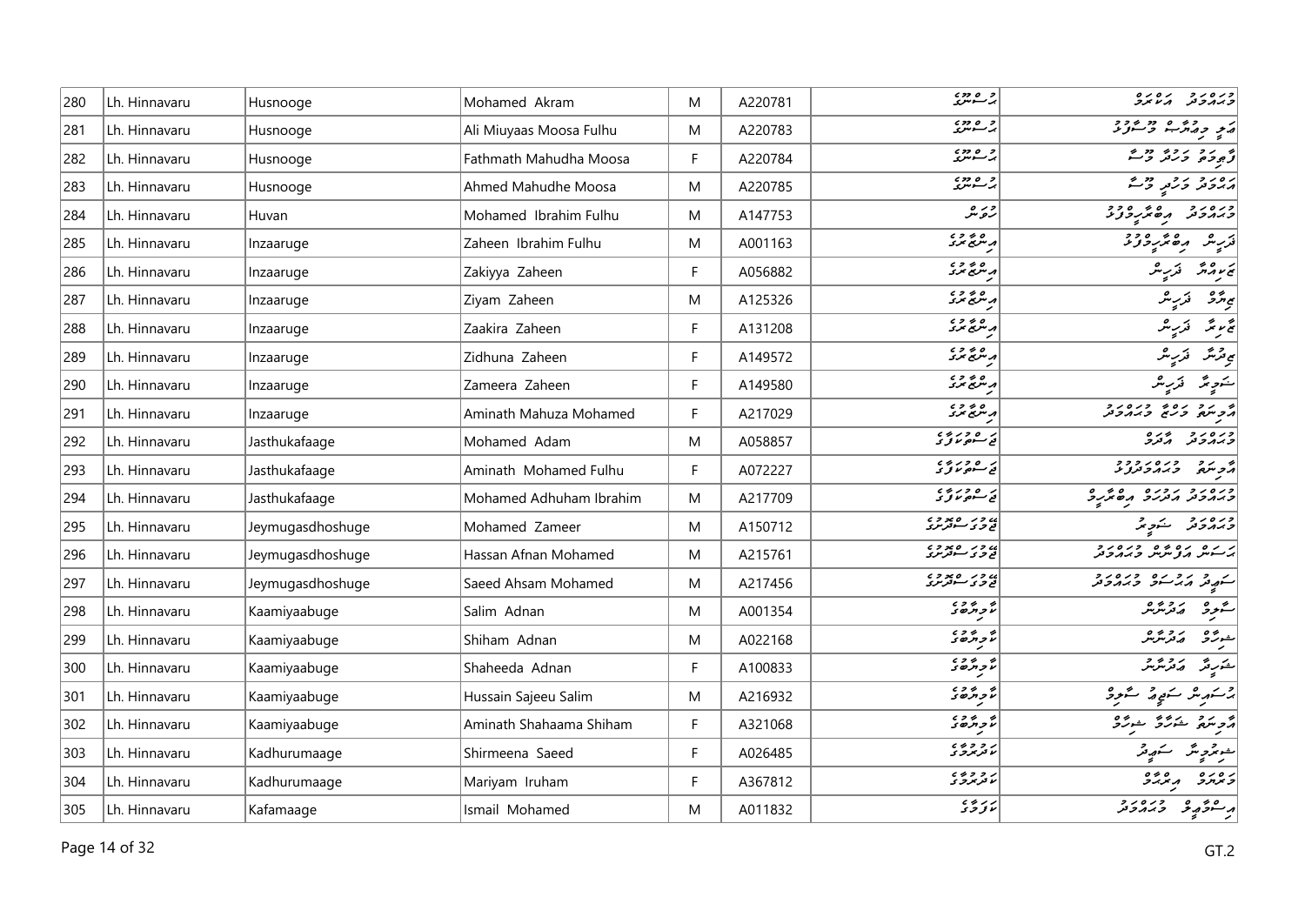| 306 | Lh. Hinnavaru | Kafamaage         | Adam Ahnaaf Ibrahim     | M  | A221036 | ر ر » ،<br>ما ؤ ژ د                  | وره ره وه ه وره کرد                             |
|-----|---------------|-------------------|-------------------------|----|---------|--------------------------------------|-------------------------------------------------|
| 307 | Lh. Hinnavaru | Kalee             | Miruza Mohamed          | F  | A060444 | ئىمو                                 |                                                 |
| 308 | Lh. Hinnavaru | Kalee             | Fathimath Moosa         | F. | A070000 | ئىمىي                                | وٌ و دو "                                       |
| 309 | Lh. Hinnavaru | Kalee             | Hawwa Masiha Moosa      | F  | A152157 | ئىي                                  | رەپ ۋىدۇ ۋى                                     |
| 310 | Lh. Hinnavaru | Kalee             | Abdulla Moosa           | M  | A155420 | ئىمىي                                | مَدْهُ مِّرْ اللَّهُ حَرْثَةُ                   |
| 311 | Lh. Hinnavaru | Kalee             | Aminath Afa             | F  | A215367 | ئىي                                  | ړې په د تو                                      |
| 312 | Lh. Hinnavaru | Kalhuvakaruge     | Ahmad Hidhusaan Mahmood | M  | A215886 | ر ور ر و ،<br>ما نوبو ما بو <u>ی</u> | ره رو بروده ره دوو<br>پربروتر برتردگر بر وبروتر |
| 313 | Lh. Hinnavaru | Kandholhumaage    | Moosa Abdul Rahmaan     | M  | A033546 | ر سو و و د<br>ما سرتر و د            | מ מ מספס מסמס<br>כ- השנה <i>הגב</i> ית          |
| 314 | Lh. Hinnavaru | Kanduvai          | Aminath Mohamed         | F  | A056219 | ئەسە ئەر                             | أثر سرد وره در                                  |
| 315 | Lh. Hinnavaru | Kanduvai          | Hawwa Ahmed             | F  | A076357 | لأسدقهم                              | ره د رور و<br>برادگان مرکزدگر                   |
| 316 | Lh. Hinnavaru | Kanduvai          | Abdulla Mohamed         | M  | A079945 | لأسدقهم                              | برە تراللە<br>و رە ر د<br>تر پروتر              |
| 317 | Lh. Hinnavaru | Kanduvai          | Haleema Mohamed         | F  | A106776 | لأمتدنوكم                            | و ره ر د<br><i>د ب</i> رگرفر<br>بزىي            |
| 318 | Lh. Hinnavaru | Kanduvai          | Azeeza Ismail           | F  | A153621 | لأسدة عرمه                           | ړې په مرشو په و                                 |
| 319 | Lh. Hinnavaru | Kanduvai          | Aishath Mohamed         | F  | A219597 | لأسدقهم                              | وكرشن وره دو                                    |
| 320 | Lh. Hinnavaru | Kashimaage        | Haseena Abdul Wahid     | F  | A086615 | ر<br>مأمرچۍ                          | ئەسىس مەھەر <i>ۈۋىد</i> و                       |
| 321 | Lh. Hinnavaru | Kashimaage        | Mohamed Shahid          | M  | A090816 | ر<br>مأمرچۍ                          | ورەر دېمبر د                                    |
| 322 | Lh. Hinnavaru | Kashimaage        | Mohamed Abdulla         | M  | A152480 | ر<br>ما مورد د                       | وره رو بره دالله                                |
| 323 | Lh. Hinnavaru | Kasthoorige       | Khadeeja Easa Fulhu     | F  | A051901 | ر ۶۶۵ و.<br>ما سنوه مرد              | زَمرِيحَ - مٍرِ يَحْوُمُوا                      |
| 324 | Lh. Hinnavaru | Kasthoorige       | Nishama Yoosuf          | F  | A073524 | ر حدود بر<br>ما سعوم مرد             |                                                 |
| 325 | Lh. Hinnavaru | Kasthoorige       | Nahma Yoosuf            | F  | A223960 | ر ده دد د.<br>ما سوچ بوری            | بره به دوره وه                                  |
| 326 | Lh. Hinnavaru | Kasthoorige       | Yoosuf Humain Hashim    | M  | A223963 | ر دود د<br>ما سنوه مرد               | دو وه در در مر گردو                             |
| 327 | Lh. Hinnavaru | Kasthoorige       | Ahmed Sofaah Yoosuf     | M  | A223964 | ر حدود بر<br>ما سنعو مبری            | נסג כן גם מכס<br>הגבה התנג תיית                 |
| 328 | Lh. Hinnavaru | Kenereege         | Adam Mohamed            | M  | A114859 | ئە يىگە پىرى<br>ئ                    | پره وره رو<br>مرتزقر <i>وب</i> مروتر            |
| 329 | Lh. Hinnavaru | Kinaaraage        | Mohamed Ahmed           | M  | A055860 | بېرىقىيى                             | כנסנכ נסנכ<br>כגמכ <mark>ט מ</mark> גכ <b>ט</b> |
| 330 | Lh. Hinnavaru | Kinaaraage        | Ifa Moosa Adam          | F. | A217448 | ىر مەرىپى<br>س                       | په دو د په دره                                  |
| 331 | Lh. Hinnavaru | <b>Kitty Vake</b> | Adam Ahmed              | M  | A037280 | ע פיטי<br>תש                         | پره رور د                                       |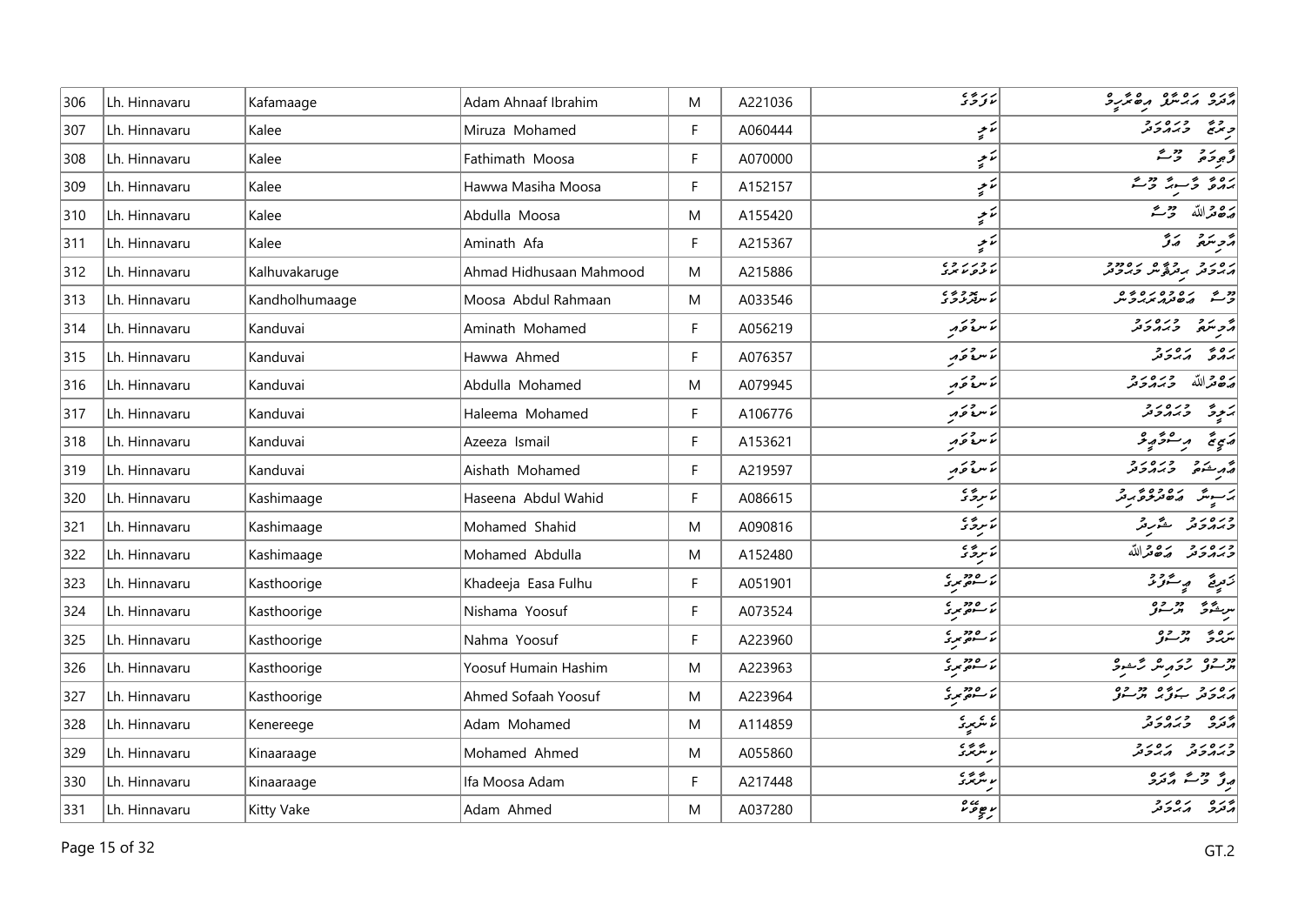| 332 | Lh. Hinnavaru | <b>Kitty Vake</b> | Aminath Irthiyasha       | F         | A120239 | <br>  ریو در<br>  ریو           | أأدبتهم وبمورشة                     |
|-----|---------------|-------------------|--------------------------|-----------|---------|---------------------------------|-------------------------------------|
| 333 | Lh. Hinnavaru | <b>Kitty Vake</b> | Khadheeja Afsala Adam    | F         | A151339 | ו<br>תפקים<br>ת                 | كَيْرِيحَ أَرُوْجِيَةً أَرْبَعْتُ   |
| 334 | Lh. Hinnavaru | <b>Kitty Vake</b> | Hassan Umail Adam        | ${\sf M}$ | A224873 | ו<br>תפקים<br>ת                 |                                     |
| 335 | Lh. Hinnavaru | Kitty Vake        | Aishath Iyala Adam       | F         | A349788 | ו<br>תפקים<br>ת                 | و مشتمر و الرقم و دره               |
| 336 | Lh. Hinnavaru | <b>Kitty Vake</b> | Fathimath Imtha Adam     | F         | A349790 | ו<br>תפקים<br>ת                 | تحج أوجو مرحوم مرحرح                |
| 337 | Lh. Hinnavaru | <b>Kitty Vake</b> | Mariyam Izha             | F         | A349791 | ע פיטים<br>תשפע                 | أومروح ومجرم                        |
| 338 | Lh. Hinnavaru | <b>Kitty Vake</b> | Haleemath Anaa Adam      | F         | A394359 | ע שימים<br>תשפע                 | بر دو برنگ مرده                     |
| 339 | Lh. Hinnavaru | Kotharivilaage    | Aishath Abdulla          | F         | A123469 | بىر ئىرە ئىچ<br>ئامۇمرە ئىچى    | صمر شدة صكرة الله                   |
| 340 | Lh. Hinnavaru | Kotharivilaage    | Abdulla Sameer Ali       | ${\sf M}$ | A218499 | #مَوسِرِ عِرْ دَ                | رَحْمَدْاللَّهُ حَمَدٍ يَرْمَ إِ    |
| 341 | Lh. Hinnavaru | Kotharivilaage    | Sobira Ibrahim Sameer    | F         | A218503 | يورېږو په دي<br>  یوهم پېړنو تر |                                     |
| 342 | Lh. Hinnavaru | Kotharivilaage    | Zunaira Abdulla          | F         | A218578 | بيو بر پروتز کی                 | لتح سَمَدِ مَحَمَّدَ وَ حَدَّاللّهَ |
| 343 | Lh. Hinnavaru | Kotharivilaage    | Samahath Abdulla         | F         | A218583 | بىر ئىرە ئىچ<br>ئامۇمرە ئىچى    | حويره مكافرالله                     |
| 344 | Lh. Hinnavaru | Kudhimaage        | Aishath Yoosuf           | F         | A094235 | و مورځ ته<br>مومورځ             | انجر پر شده ده<br>اور سنوم افراد وه |
| 345 | Lh. Hinnavaru | Kurikeelage       | Umar Ali Fulhu           | ${\sf M}$ | A146207 | ئەبىر بويى<br>                  | ور و په دول                         |
| 346 | Lh. Hinnavaru | Lainoofaruge      | Isra Abdulla             | F         | A218076 | ىر دور د ،<br>خەرسىمگە ئىرى     | م <sup>ع</sup> قم مَصْعَراللّه      |
| 347 | Lh. Hinnavaru | Landhooge         | Ali Sulaiman             | M         | A041255 | ر ۵ دو ء<br>موسرپر <sub>ی</sub> | أەَمِ سُمْعَهُ وَحَمَّد             |
| 348 | Lh. Hinnavaru | Landhooge         | Hassan Sulaiman          | ${\sf M}$ | A061459 | ر ۵۶۵ تا<br>مرس فرگ             | بركستان ستخار ومحار                 |
| 349 | Lh. Hinnavaru | Landhooge         | Khalid Sulaiman          | M         | A074612 | ر ۱۶۶۵<br>موسربر <sub>ک</sub>   |                                     |
| 350 | Lh. Hinnavaru | Landhooge         | Mohamed Sulaiman         | M         | A098986 | ر ۵ دو ،<br>نوسربر <sub>ک</sub> | ورەر دىگرۇش                         |
| 351 | Lh. Hinnavaru | Landhooge         | Naseera Sulaiman         | F         | A121505 | ر ۵ دو ،<br>نوسربر <sub>ک</sub> | ىكرىيەنگە سىمر <i>ۇشى</i><br>ئ      |
| 352 | Lh. Hinnavaru | Landhooge         | Sulaiman Mohamed         | ${\sf M}$ | A143964 | ر ۵۶۵ تا<br>نومبربری            | הינגלית בגבנים                      |
| 353 | Lh. Hinnavaru | Landhooge         | Haleema Hassan           | F         | A214882 | ر ۵ دو ء<br>موسربر              | ىكتوى كالكامل                       |
| 354 | Lh. Hinnavaru | Landhooge         | Fathmath Sulaiman        | F         | A214885 | ر ۵۶۵ و<br>موسربر و             | ۇ بۇرۇ سىزىرۇش                      |
| 355 | Lh. Hinnavaru | Landhooge         | Haleemath Hanaan Mohamed | F         | A217353 | ر ۵ دو ،<br>نوسربر <sub>ک</sub> | ر دو ره ه وره دو                    |
| 356 | Lh. Hinnavaru | Landhooge         | Rishash Ali              | F         | A220251 | ر ۵ وو ،<br>نومبربری            | ىرىشىگە كەم                         |
| 357 | Lh. Hinnavaru | Lanka             | Aminath Mohamed          | F         | A047285 | ئەھەر                           | 77073 3507                          |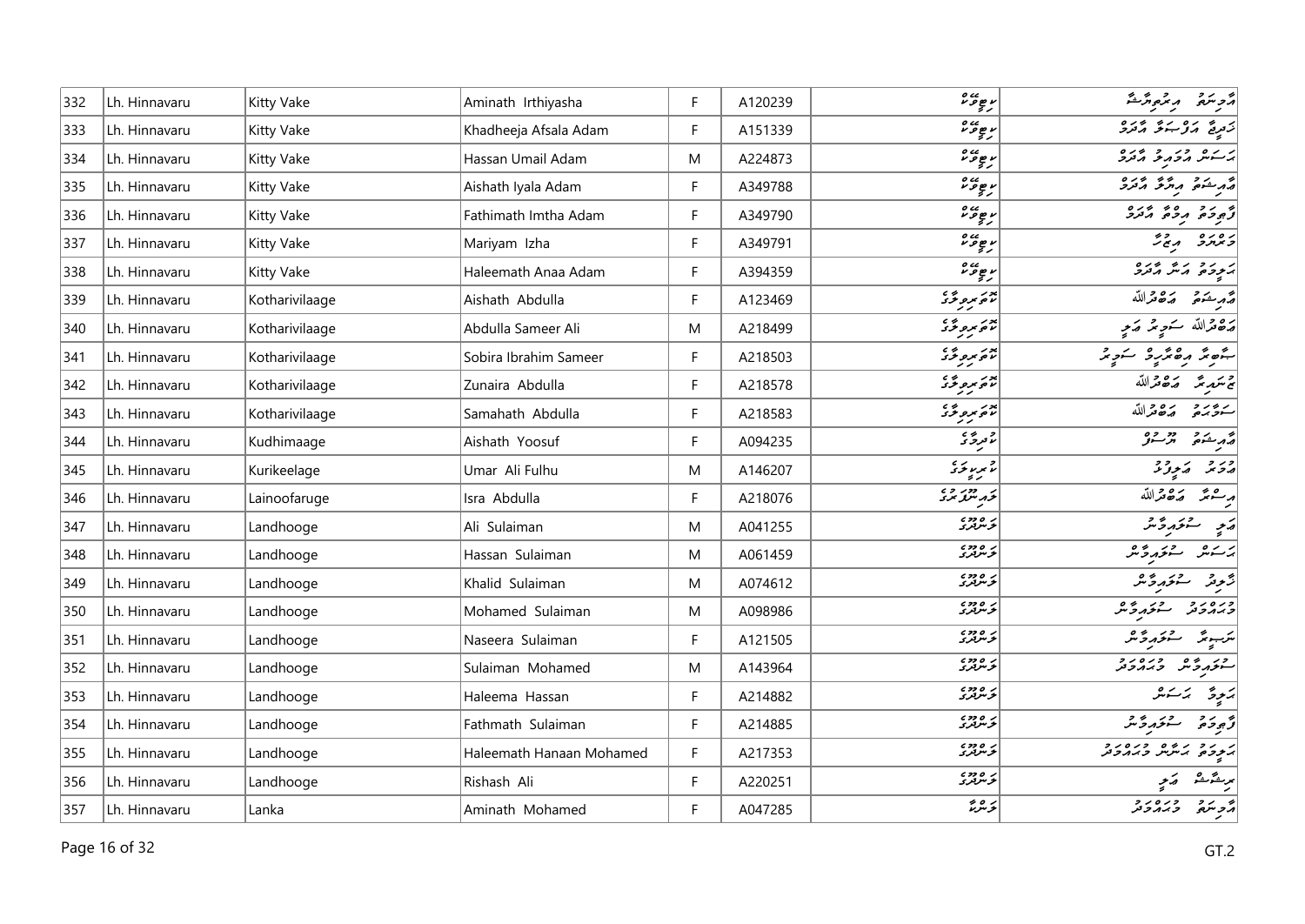| 358 | Lh. Hinnavaru | Lanka      | Ibrahim Mohamed            | M           | A070815 | ر ه په<br>موس            |                                                                                                                                                                                                                                 |
|-----|---------------|------------|----------------------------|-------------|---------|--------------------------|---------------------------------------------------------------------------------------------------------------------------------------------------------------------------------------------------------------------------------|
| 359 | Lh. Hinnavaru | Lanka      | Umar Mohamed               | M           | A220537 | ئەشرىئە                  | و ره ر د<br>تر پر تر تر<br>و ر و<br>در د بر                                                                                                                                                                                     |
| 360 | Lh. Hinnavaru | Lanka      | Mariyam Rafaahath          | F.          | A220548 | ر ه په<br>موسر <i>ما</i> | ر ہ رہ ۔<br>و بوہرو ۔ بوتر رہ                                                                                                                                                                                                   |
| 361 | Lh. Hinnavaru | Liboamaage | Aminath Hassan             | $\mathsf F$ | A070712 | م ه و ،<br>مون د د       | ۇ بەيدە ئەسەھ                                                                                                                                                                                                                   |
| 362 | Lh. Hinnavaru | Life Sea   | Haleema Ibrahim Fulhu      | F.          | A219641 | ځه د ژب                  | يروش وەتمرورو                                                                                                                                                                                                                   |
| 363 | Lh. Hinnavaru | Liluck     | Mohamed Saeed              | M           | A064295 | وڈرا                     | وره رو در د                                                                                                                                                                                                                     |
| 364 | Lh. Hinnavaru | Liluck     | Abdulla Aasidh             | M           | A078415 | وؤثا                     | أرَدْ مَرَ اللَّهُ مُرَّ - مَرْ                                                                                                                                                                                                 |
| 365 | Lh. Hinnavaru | Liluck     | Rahuma Adam                | F.          | A126125 | وئرثا                    | ر و په موره<br>بربرگ مرکزو                                                                                                                                                                                                      |
| 366 | Lh. Hinnavaru | Lilymaage  | Ibrahim Ali                | M           | A024537 | ووڈء                     |                                                                                                                                                                                                                                 |
| 367 | Lh. Hinnavaru | Lilymaage  | Ali Hussain Fulhu          | M           | A114330 | ووڈء                     | دي چي شهر هويو.<br>دي چي شهر هويو.<br>سميږي د دي چي                                                                                                                                                                             |
| 368 | Lh. Hinnavaru | Lilymaage  | Nadheema Ali               | F.          | A216707 | ووڈء                     |                                                                                                                                                                                                                                 |
| 369 | Lh. Hinnavaru | Lilymaage  | Aminath Yoosuf             | F.          | A216709 | ووڈءُ                    | ו הודי היה בין היו היה היה בין היו היה בין היו היו ליין בין היו ליין בין היין ליין בין היין בין היין בין היין<br>היין בין היין בין היין בין היין בין היין בין היין בין היין בין היין בין היין בין היין בין בין היין בין בין היי |
| 370 | Lh. Hinnavaru | Lilymaage  | Aishath Hamdha             | F.          | A216711 | ووڈء                     | مەرشۇم بەرەم                                                                                                                                                                                                                    |
| 371 | Lh. Hinnavaru | Lilymaage  | Hawwa Husna                | F.          | A216713 | ووڈ ڈ<br>ر               | رەپ روپر                                                                                                                                                                                                                        |
| 372 | Lh. Hinnavaru | Lilymaage  | Abdulla Hanaan             | M           | A217521 | ووژگر<br>رو              | بَرْحْقَرْاللَّهُ بَرْشَرْشَ                                                                                                                                                                                                    |
| 373 | Lh. Hinnavaru | Lucky      | Abdul Muhusin Abdul Kareem | M           | A081540 | تخرمي                    | גם כם כבר הם הפרט ביטות כ                                                                                                                                                                                                       |
| 374 | Lh. Hinnavaru | Lucky      | Naeema Abdul Kareem        | F.          | A092967 | ځومړ                     | شهرم مصر ده در م                                                                                                                                                                                                                |
| 375 | Lh. Hinnavaru | Lucky      | Fathimath Abdul Kareem     | F.          | A092968 | ځېږ                      | و د د ده ده ده.<br>د گوره ماه ترونامور                                                                                                                                                                                          |
| 376 | Lh. Hinnavaru | Lucky      | Waseema Abdul Kareem       | F.          | A123909 | ځوسي                     | و سوځ ده ده د ور                                                                                                                                                                                                                |
| 377 | Lh. Hinnavaru | Lucky      | Aminath Easa Fulhu         | F.          | A131713 | ځېږ                      | أأترجع وسنور                                                                                                                                                                                                                    |
| 378 | Lh. Hinnavaru | Luna       | Zuhaira Ahmed              | F           | A218487 | چونئر                    | جزیر پرورو                                                                                                                                                                                                                      |
| 379 | Lh. Hinnavaru | Luna       | Zoona Ahmed                | F           | A218489 | چونئر                    | ادو میں مرکز دیا<br>اسح میں مرکز تر دی                                                                                                                                                                                          |
| 380 | Lh. Hinnavaru | Luna       | Ahula Adam                 | F.          | A218494 | دد محر                   | ر وی په ده د                                                                                                                                                                                                                    |
| 381 | Lh. Hinnavaru | Luna       | Haleemath Ausa Adam        | F.          | A218495 | تزيتر                    | ג׳ ג׳ ג׳ ג׳ ג׳ בי                                                                                                                                                                                                               |
| 382 | Lh. Hinnavaru | Maafini    | Aishath Mohamed            | F.          | A216780 | څ تو سر                  | ه در دره در<br>مگرشو در در                                                                                                                                                                                                      |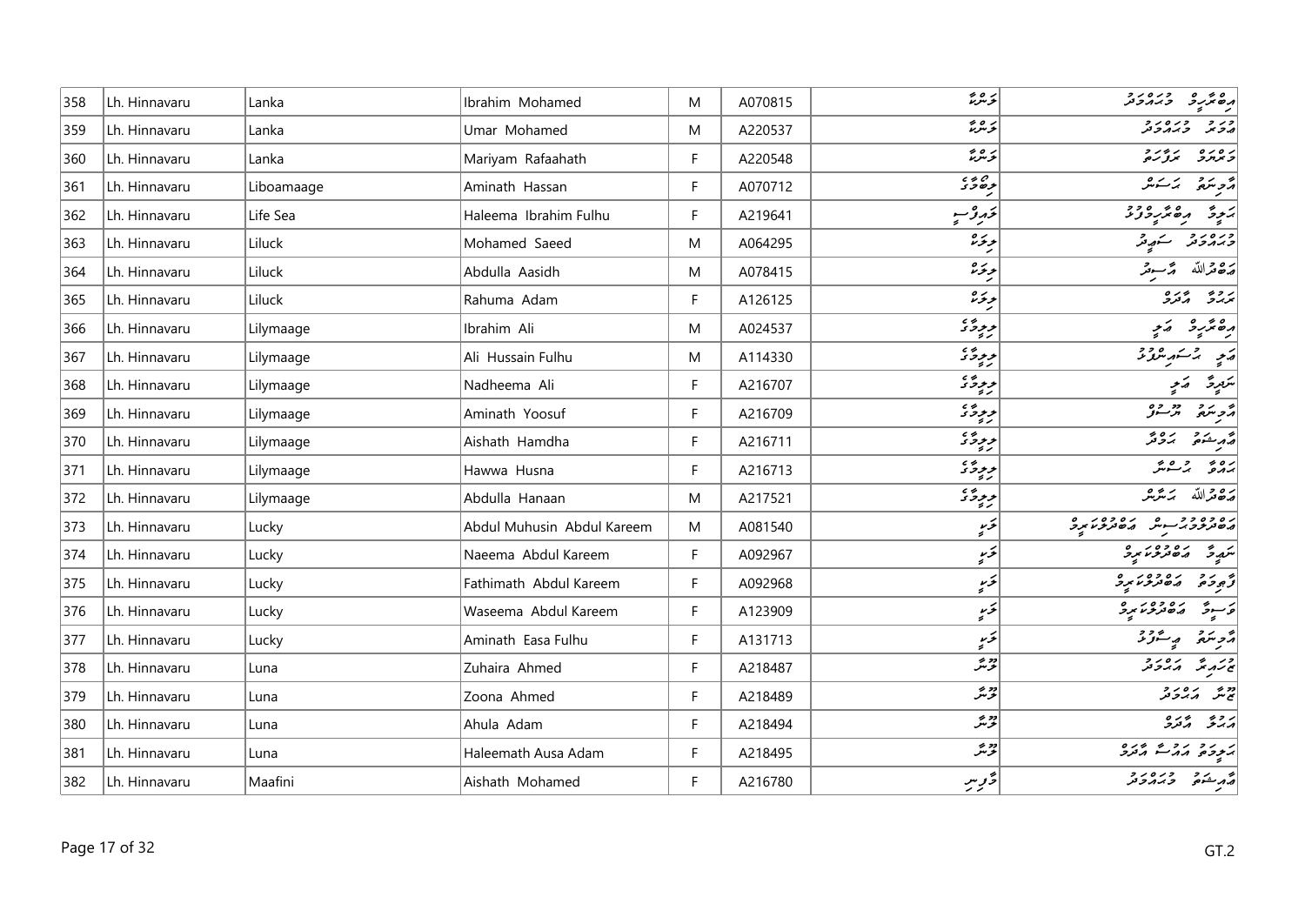| 383 | Lh. Hinnavaru | Maafini           | Haleemath Lamhaa Abdul<br>Rahman | F           | A224162 | مۇرىبە<br>س                            | ה גב גם גם בסגם בב<br>ה בכם יכבה הסינה ההכית               |
|-----|---------------|-------------------|----------------------------------|-------------|---------|----------------------------------------|------------------------------------------------------------|
| 384 | Lh. Hinnavaru | Maanika           | Aumal Moosa                      | F           | A120527 | ۇ سرىد                                 | ەدەپە<br>ست مشتر می                                        |
| 385 | Lh. Hinnavaru | Maavahi           | Ramzy Abdulla                    | M           | A073799 | ۇ ئەر                                  | برومج<br>برءقرالله                                         |
| 386 | Lh. Hinnavaru | Madhrasaadhoshuge | Adam Abdul Rahman                | M           | A009606 | ر ہ ر بے پو و ،<br>ترتدیز سے تر تر ی   | په ره<br>د ترو<br>ر ه و و ه ر ه د ه<br>پره تر پر بر تر س   |
| 387 | Lh. Hinnavaru | Madhrasaadhoshuge | Ahmed Adam                       | M           | A215628 | ر ہ ر بے یو و ،<br>و تو پوسٹوتو پوی    | ره رح ده<br>پرکار د کردگر                                  |
| 388 | Lh. Hinnavaru | Madhrasaadhoshuqe | Hawwa Hubaiba Adam               | F.          | A217450 | ر ہ ر بے یو و ،<br>ترتدیز سے تر تر ی   | גם ז' כג ז' ז'נים                                          |
| 389 | Lh. Hinnavaru | Manzaru           | Aminath Moosa Fulhu              | F           | A154385 | ر ه پر د                               | د ه شو د د<br>ړ د سره                                      |
| 390 | Lh. Hinnavaru | Manzaru           | Hawwa Moosa Fulhu                | F.          | A220404 | ر ەر د<br>ق <sup>ىر</sup> بۇ ئىر       | ر ه بو<br>برد څ<br>د د مشور د                              |
| 391 | Lh. Hinnavaru | Matharesmaage     | Khalid Adam                      | M           | A152428 | ر ر ، م ه » ،<br><del>و ه</del> مرسو د | تزوتر ارتزو                                                |
| 392 | Lh. Hinnavaru | Meezaan           | Siyana Jaufar                    | F           | A082513 | حەيچ يىگە                              | سەرگە ئەرىر                                                |
| 393 | Lh. Hinnavaru | Meezaan           | Hawwa Mohamed                    | F           | A131326 | جە ئەڭر                                | رە بە<br>بەد بۇ<br>و ر ه ر و<br><i>و بر</i> گرمز           |
| 394 | Lh. Hinnavaru | Mereen Villa      | Abdulla Moosa                    | M           | A149602 | د سر ير عر عر                          | برە تراللە<br>دين شر                                       |
| 395 | Lh. Hinnavaru | Mereen Villa      | Fathimath Malika                 | F           | A342503 | د سر سر هر ځه                          | ۇ بۇ جۇ ج<br>ژٌ دِ رُ                                      |
| 396 | Lh. Hinnavaru | Moonimaage        | Adam Yoosuf Fulhu                | M           | A026285 | ود سرچ ی<br>څسرچ <sub>ک</sub>          | دد و د د د<br>در سورو د<br>په ره<br>د ترو                  |
| 397 | Lh. Hinnavaru | Mushthareege      | Zubaida Mohamed                  | F           | A216818 | و ۵۰۰ مر <sub>ی</sub>                  | و رە ر د<br>تر پر تر تر<br>ح ئەمرىت <sub>ىر</sub>          |
| 398 | Lh. Hinnavaru | Nalahiyaage       | Mariyam Adam Koi                 | F           | A218277 | ا پرنېر په <sup>پ</sup>                | ر ه ر ه<br><del>ر</del> بربرگ<br>که ده به<br>مرفرونوم      |
| 399 | Lh. Hinnavaru | Nashaage          | Aishath Abdul Rahman             | F           | A213801 | ر پر ،<br>سربری                        | ه در ده ده ده ده وه.<br>پژوشو و پره در برند و س            |
| 400 | Lh. Hinnavaru | Nashaage          | Hassan Shafeeu Abdul Rahman      | M           | A321137 | ر پر ہ<br>سربری                        | ر رو مشهور ده ده ده ده و<br>بر کامل شور پر پره تربر بربر س |
| 401 | Lh. Hinnavaru | Nedhunge          | Mariyam Ishrath Ahmed            | F           | A213663 | ء ج ۾<br>سربرسري                       |                                                            |
| 402 | Lh. Hinnavaru | Nedhunge          | Aishath Mazra Abdul Sattar       | $\mathsf F$ | A217296 | ے و ہ ۽<br>سربرسر <sub>ک</sub>         |                                                            |
| 403 | Lh. Hinnavaru | Neel              | Ibrahim Zakariyya                | M           | A086626 | سرچر                                   | مەھترىرى ئەسىمىدىگە                                        |
| 404 | Lh. Hinnavaru | Neel              | Asiyath Yoosuf                   | F           | A121746 | سرچر                                   | پ <sup>ر</sup> سەدىرە<br>ېز يەر                            |
| 405 | Lh. Hinnavaru | Neel              | Hawwa Haroon                     | F           | A132963 | سرچر                                   | برە پە<br>یر دو ه<br>رنجونتر                               |
| 406 | Lh. Hinnavaru | Neel              | Ibrahim Gasim                    | M           | A219645 | سرچر                                   | ە ھەترىرى<br>بر ھەترىرى                                    |
| 407 | Lh. Hinnavaru | Neel              | Abdulla Yoosuf                   | M           | A219647 | سرچر                                   | برە برالله<br>دد حره<br>در سور                             |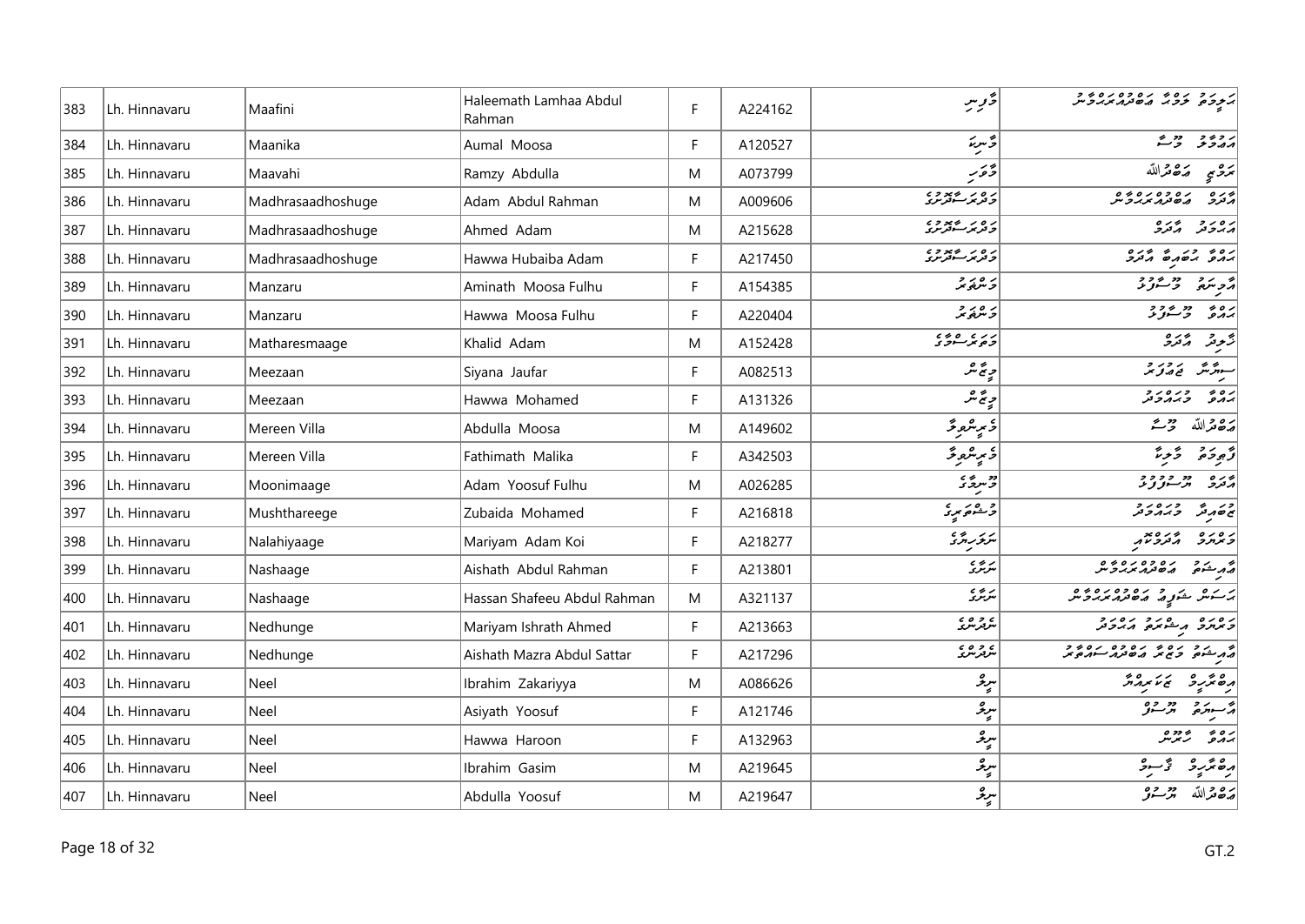| 408 | Lh. Hinnavaru | Neel          | Mariyam Inasa Yoosuf   | F         | A219652 | سرچر                    | د ه د ه مرسمه مرسوم<br>  د بر مرسم مرسوم      |
|-----|---------------|---------------|------------------------|-----------|---------|-------------------------|-----------------------------------------------|
| 409 | Lh. Hinnavaru | Neel          | Aishath Nausha Ibrahim | F         | A219742 | سرچر                    | أقهر مشمع سمد مشرور المستعمر المستعمر         |
| 410 | Lh. Hinnavaru | Neelan        | Asiya Abdul Kareem     | F         | A140744 | سرىخىشر                 | بو به ده ده ده د ه<br>مرسوس مده تروم مرد      |
| 411 | Lh. Hinnavaru | Neelan        | Aminath Mazuha         | F         | A215463 | سرىخەشر                 | أزوينهم وبور                                  |
| 412 | Lh. Hinnavaru | Neelan        | Fathmath Mazeena       | F         | A215464 | اسرپزیگر                | أزودتم وكالمر                                 |
| 413 | Lh. Hinnavaru | New Delhi ge  | Hassan Hamoodh Easa    | ${\sf M}$ | A217412 | سره مره مو <sup>ځ</sup> | ير پرور په دود کې په                          |
| 414 | Lh. Hinnavaru | Nirolhuge     | Hussain Ibrahim        | ${\sf M}$ | A032316 | سرمز د ه<br>سرمز د د    |                                               |
| 415 | Lh. Hinnavaru | Nirolhuge     | Khadeeja Ibrahim       | F         | A078281 | سرپروی<br>سرپردی        | كَتْرِيعٌ مِنْ مُرْكَبِ                       |
| 416 | Lh. Hinnavaru | Nirolhuge     | Hashim Nabeel Abdulla  | ${\sf M}$ | A152833 | سر پر د د<br>سرپر د د   | تَحْسُودَ سَعِيمَ صَدَّقَاللَّهُ              |
| 417 | Lh. Hinnavaru | Nirolhuge     | Aishath Nishfa         | F         | A157243 | سرپرو ۽<br>سرپرو ي      | وكرمشكم المرمشوش                              |
| 418 | Lh. Hinnavaru | Nirolhuge     | Mariyam Nashfa         | F         | A157244 | سرپر و ۽<br>سرپر لاي    | رەرە سَرْشۇ                                   |
| 419 | Lh. Hinnavaru | Nirolhuge     | Aminath Ibrahim        | F         | A218654 | سرپروی<br>سرپردی        | ەرھەترىر <sup>ى</sup><br>أرمز تركيحه          |
| 420 | Lh. Hinnavaru | Nirolhuge     | Ameeliya Abdulla       | F         | A218661 | استعرف                  | ەھىراللە<br>تزوجه                             |
| 421 | Lh. Hinnavaru | Nirolhuge     | Ibrahim Nabeel         | ${\sf M}$ | A218667 | سرمزد د<br>سرمزد د      | رەئزرو سەر                                    |
| 422 | Lh. Hinnavaru | Nirolhuge     | Mohamed Nabeel Abdulla | ${\sf M}$ | A218669 | سرپروی<br>سرپرنوی       | ورورو ترمو رودالله                            |
| 423 | Lh. Hinnavaru | Nirolhuge     | Nabeela Abdulla        | F         | A218670 | سر پر و ۽<br>سرپر لائ   | <b>سَعِيمَتْهُ مَدَهْدَ</b> اللّهُ            |
| 424 | Lh. Hinnavaru | Niru          | Aminath Neena          | F         | A073777 | سرچر                    |                                               |
| 425 | Lh. Hinnavaru | Nishaan       | Waheedha Mohamed       | F         | A071770 | سرڪرهر                  | ر<br>ئەر ئىگە<br>و ره ر د<br><i>د ب</i> رگرفر |
| 426 | Lh. Hinnavaru | Nishaan       | Mariyam Waseema        | F         | A090042 | استشق                   | رەرە ئەسىۋ                                    |
| 427 | Lh. Hinnavaru | Nishaan       | Abdulla Mohamed        | ${\sf M}$ | A095794 | سرىشەشر                 | و ره ر و<br><i>و ټ</i> رونر<br>برە تراللە     |
| 428 | Lh. Hinnavaru | Nishaan       | Arushee Mohamed        | F         | A112290 | اسریشگر<br>پر           | أرتمر ورورو                                   |
| 429 | Lh. Hinnavaru | Nishaan       | Khadeeja Hassan Haji   | F         | A146243 | سرىشەشر                 | لَهُ مِنْ مَنْ الْمُسْتَمَرَّمِ               |
| 430 | Lh. Hinnavaru | Nishaan       | Haleemath Nahula Ahmed | F         | A360820 | سرىشەشر                 | بر دو دوو ره دو                               |
| 431 | Lh. Hinnavaru | Nishaan       | Aishath Nuhula Ahmed   | F         | A360824 | سرىشەشر                 | د در در دور در در د                           |
| 432 | Lh. Hinnavaru | Niva          | Aishath Ismail         | F         | A047892 | سرچ                     | ومرشوقهم وسنتواريخه                           |
| 433 | Lh. Hinnavaru | Nivaidhoshuge | Haleema Usman          | F         | A213863 | سرە مەدى                | يَجِعُ الْمُؤْمَّرُ                           |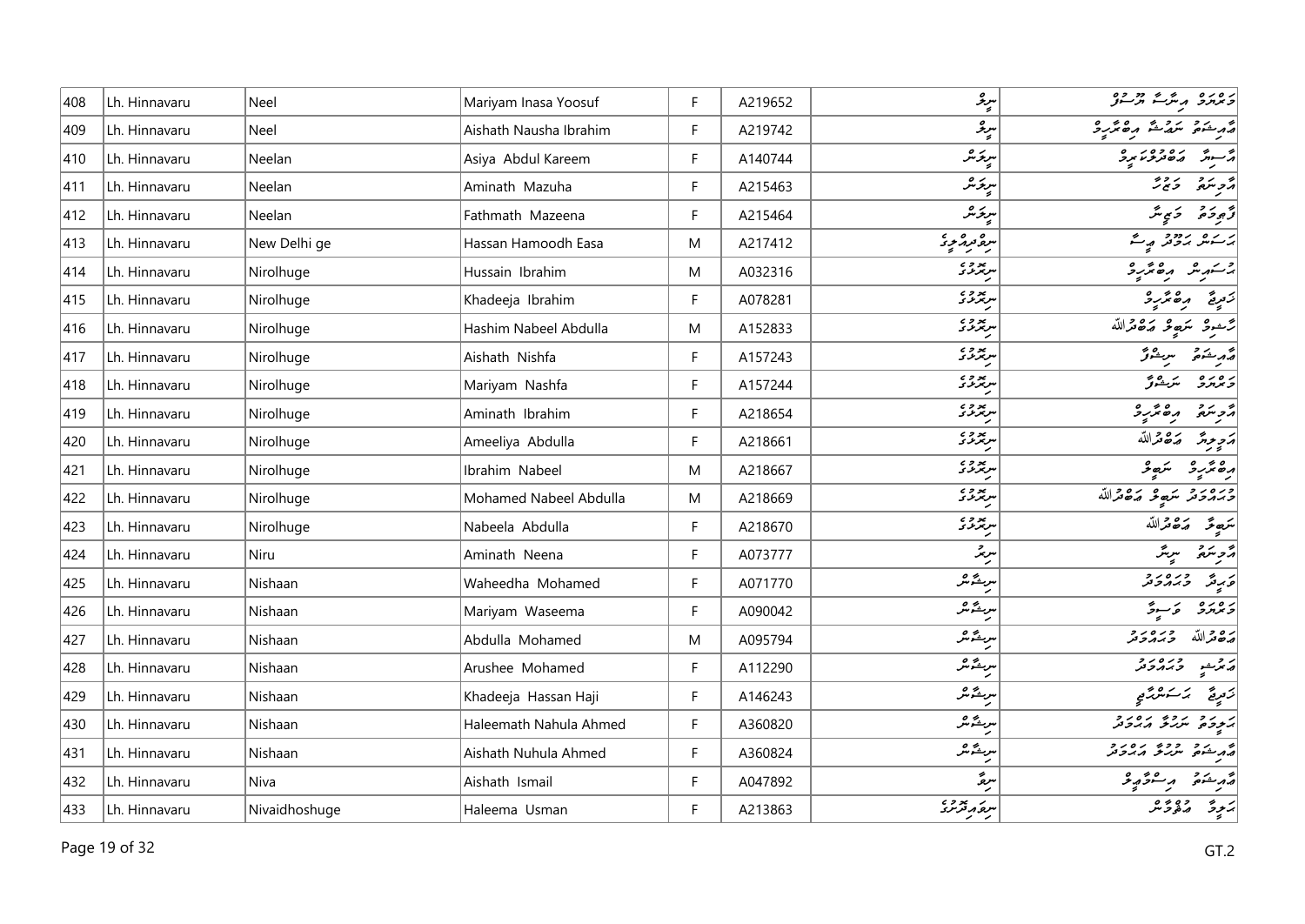| 434 | Lh. Hinnavaru | Nooraaneemaage       | Aishath Abdul Wahid      | F         | A217719 | دو پر پروگر<br>سرچر                       | ه در ده ده وه در د<br>مگهر شوه می هر ده در                    |
|-----|---------------|----------------------|--------------------------|-----------|---------|-------------------------------------------|---------------------------------------------------------------|
| 435 | Lh. Hinnavaru | <b>Oasis</b>         | Mohamed Ahmeem Ali Didi  | M         | A214954 | جەيبەر                                    | כגבפיד גלפיד היכתות<br>כגבפיד ביפיד היכיבי                    |
| 436 | Lh. Hinnavaru | Ohkafage             | Mohamed Hassan           | M         | A033574 | بره ر ر بر<br><i>د در م</i> ا تو ی        | ورەرو پرىش                                                    |
| 437 | Lh. Hinnavaru | Orchid Villa         | Azim Umar                | M         | A123484 | ەر بە ئوقر                                | ړې ور ور<br>مر <i>و</i> د مرحمد                               |
| 438 | Lh. Hinnavaru | Orchid Villa         | Fathimath Umar           | F         | A154030 | لأمر، ووقه                                | وٌ وَدَ وَ وَرَ وَ                                            |
| 439 | Lh. Hinnavaru | Rabeeu               | Ali Rifshan              | M         | A104281 | پر<br>مربه د                              | أرو بروشهر                                                    |
| 440 | Lh. Hinnavaru | Rabeeu               | Hassan Rahshaan Mohamed  | ${\sf M}$ | A223928 | پر<br>بره در                              | ر کرده از در ۱۵۷۵ وره د و<br>بر کشتر امریز کشوش از جریز در در |
| 441 | Lh. Hinnavaru | Rabeeu               | Hussain Rihshaan Mohamed | M         | A223930 | پر<br>بره در                              | و کرمر برگشتر و برمار د<br>برگرمر برگشتر و برماویر            |
| 442 | Lh. Hinnavaru | Rabeeuge             | Thooza Saeed             | F         | A079465 | برەم                                      | دور سکھیے<br>جو سکھیے                                         |
| 443 | Lh. Hinnavaru | Ranauraage           | Ali Suneed               | M         | A214973 | بر بر و بر پ<br>برسمه برد                 | أەكىر سىمبىرە                                                 |
| 444 | Lh. Hinnavaru | Ranauraage           | Su'oodh Yoosuf           | M         | A217393 | ر ر د و و ،<br>برس پر بر <sub>ک</sub>     | כמה מכם<br>המהבק תיהוד                                        |
| 445 | Lh. Hinnavaru | Rankokaage           | Ahmed Mohamed Fulhu      | M         | A053924 | ر ٥ پر دي<br>برس لا ک                     | נסני כנסניכים<br>הגבת כגהכתנת                                 |
| 446 | Lh. Hinnavaru | Rauyu                | Abdulla Moosa            | M         | A106384 | ر و و<br>بود در                           | مَدْهُ مِّرْ اللَّهُ حَرْثَةُ                                 |
| 447 | Lh. Hinnavaru | <b>Red Star</b>      | Adam Abdulla             | ${\sf M}$ | A027485 | <sup>ی ه</sup> ش <sub>ا</sub> غ بر        | وتره رەقراللە                                                 |
| 448 | Lh. Hinnavaru | <b>Red Star</b>      | Fathimath Umar           | F         | A085159 | <sup>ی ه</sup> ش <sub>ا</sub> غ بر        | و در در در                                                    |
| 449 | Lh. Hinnavaru | <b>Red Star</b>      | Abdulla Iyaas            | M         | A220752 | ي ه ه ه ه پو                              | أرة قرالله مرمزجه                                             |
| 450 | Lh. Hinnavaru | <b>Resting Villa</b> | Adam Ismail Fulhu        | M         | A073291 | بزر مصطر عرقر                             | وره د شو ود ود                                                |
| 451 | Lh. Hinnavaru | Reyalivaage          | Mohamed Salaam           | M         | A148246 | عزیز مورد د<br>  عزیز مورد د              | ورەرو سەۋە                                                    |
| 452 | Lh. Hinnavaru | Reynis               | Yoosuf Adam              | M         | A032367 | تجرسرت                                    | دد وه په دره<br>پرسونو پرتوری                                 |
| 453 | Lh. Hinnavaru | Riyaaz               | Abdulla Yamin Yoosuf     | M         | A217507 | بردشه                                     | ره قرالله مر قرم مرد وه<br>مصغرالله مر قرمت                   |
| 454 | Lh. Hinnavaru | Roalgoalge           | Moosa Ahmad              | M         | A035903 | 0 ه 0 ه ه ه<br>مرمونو نور                 | اوسته برەر و                                                  |
| 455 | Lh. Hinnavaru | Roalgoalge           | Ahmed Nadeem             | ${\sf M}$ | A051721 | ە ە ە ە ە »<br>ئىرى ئىرى                  | رەر سەرد                                                      |
| 456 | Lh. Hinnavaru | Roalgoalge           | Haleema Gasim Fulhu      | F         | A051724 | ۵ <i>۵ ۵ ۵</i><br>  <del>ب</del> رنور نور | ر<br>روژ ژبروژ                                                |
| 457 | Lh. Hinnavaru | Roalgoalge           | Aishath Gasim Fulhu      | F         | A216287 | ہ ہ ہ ہ ہ ،<br>مرور و د                   | ه دره قرموز<br>درخود تخ موزن                                  |
| 458 | Lh. Hinnavaru | Roalgoalge           | Aishath Abdulla          | F         | A216342 | ە مەم ە »<br>ئىرىمى ئىرى                  | صمر شوخه صكره تمرالله                                         |
| 459 | Lh. Hinnavaru | Roalgoalge           | Fathimath Umar           | F.        | A216343 | ە ە ە ە ە »<br>ئىرى ئى ئى                 | و در در در                                                    |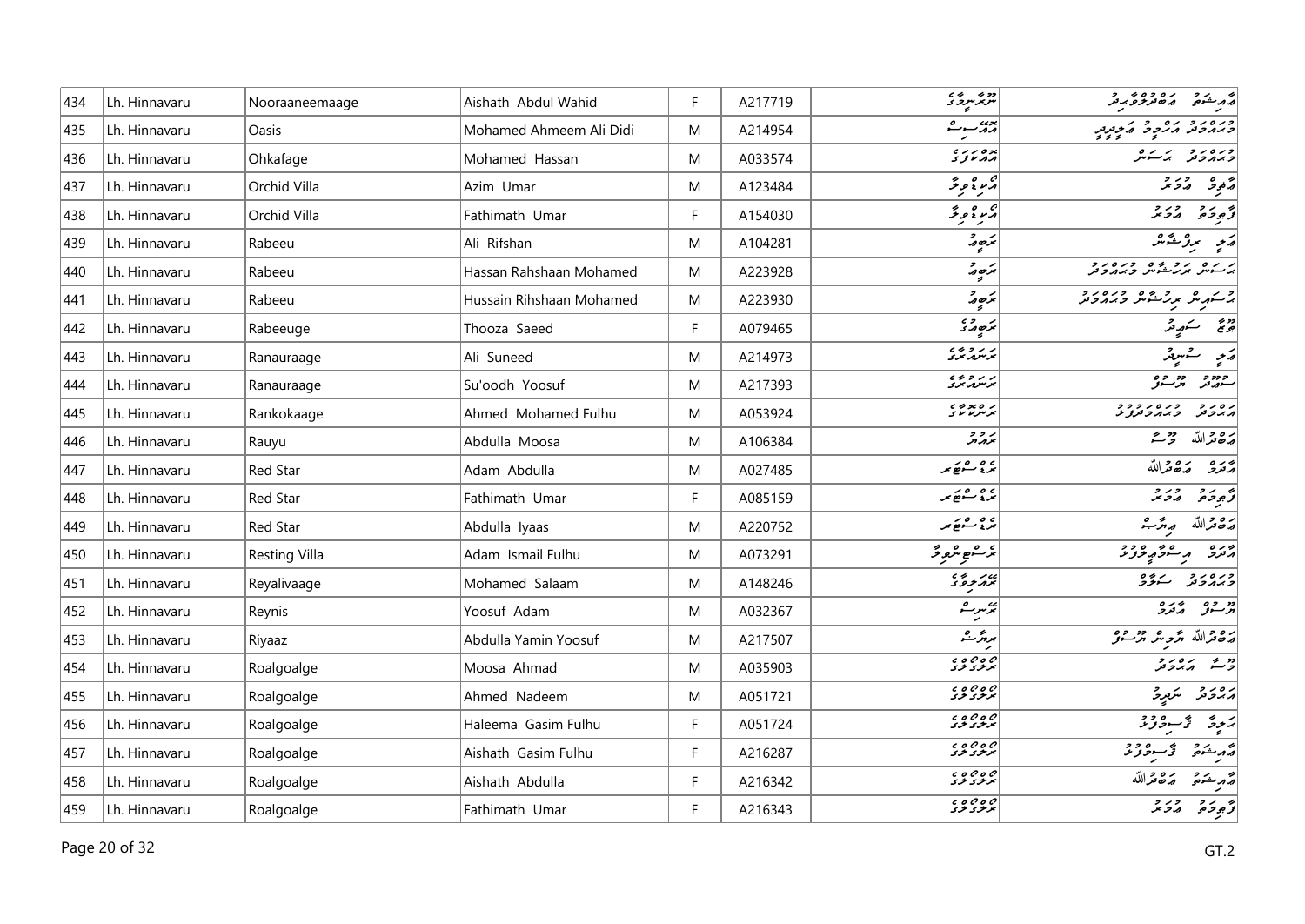| 460 | Lh. Hinnavaru | Roalgoalge   | Arusham Abdulla      | M         | A217467 | ە ە ە ە ە »<br>ئىرى ئىرى                | برويره بره والله                                      |
|-----|---------------|--------------|----------------------|-----------|---------|-----------------------------------------|-------------------------------------------------------|
| 461 | Lh. Hinnavaru | Roalgoalge   | Ahmed Umar           | ${\sf M}$ | A217468 | ۵ ۵ ۵ ۵ ۵<br>  برو <sub>ک</sub> و و د   | גם ג' בגב                                             |
| 462 | Lh. Hinnavaru | Roanuge      | Moosa Iyaz Ali       | M         | A213837 | ە د ،<br>ئىرسرى                         | جي شهر پڻه کي په                                      |
| 463 | Lh. Hinnavaru | Roaz Bank    | Haleema Ali Koi      | F         | A054568 | ە ە » ە ە<br>مرىخ ھىرىر                 | برَجِرةٌ - مَجِين <sub>َ</sub> مُ                     |
| 464 | Lh. Hinnavaru | Roaz Bank    | Aishath Ali Koi      | F         | A073862 | <br>  تریخ ۱۵ مرد                       | وأرشكني وكمريتهم                                      |
| 465 | Lh. Hinnavaru | Ruvaamaage   | Ali Abdul Rahman     | M         | A061777 | و پر پر ،<br>مور پر ر                   | رو دەمدەرەپ                                           |
| 466 | Lh. Hinnavaru | Ruvaamaage   | Abdul Salaam Zuka    | ${\sf M}$ | A149788 | و په په<br>مونو ی                       | נסכם נישים ביב<br>הסנה ייבכ בי                        |
| 467 | Lh. Hinnavaru | Ruvaamaage   | Zuhury Hussain       | M         | A219446 | و ۶ به ۲<br>مروک ی                      | جرحبي برڪهريش                                         |
| 468 | Lh. Hinnavaru | Ruvaamaage   | Mohamed Alaau Adam   | ${\sf M}$ | A219452 | و ۶ به ۲<br>بوره و ۲                    | כנסנכ נדיב דנס<br>במהכת היבה הבק                      |
| 469 | Lh. Hinnavaru | Saima        | Haleema Ibrahim      | F         | A216567 | سنهرقه                                  | يَرْدِدُ دِهْتَرِيدُ                                  |
| 470 | Lh. Hinnavaru | Samandharuge | Ahmed Adam           | M         | A042365 | ے پر ۱۵ پر وی<br>سکو سرفرمری            | ر ہ ر د پر ہ<br>پر بر تر پر بر                        |
| 471 | Lh. Hinnavaru | Samandharuge | Khadeeja Adam        | F         | A068999 | ے پر ۱۵ پر وی<br>سکو سربر <i>بر</i> ی   | زَمَرِيحَ الرَّمَرَّرُ                                |
| 472 | Lh. Hinnavaru | Samandharuge | Ismail Hameez Ali    | ${\sf M}$ | A141787 | ر ر د ه ر د د<br>ستوکسرفرمرد            | ر جۇرپۇ رىي كەي                                       |
| 473 | Lh. Hinnavaru | Sandhura     | Ahmed Mohamed        | M         | A054263 | ىە ھەجەبەر                              | גם ג כגם גב<br>הגבת בגהבת                             |
| 474 | Lh. Hinnavaru | Saraha       | Ahmed Shujaau Ali    | M         | A219072 | سەپەر                                   | رەر د دەر ھېر                                         |
| 475 | Lh. Hinnavaru | Saudiyya     | Mohamed Zakariyya    | M         | A035887 | سەر ئەرەر ئە                            | כממכני הממחת                                          |
| 476 | Lh. Hinnavaru | Saudiyya     | Ahmed Zakariyya      | M         | A066148 | سەھە تىرەر تە                           | גפני היגבת                                            |
| 477 | Lh. Hinnavaru | Saudiyya     | Ziyaadha Zakariyya   | F         | A066166 | سەھە تىرەر بىر                          | يې ترگىل ئىم كىم مېرتما تر                            |
| 478 | Lh. Hinnavaru | Saudiyya     | Zubaidhaa Zakariyya  | F         | A123018 | سەھەمەھر                                | SAXVE SAGE                                            |
| 479 | Lh. Hinnavaru | Save         | Azhan Ibrahim        | M         | A224857 | ے ہ                                     | גיים גם בקים                                          |
| 480 | Lh. Hinnavaru | Sea Side     | Ibrahim Adam Fulhu   | ${\sf M}$ | A150545 | سەسىردە                                 | پر رہ و و<br>پر تعریبی تو ت<br>ەرھ ئ <sup>ۆ</sup> ر ۋ |
| 481 | Lh. Hinnavaru | Sea Side     | Aishath Ali          | F         | A215488 | سەسە<br>ئە                              | أقرم شكوح أقدمي                                       |
| 482 | Lh. Hinnavaru | Seeriyazge   | Abdul Rahman Mohamed | ${\sf M}$ | A035475 | $rac{1}{s}$                             | ره وه ره ده و دره رو<br>پره تربر بررگ سر او بربر تر   |
| 483 | Lh. Hinnavaru | Seesange     | Fathimath Zakariyya  | F         | A218848 | سەسەھرى                                 | ومجودة ومتما مرمامر                                   |
| 484 | Lh. Hinnavaru | Seesange     | Abdulla Munam        | M         | A218865 | بەيە ئەھەم<br>سوس <b>ى</b> ئەمىرى       | مَدْهُ قَرْاللّهِ وَسَرَدْ                            |
| 485 | Lh. Hinnavaru | Shabnamge    | Kareema Hassan Fulhu | F         | A115602 | ر <i>ە</i> رە ،<br>شەھ سرچ <sub>ك</sub> | ىكەن ئەسكەنلەر                                        |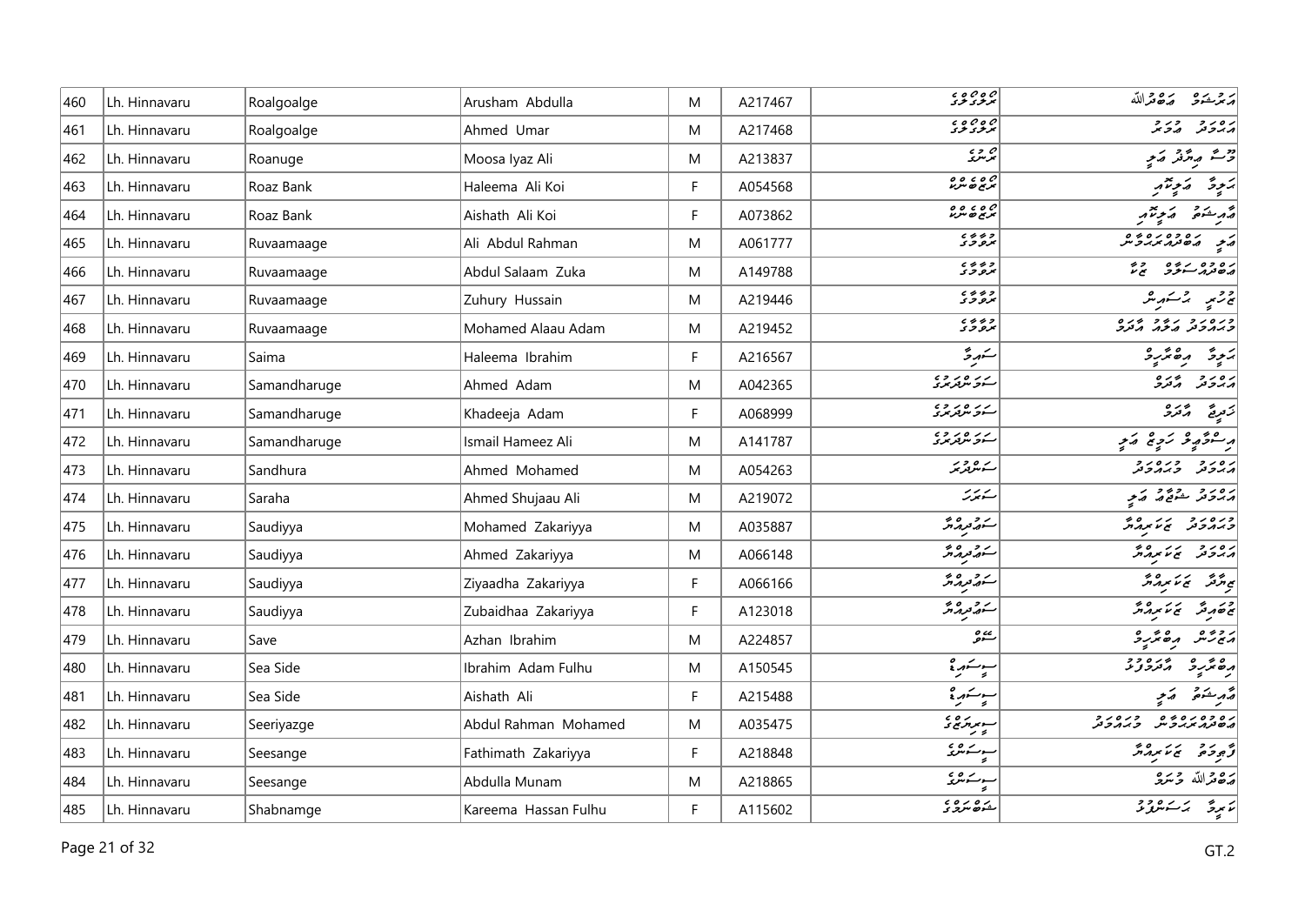| 486 | Lh. Hinnavaru | Shabnamge  | Habeeba Hassan Fulhu   | F  | A143910 | شەھ سرچ ي                                                         | بَصِعَ بَرَ سَمَعَتَهِ مَ                                                                                                                          |
|-----|---------------|------------|------------------------|----|---------|-------------------------------------------------------------------|----------------------------------------------------------------------------------------------------------------------------------------------------|
| 487 | Lh. Hinnavaru | Sheereenge | Shireeza Ibrahim       | F  | A216283 | ا <sub>ڪو پور</sub> ھ ج<br>ڪ                                      | شوبرځ ره تر ده                                                                                                                                     |
| 488 | Lh. Hinnavaru | Sosun Mead | Aishath Basimath Qasim | F  | A124829 | يرمشونه                                                           |                                                                                                                                                    |
| 489 | Lh. Hinnavaru | Sosun Mead | Ahmed Rifshaan         | M  | A215757 | $\begin{array}{c}\n\circ \\ \circ \\ \circ \\ \circ\n\end{array}$ | رەرو برۇشەر                                                                                                                                        |
| 490 | Lh. Hinnavaru | Sosun Mead | Abdulla Bashim Qasim   | M  | A217452 | $\overline{\mathcal{E}_{z} \mathcal{L} \mathcal{L} \mathcal{L}}$  | رە قراللە ھُشور تۇسور                                                                                                                              |
| 491 | Lh. Hinnavaru | Sosun Mead | Aminath Basma Gasim    | F  | A217453 | جمسكموء                                                           | أأروسهم فأسادة أوالمساو                                                                                                                            |
| 492 | Lh. Hinnavaru | Summer     | Moosa Hussain          | M  | A138965 | سەۋ                                                               | دوم بر مسرهر                                                                                                                                       |
| 493 | Lh. Hinnavaru | Summer     | Salma Adnan            | F  | A216636 | سەۋ                                                               | سەۋۋە ئەترىترىتر                                                                                                                                   |
| 494 | Lh. Hinnavaru | Summer     | Ahmad Saamiu Moosa     | M  | A216670 | سەۋ                                                               | رەرو ئورچ وق                                                                                                                                       |
| 495 | Lh. Hinnavaru | Summer     | Aishath Saneema Moosa  | F  | A216673 | سەۋ                                                               | و مشارق سامبری و مشک                                                                                                                               |
| 496 | Lh. Hinnavaru | Summer     | Aminath Sauma Moosa    | F. | A216684 | سەۋ                                                               | $\stackrel{2}{\sim}$ $\stackrel{2}{\sim}$ $\stackrel{2}{\sim}$ $\stackrel{2}{\sim}$ $\stackrel{2}{\sim}$ $\stackrel{2}{\sim}$ $\stackrel{2}{\sim}$ |
| 497 | Lh. Hinnavaru | Summer     | Fathimath Samha Moosa  | F  | A216686 | سەۋ                                                               | أو دو ده و دو و                                                                                                                                    |
| 498 | Lh. Hinnavaru | Sun        | Adam Agil              | M  | A043089 | سەمىر                                                             | أرود المتحي                                                                                                                                        |
| 499 | Lh. Hinnavaru | Sun        | Mariyam Maisha Adam    | F  | A215712 | سەمىر                                                             | وبرود ورشه وره                                                                                                                                     |
| 500 | Lh. Hinnavaru | Sun        | Fathimath Meeza Adam   | F  | A215714 | سەمىر                                                             | أرجوحه جِعَ أرادة                                                                                                                                  |
| 501 | Lh. Hinnavaru | Sun        | Aminath Malsa Adam     | F  | A217451 | سەپىر                                                             | أروستهم وكوث أرده                                                                                                                                  |
| 502 | Lh. Hinnavaru | Sun Ray    | Aminath Easa           | F  | A215418 | ر ۵ پر<br>سوسر                                                    | أرمح سنتمر ويدمش                                                                                                                                   |
| 503 | Lh. Hinnavaru | Sun Ray    | Moosa Alim Ahmad       | M  | A215421 | ر ۵ پر<br>سوسر                                                    | وحد محمود مددور                                                                                                                                    |
| 504 | Lh. Hinnavaru | Sun Ray    | Fathimath Aalimaa      | F  | A215423 | سەمىرىپر                                                          | وٌ وَدَهُ فَرَمَرٌ                                                                                                                                 |
| 505 | Lh. Hinnavaru | Sun Ray    | Aishath Aalimaa        | F  | A215425 | سەمىرىپۇ                                                          | ە ئەبەر<br>و مرشوم<br>مرم مشوم                                                                                                                     |
| 506 | Lh. Hinnavaru | Sun Ray    | Mariyam Aalimaa        | F  | A215428 | سەمىرىپىر                                                         | دەرە ھۆر                                                                                                                                           |
| 507 | Lh. Hinnavaru | Sun Shine  | Aminath Hameed         | F  | A102756 | سەن <sub>ى</sub> رىشە <sub>مە</sub> رىگە                          | ړې سره پرېږېد                                                                                                                                      |
| 508 | Lh. Hinnavaru | Sun Shine  | Yoosuf Hassan          | M  | A123506 | سەنى <i>رىدىر بىر</i>                                             | در ده بر پرو                                                                                                                                       |
| 509 | Lh. Hinnavaru | Sun Shine  | Fathmath Fizna Yoosuf  | F  | A215322 | سەھرىشەر بىر                                                      | و څوخه و په په مرحوم                                                                                                                               |
| 510 | Lh. Hinnavaru | Sun Shine  | Hussain Hassan         | M  | A215330 | سەنئەر يىر<br>                                                    | برسكهر مركب بركسكر                                                                                                                                 |
| 511 | Lh. Hinnavaru | Sunaaruge  | Aminath Ibrahim        | F  | A057804 | 2 پېړۍ ته د                                                       | أأوسكة المقامرة                                                                                                                                    |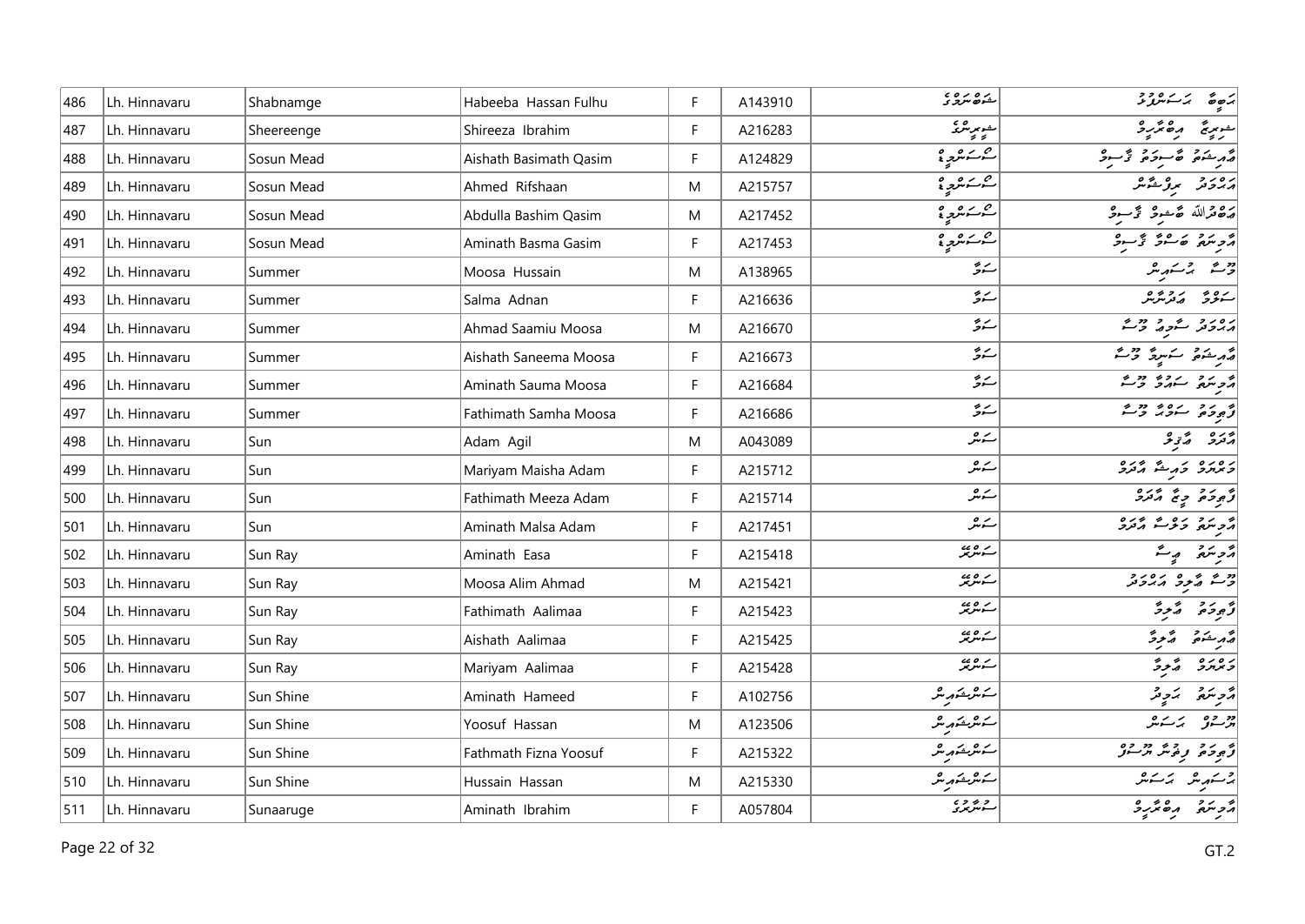| 512 | Lh. Hinnavaru | Sunset          | Ahmed Mohamed             | M | A212860 | سەمىر يەھ                          | נפנד בנסנד<br>גנבת בגגבת                              |
|-----|---------------|-----------------|---------------------------|---|---------|------------------------------------|-------------------------------------------------------|
| 513 | Lh. Hinnavaru | Suvaasaage      | Khadeeja Abdullah         | F | A216350 | <u>ر ژه په پ</u>                   | مَە قىراللە<br>  ترموقح                               |
| 514 | Lh. Hinnavaru | Thanburumaage   | Zulfa Easa                | F | A092913 | ر د د د و د<br>می سرحاند د د       | ة جود و په ش                                          |
| 515 | Lh. Hinnavaru | Thanburumaage   | Abdul Rahman Easa         | M | A122523 | ر د د پ<br>می سرچ بر د             | رە دە رە دە ھ                                         |
| 516 | Lh. Hinnavaru | Thandiraiymaage | Abdulla Adam              | M | A023341 | پر سو بره وي                       | مَدْهِ مِّرْ اللَّهُ مَرْ مَرْدَّ                     |
| 517 | Lh. Hinnavaru | Thandiraiymaage | Aishath Adam              | F | A073175 | ە ئىسىم ئىرە دى                    | وكرمشكم والمترد                                       |
| 518 | Lh. Hinnavaru | Thandiraiymaage | Hawwa Adam                | F | A214888 | ەسرىمۇر                            | رەپ پەرە                                              |
| 519 | Lh. Hinnavaru | Thandiraiymaage | Fathmath Mushfa Ibrahim   | F | A214891 | <br>  پېښو بره وي                  | و مرد و دروو مصر د                                    |
| 520 | Lh. Hinnavaru | Thandiraiymaage | Aishath Ishfa Ibrahim     | F | A214892 | پر مره و و ،                       | أقهر يشوقه ومنافر والمتعارف                           |
| 521 | Lh. Hinnavaru | Tharumoazuge    | Umar Mohamed              | M | A075791 | ر وه و و و<br>مومرد مح ی           | כנ כנסנב<br>הכא כגהכת                                 |
| 522 | Lh. Hinnavaru | Thema           | Mohamed Gasim Fulhu       | M | A053488 | ي بحر<br>حر                        | ورەرو ئۇسورو<br>جەيدونر ئۇسورى                        |
| 523 | Lh. Hinnavaru | Thema           | Fathmath Nuzuhath Mohamed | F | A123495 | ء ۾<br> حر                         | و د د ددر د دره د د<br>گرجوده سره د در در             |
| 524 | Lh. Hinnavaru | Thema           | Aminath Umar              | F | A218318 | ے بچ<br>حوال                       | أزويتهم الدوير                                        |
| 525 | Lh. Hinnavaru | Thema           | Aishath Nusra Mohamed     | F | A218319 | ې بح                               | د دره در ۲۰۰۵ دره در د<br>درگار شوی سرجاند و برابروتر |
| 526 | Lh. Hinnavaru | Thema           | Ahmad Nazeeh Mohamed      | M | A218320 | ے بچ<br>حوال                       | رەر د شي ر ورەر د                                     |
| 527 | Lh. Hinnavaru | Thema           | Ali Nafaah Mohamed        | M | A218321 | ې بو<br>حوا                        | أربح سرقر ورود و                                      |
| 528 | Lh. Hinnavaru | Tinujehige      | Asima Mohamed             | F | A045201 | ھ سرچ رِ ئ                         | أشبوش وبره برو                                        |
| 529 | Lh. Hinnavaru | Tinujehige      | Aathika Mohamed           | F | A058727 | ھ <sub>ے</sub> سرچ <sub>سر</sub> ئ | و وره دور                                             |
| 530 | Lh. Hinnavaru | Tinujehige      | Asiya Mohamed             | F | A101355 | ۔<br>جو مترقع س <sup>ری</sup>      | و دره در در<br>مرسسر درمدوند                          |
| 531 | Lh. Hinnavaru | Tinujehige      | Mariyam Azra Mohamed      | F | A123500 | ھ <sub>ے</sub> سرچ <sub>سر</sub> ئ | נסנס נסט כנסנב<br>כמתכ הזמ כמהכת                      |
| 532 | Lh. Hinnavaru | Ujula           | Fathimath Shiuna Adam     | F | A218285 | و و بر<br>مربع مو                  | توجوحو خورش مرمز                                      |
| 533 | Lh. Hinnavaru | Ujula           | Hawwa Sinaana             | F | A218286 | و و ع<br>مربع محر                  | برە ئەسىرىتر                                          |
| 534 | Lh. Hinnavaru | Unimaage        | Mariyam Adam              | F | A119782 | ב<br>הייקבצ                        | נים נים מינים<br>בי <i>נ</i> ו <i>נ</i> פ             |
| 535 | Lh. Hinnavaru | Unimaage        | Fathimath Abdul Azeez     | F | A120486 | د<br>مسرچي                         | و معرض معدد معرض مع                                   |
| 536 | Lh. Hinnavaru | Unimaage        | Inasha Umar               | F | A138668 | ۾ سرچء<br>م                        | ەر ئىرىشە<br>ەرىر                                     |
| 537 | Lh. Hinnavaru | Unimaage        | Aishath Umar              | F | A152321 | اژ سرچ <sup>ي</sup>                | وكرمشكو ورو                                           |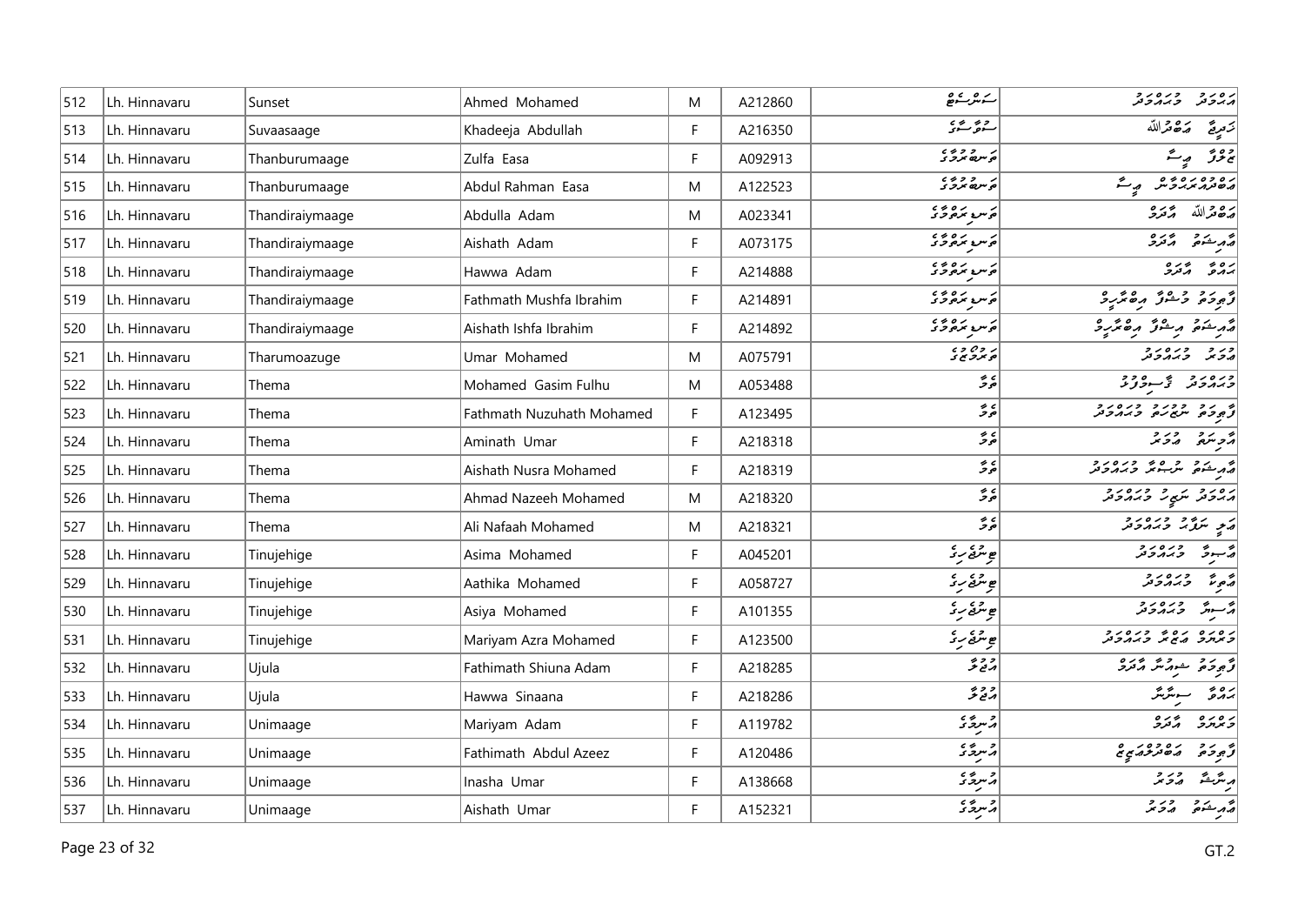| 538 | Lh. Hinnavaru | Unimaage          | Fareeda Adam               | F         | A152537 | د سرچ ی<br>م                      | ترىرىگە ئەترى                                 |
|-----|---------------|-------------------|----------------------------|-----------|---------|-----------------------------------|-----------------------------------------------|
| 539 | Lh. Hinnavaru | Unimaage          | Thohira Mohamed            | F         | A216863 | و بەرى<br>مەسرىرى                 | پ <sup>و</sup> رېمه<br>و ره ر و<br>تر پر ژ تر |
| 540 | Lh. Hinnavaru | Unimaage          | Fathimath Nashaath         | F         | A258030 | رسوری                             | ىگرىشى <i>مى</i><br>و په پر د                 |
| 541 | Lh. Hinnavaru | Unimaage          | Mahmood Nasheed            | M         | A258062 | ج سرچ <sup>ي</sup>                | ر ه دد د<br>تربر تر<br>سكرشدقر                |
| 542 | Lh. Hinnavaru | Uthuruge          | Ahmed Shareef              | ${\sf M}$ | A011223 | د د د ،<br>پره مرد                | أرور والمتمرو                                 |
| 543 | Lh. Hinnavaru | Vahuthaandhoshuge | Abdulla Wasif              | M         | A131745 | ر و ده ه پر و ،<br>و ره سربر در   | مَەھقراللە ئۆسور                              |
| 544 | Lh. Hinnavaru | Vahuthaandhoshuge | Ibrahim Rameez Wasif       | M         | A212845 | ر و د ه پر و ،<br>و ره سربر در    | رە ئەر ئە ئەر ئەسر                            |
| 545 | Lh. Hinnavaru | Vaijeheyge        | Moosa Ali                  | ${\sf M}$ | A123479 | ر<br>تو در ج ر د                  | $\frac{1}{2}$ $\frac{2}{3}$                   |
| 546 | Lh. Hinnavaru | Vaimatheege       | Ismail Adam                | ${\sf M}$ | A152536 | ئە مەخرىمى<br>مەمرىكە             | وستوفي ومترد                                  |
| 547 | Lh. Hinnavaru | Vaimatheege       | Adam Aiman Ismail          | M         | A213865 | ئەر ئەم <sub>ۇ</sub> ئ            | ړنده مهرځنګر مرگو څرمړنځ                      |
| 548 | Lh. Hinnavaru | Vaimatheege       | Maasha Ismail              | F         | A370949 | ر<br>قەر قەمى                     | ۇڭ مەخۇم بى                                   |
| 549 | Lh. Hinnavaru | Vanilla Ge        | Ahmed Ibrahim              | M         | A041668 | ء سرچء<br>حرس <sub>و</sub> چر     | ەھ ترىر 3<br>بر ه بر د<br>م <i>.بر</i> و تر   |
| 550 | Lh. Hinnavaru | Vanilla Ge        | Ashraf Ibrahim             | M         | A066988 | ې<br>د سرگرۍ                      | ر عرد ده پره                                  |
| 551 | Lh. Hinnavaru | Vanilla Ge        | Aishath Mohamed Fulhu      | F         | A074201 | ى سرچە ئە<br> ھ                   | و دره دره دره<br>وگهرشوی و بر دو ترو د        |
| 552 | Lh. Hinnavaru | Vanilla Ge        | Fathimath lufa Ahmed Fulhu | F         | A404480 | ې<br>د سرگرۍ                      | وجوختم ماماني ماردود                          |
| 553 | Lh. Hinnavaru | Veenusge          | Haleema Hussain            | F         | A141067 | <sub>حو</sub> متر شو <sup>ء</sup> | يَرْمِرَّ * يُرْسَهُرِ سُرْ                   |
| 554 | Lh. Hinnavaru | Vinares           | Azumiyya Mohamed           | F         | A092158 | <sub>ع</sub> بىر پر م             | ן כני כנמכני<br>הו <i>יפר</i> ות כממכנ        |
| 555 | Lh. Hinnavaru | Vinares           | Haleema Adam               | F         | A224830 | <sub>ع</sub> بىر پۇرىشە           | أبر و المترد                                  |
| 556 | Lh. Hinnavaru | Vinares           | Mariyam Shaheedha          | F         | A224844 | ويئر پر م                         | رەرە خىرىگە                                   |
| 557 | Lh. Hinnavaru | Vinares           | Shaheera Abdulla           | F         | A224847 | موسَر پر محمد                     | ڪو <i>پنگر مُنھوند</i> الله                   |
| 558 | Lh. Hinnavaru | Vinares           | Hassan Jihaad Abdulla      | M         | A224852 | المريئد ه                         | برسك ويحتفر وكافرالله                         |
| 559 | Lh. Hinnavaru | Vinares           | Hussain Jumaan             | M         | A224854 | ە ئىر پۇر شە                      | جر سەر سىر يە ئەشر                            |
| 560 | Lh. Hinnavaru | Vinares           | Aishath Enaas Mohamed      | F         | A224865 | ە ئىر ئۈرگە                       | مەر خۇم باش 3000 د                            |
| 561 | Lh. Hinnavaru | Welcome           | Fathimath Hassan           | F         | A212799 | <sup>ى ج</sup> ەر ج               | قەم ئەسكىر                                    |
| 562 | Lh. Hinnavaru | White House       | Humaidha Abdul Rahman      | F         | A072670 | ەر ۋىر ئە                         | برۇمرىتر<br>ره وه ره ده<br>هان مربر تر س      |
| 563 | Lh. Hinnavaru | White House       | Ibrahim Samir              | ${\sf M}$ | A106300 | 2220                              | رە ئۆر ئەر ئە                                 |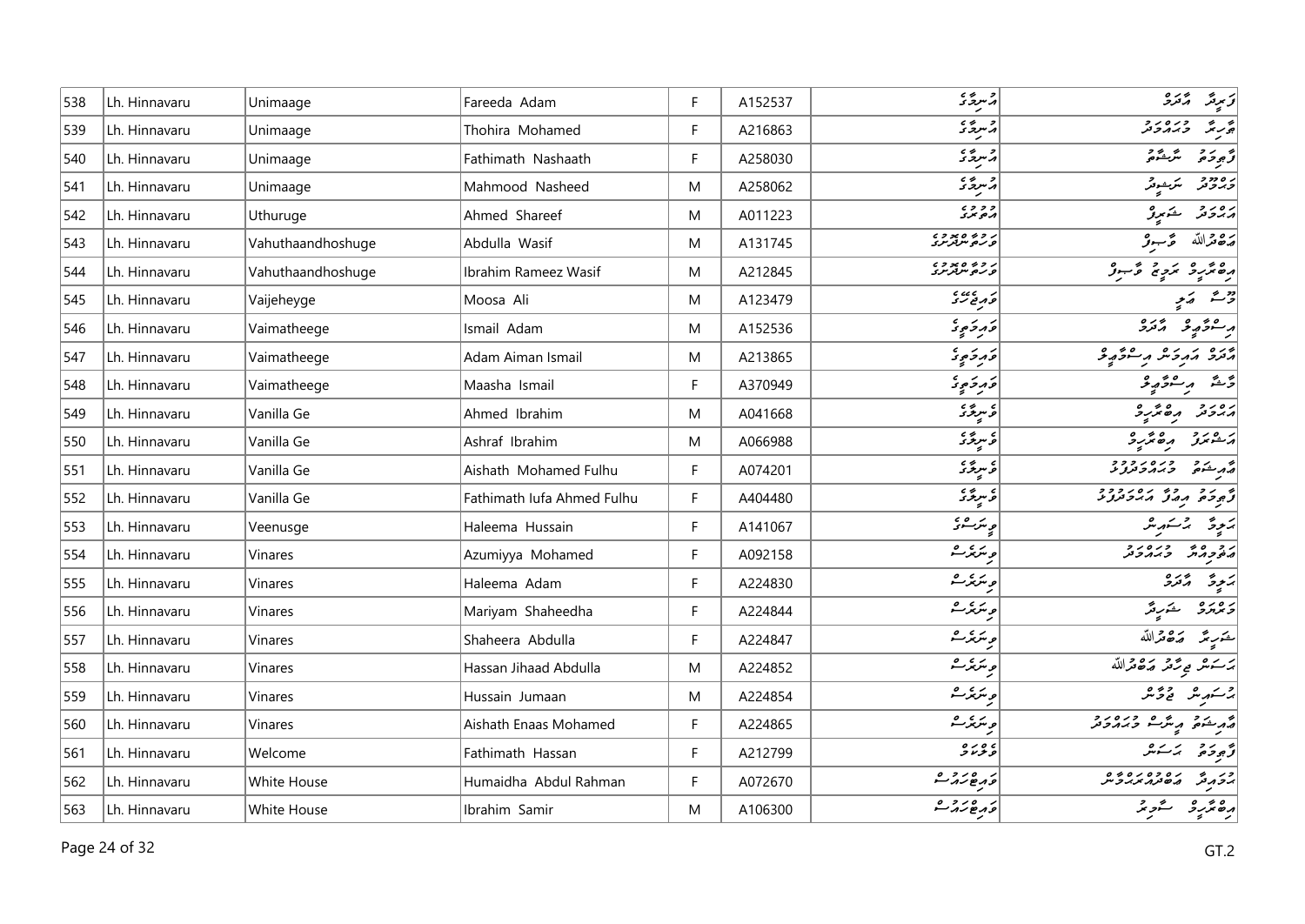| 564  | ILh. Hinnavaru | White House       | Fathmath Naufa    |   | A220642 | $\circ$ $\circ$ $\circ$ $\circ$ $\circ$<br>$-$ neng | クラン<br>سمدو<br>وجوحرمو                |
|------|----------------|-------------------|-------------------|---|---------|-----------------------------------------------------|---------------------------------------|
| 565  | Lh. Hinnavaru  | Zumarradhu Villa  | Mohamed Zain Adam | M | A217307 | $\rightarrow$ 21012<br>  بع حر بر بمرترح پو         | 014 0 1 21012<br>وبرمروتر بمرمس مرتزو |
| 1566 | Lh. Hinnavaru  | lZumarradhu Villa | Fathimath Zaeema  |   | A217309 | $\rightarrow$ 21012<br>  بع و در بودرو م            | و جو حر صح<br>سم جر حر                |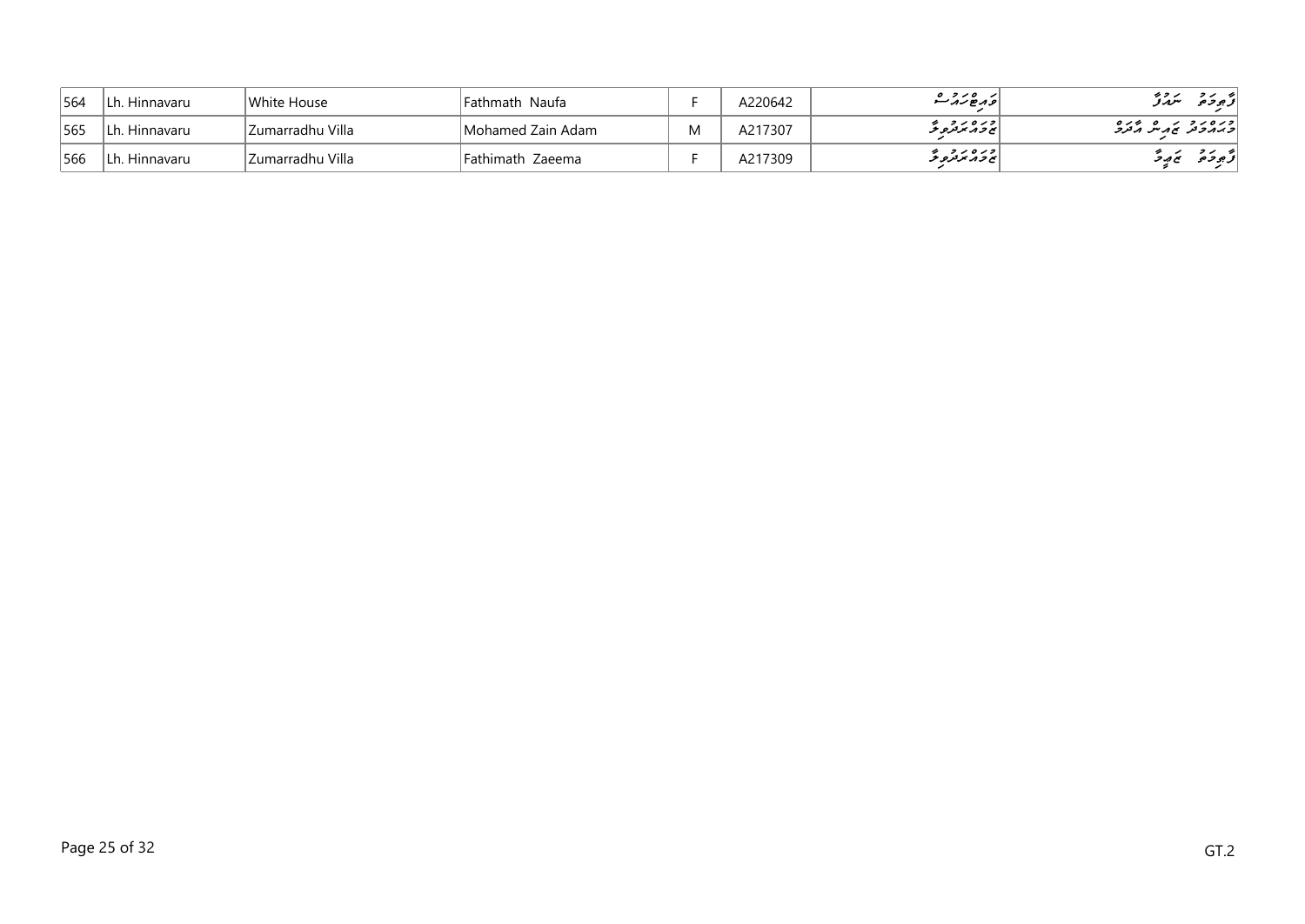## *w7qAn8m? sCw7mRo>u; wEw7mRw;sBo<*

| ' مرمر | 'يئرىثر: |
|--------|----------|
|        |          |
|        |          |
|        |          |

## *w7q9r@w7m> sCw7qHtFoFw7s; mAm=q7 w7qHtFoFw7s;*

| ىر تە | $\mathcal{O} \times$<br>$\sim$ | $\sim$<br>. . | لترنثر |
|-------|--------------------------------|---------------|--------|
|       |                                |               |        |
|       |                                |               |        |
|       |                                |               |        |

| انترنثر: | $^{\circ}$ | يبرهر | $^{\circ}$<br>سرسر |
|----------|------------|-------|--------------------|
|          |            |       |                    |
|          |            |       |                    |
|          |            |       |                    |

| ' ئىرتىر: | سر سر |  |
|-----------|-------|--|
|           |       |  |
|           |       |  |
|           |       |  |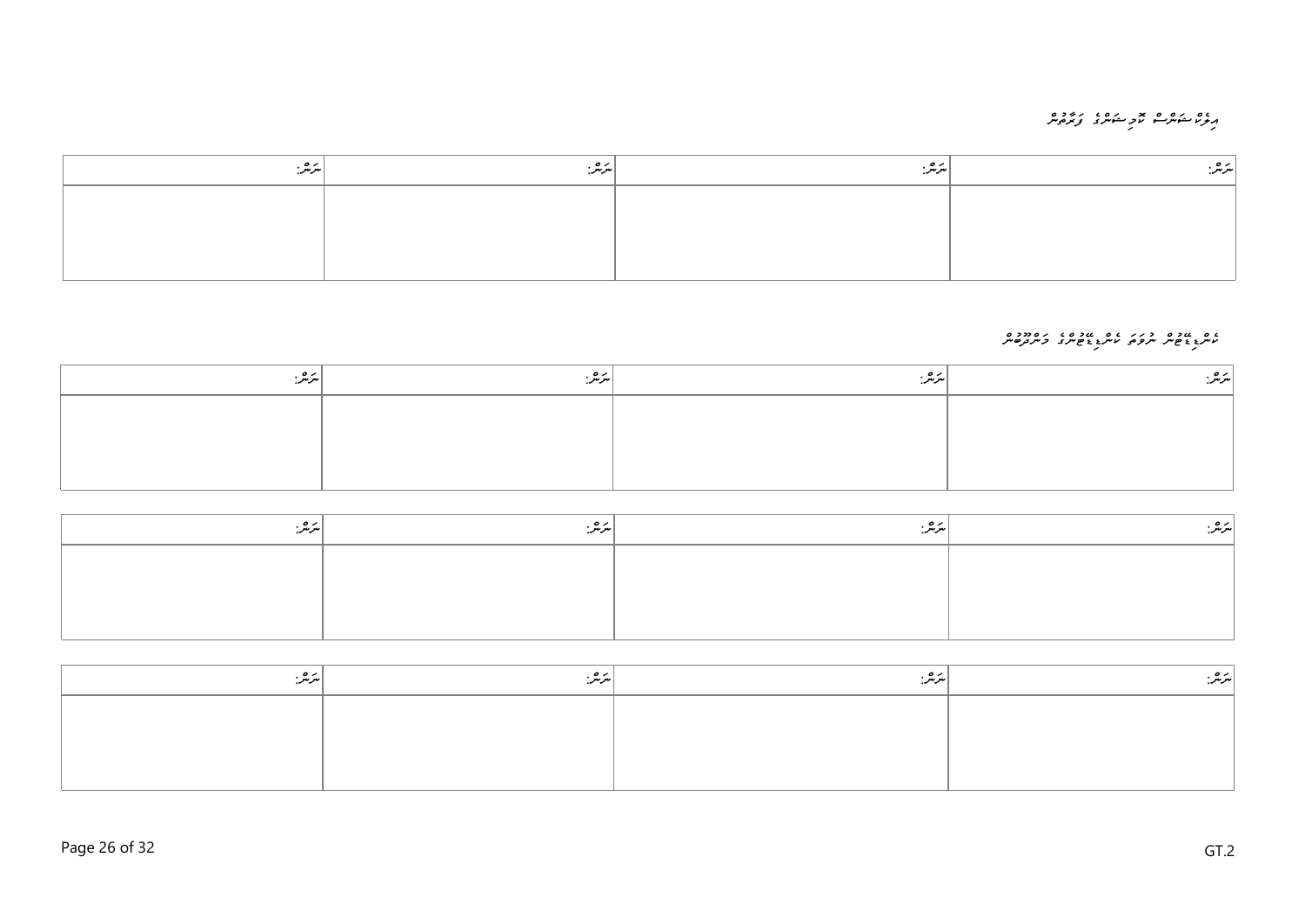| يزهر | $^{\circ}$ | ىئرىتر: |  |
|------|------------|---------|--|
|      |            |         |  |
|      |            |         |  |
|      |            |         |  |

| <sup>.</sup> سرسر. |  |
|--------------------|--|
|                    |  |
|                    |  |
|                    |  |

| ىئرىتر. | $\sim$ | ا بر هه. | لىرىش |
|---------|--------|----------|-------|
|         |        |          |       |
|         |        |          |       |
|         |        |          |       |

| يترمثر | $^{\circ}$ | ىر پىر |
|--------|------------|--------|
|        |            |        |
|        |            |        |
|        |            |        |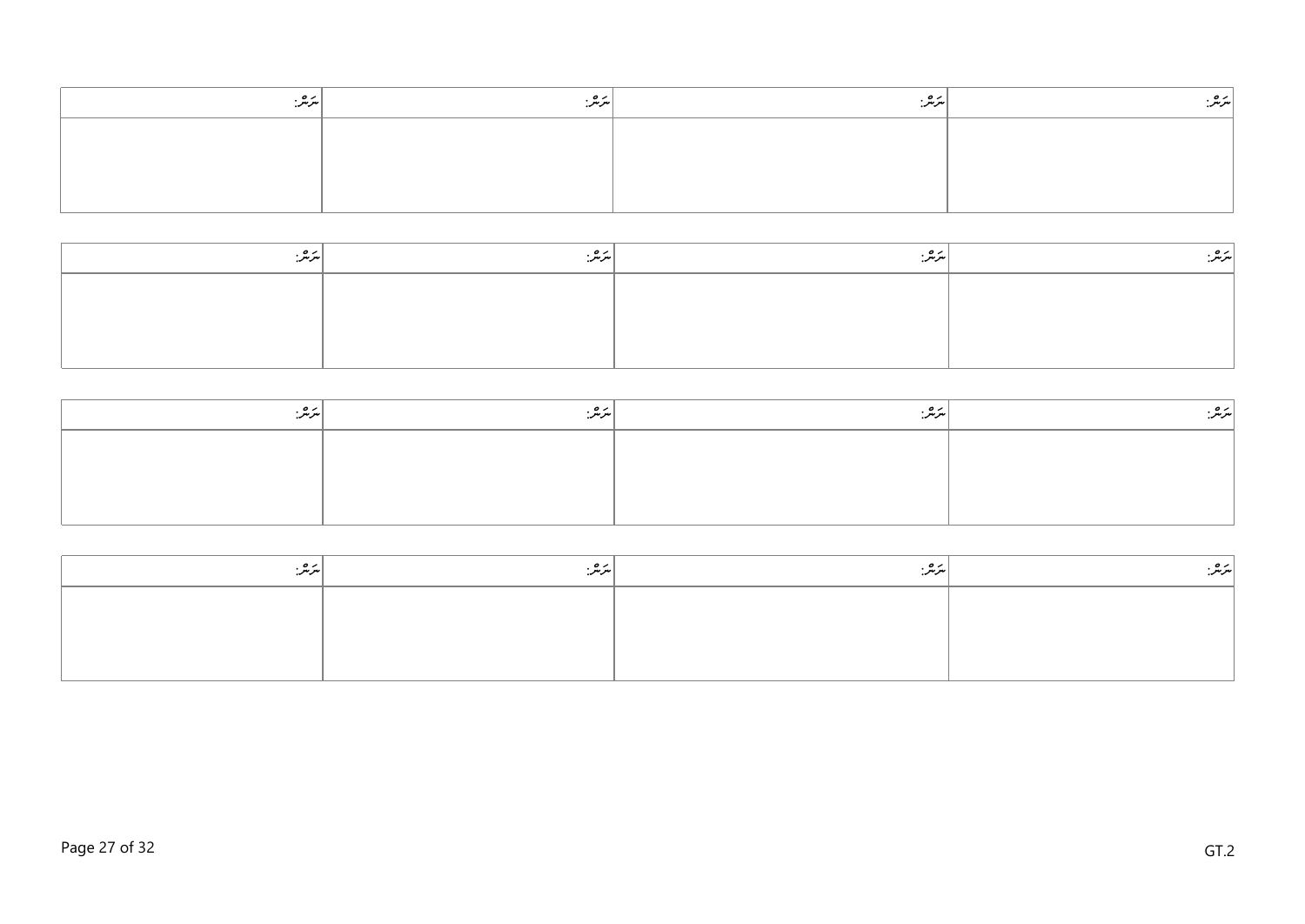| ير هو . | $\overline{\phantom{a}}$ | يرمر | اير هنه. |
|---------|--------------------------|------|----------|
|         |                          |      |          |
|         |                          |      |          |
|         |                          |      |          |

| ىر تىر: | $\circ$ $\sim$<br>" سرسر . | يترمير | o . |
|---------|----------------------------|--------|-----|
|         |                            |        |     |
|         |                            |        |     |
|         |                            |        |     |

| انترنثر: | ر ه |  |
|----------|-----|--|
|          |     |  |
|          |     |  |
|          |     |  |

|  | . ه |
|--|-----|
|  |     |
|  |     |
|  |     |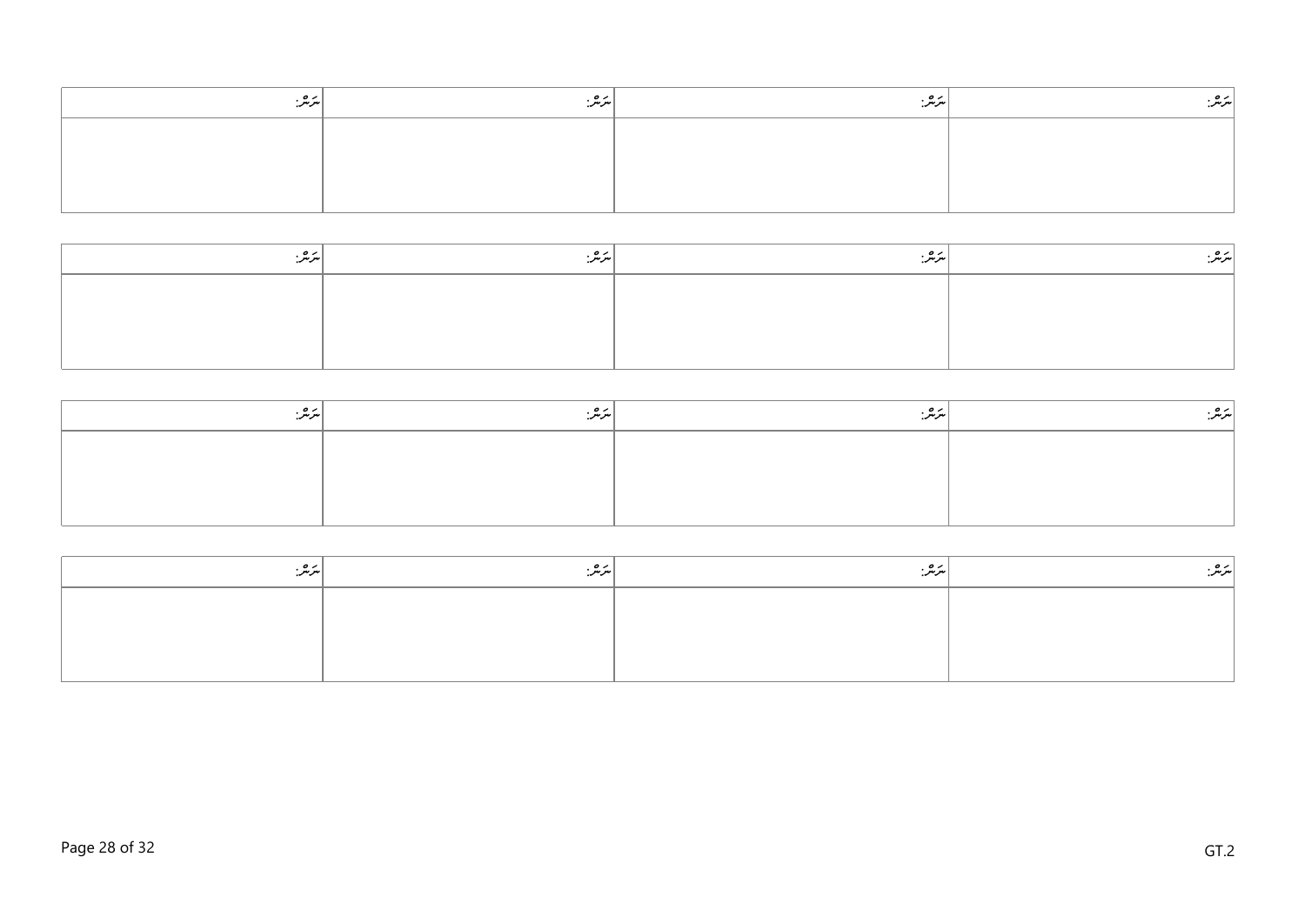| ير هو . | $\overline{\phantom{a}}$ | يرمر | اير هنه. |
|---------|--------------------------|------|----------|
|         |                          |      |          |
|         |                          |      |          |
|         |                          |      |          |

| ىبرىر. | $\sim$<br>ا سرسر . | يئرمثر | o . |
|--------|--------------------|--------|-----|
|        |                    |        |     |
|        |                    |        |     |
|        |                    |        |     |

| انترنثر: | ر ه |  |
|----------|-----|--|
|          |     |  |
|          |     |  |
|          |     |  |

|  | . ه |
|--|-----|
|  |     |
|  |     |
|  |     |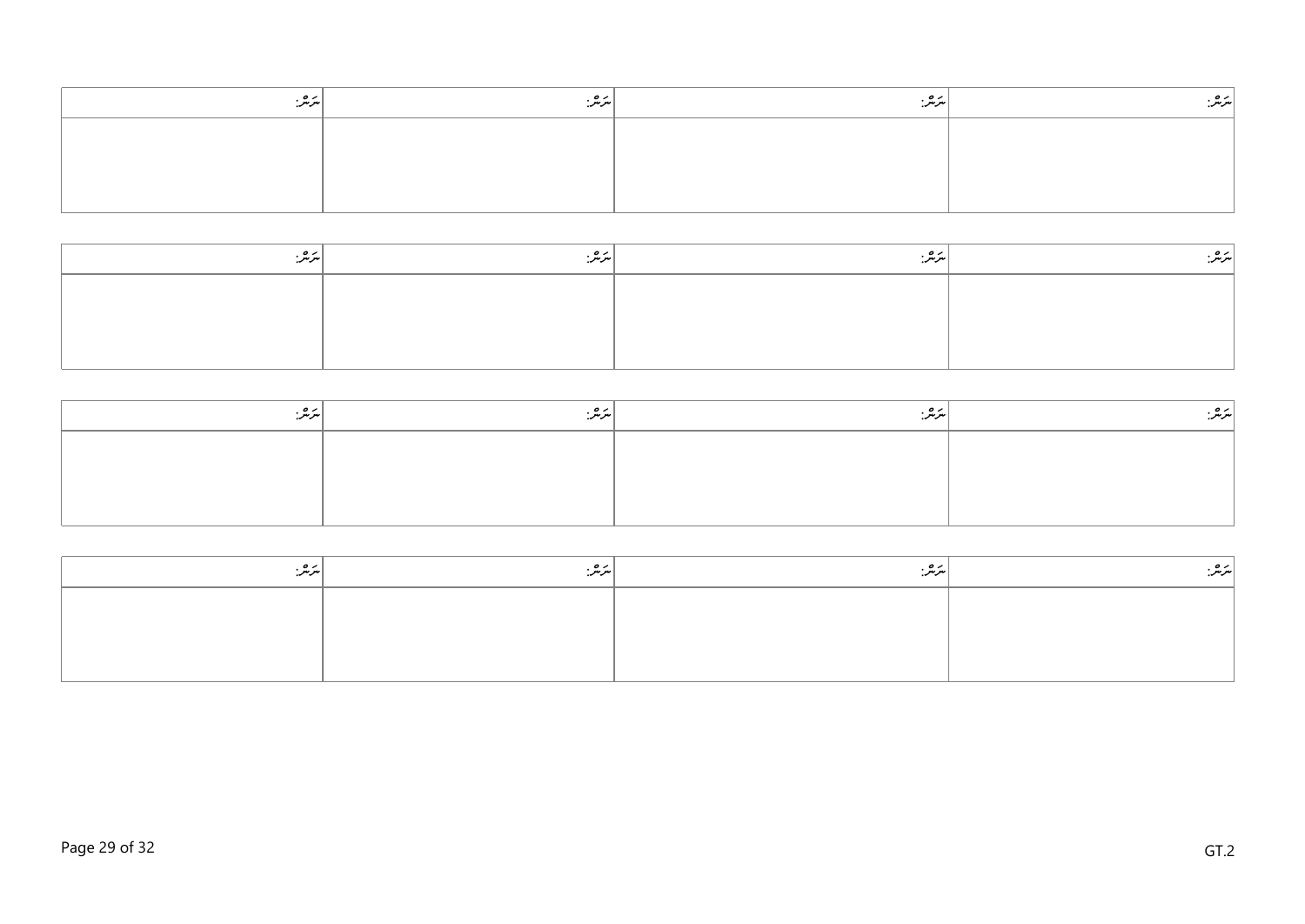| $\frac{\circ}{\cdot}$ | 。 | $\frac{\circ}{\cdot}$ | $\sim$<br>سرسر |
|-----------------------|---|-----------------------|----------------|
|                       |   |                       |                |
|                       |   |                       |                |
|                       |   |                       |                |

| ترتثر: | َ سرسر. |  |
|--------|---------|--|
|        |         |  |
|        |         |  |
|        |         |  |

| بر ه | . ه | $\overline{\phantom{0}}$<br>سرسر |  |
|------|-----|----------------------------------|--|
|      |     |                                  |  |
|      |     |                                  |  |
|      |     |                                  |  |

| 。<br>. س | ىرىىر |  |
|----------|-------|--|
|          |       |  |
|          |       |  |
|          |       |  |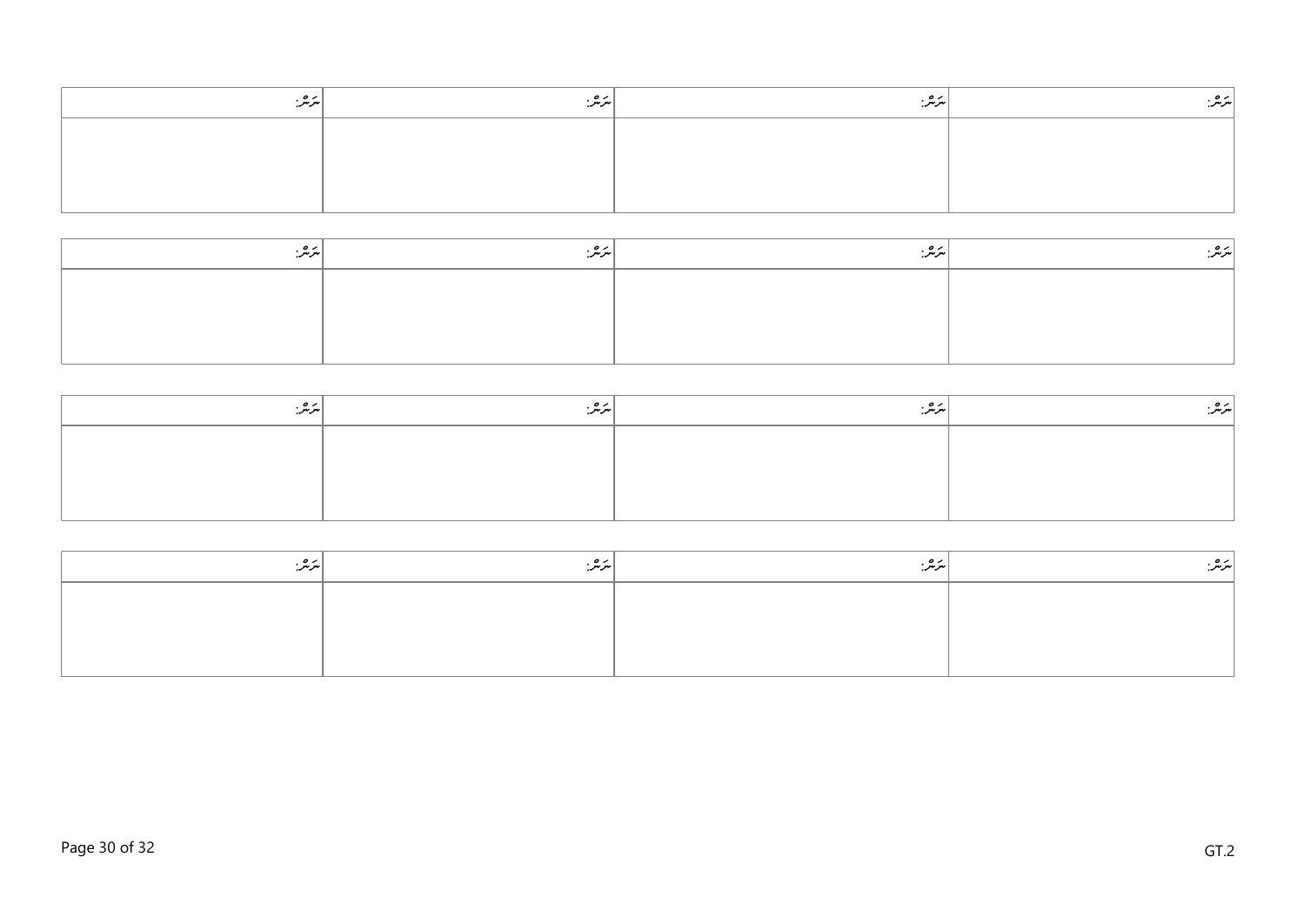| ير هو . | $\overline{\phantom{a}}$ | يرمر | اير هنه. |
|---------|--------------------------|------|----------|
|         |                          |      |          |
|         |                          |      |          |
|         |                          |      |          |

| ىر تىر: | $\circ$ $\sim$<br>" سرسر . | يترمير | o . |
|---------|----------------------------|--------|-----|
|         |                            |        |     |
|         |                            |        |     |
|         |                            |        |     |

| 'تترنثر: | 。<br>,,,, |  |
|----------|-----------|--|
|          |           |  |
|          |           |  |
|          |           |  |

|  | . ه |
|--|-----|
|  |     |
|  |     |
|  |     |